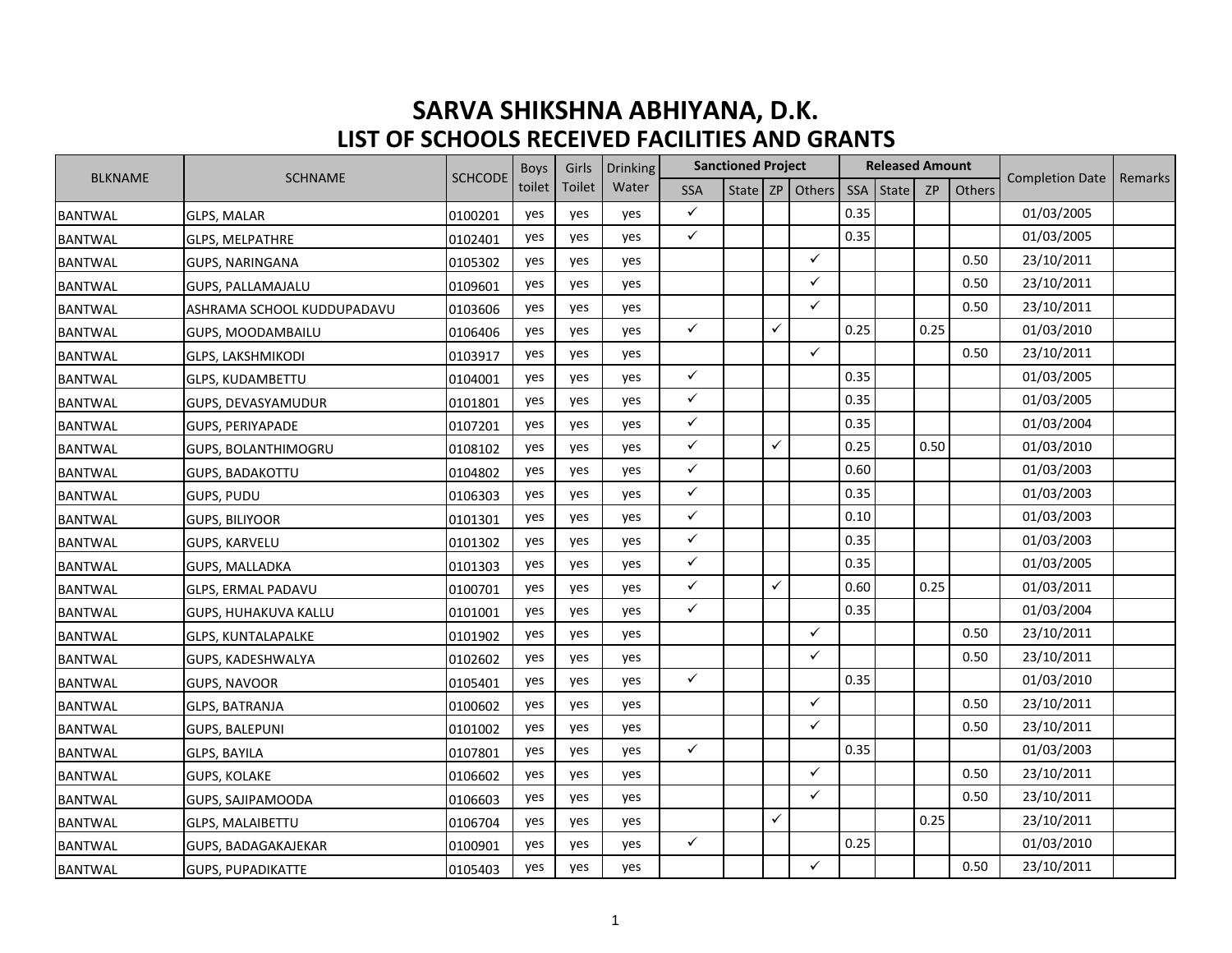|                |                               |                | <b>Boys</b> | Girls  | <b>Drinking</b> |              | <b>Sanctioned Project</b> |   |              |            | <b>Released Amount</b> |           |        |                        |         |
|----------------|-------------------------------|----------------|-------------|--------|-----------------|--------------|---------------------------|---|--------------|------------|------------------------|-----------|--------|------------------------|---------|
| <b>BLKNAME</b> | <b>SCHNAME</b>                | <b>SCHCODE</b> | toilet      | Toilet | Water           | <b>SSA</b>   | State                     |   | ZP Others    | <b>SSA</b> | <b>State</b>           | <b>ZP</b> | Others | <b>Completion Date</b> | Remarks |
| <b>BANTWAL</b> | <b>GUPS, KALLARAKODI</b>      | 0105303        | yes         | yes    | yes             | $\checkmark$ |                           |   |              | 0.35       |                        |           |        | 01/03/2002             |         |
| <b>BANTWAL</b> | <b>GUPS, ARKANA</b>           | 0105601        | yes         | yes    | yes             |              |                           |   | $\checkmark$ |            |                        |           | 0.50   | 23/10/2011             |         |
| <b>BANTWAL</b> | <b>GUPS, PANILABARIKE</b>     | 0105602        | yes         | yes    | yes             | $\checkmark$ |                           |   |              | 0.25       |                        |           |        | 01/03/2005             |         |
| <b>BANTWAL</b> | <b>GUPS, SAMBARTHOTA</b>      | 0105603        | yes         | yes    | yes             |              |                           |   | $\checkmark$ |            |                        |           | 0.50   | 23/10/2011             |         |
| <b>BANTWAL</b> | <b>GLPS, OTEPADPU</b>         | 0104702        | yes         | yes    | yes             | $\checkmark$ |                           |   |              | 0.35       |                        |           |        | 01/03/2005             |         |
| <b>BANTWAL</b> | <b>GLPS, NERALAKATTE</b>      | 0106102        | yes         | yes    | yes             |              |                           |   | $\checkmark$ |            |                        |           | 0.50   | 23/10/2011             |         |
| <b>BANTWAL</b> | <b>GLPS, JAKRIBETTU</b>       | 0108301        | yes         | yes    | yes             |              |                           |   | $\checkmark$ |            |                        |           | 0.50   | 23/10/2011             |         |
| <b>BANTWAL</b> | <b>GUPS, THALEMOGARU</b>      | 0106902        | yes         | yes    | yes             | $\checkmark$ |                           |   |              | 0.35       |                        |           |        | 01/03/2003             |         |
| <b>BANTWAL</b> | GUPS, BOLMAR                  | 0107001        | yes         | yes    | yes             | $\checkmark$ |                           |   |              | 0.25       |                        |           |        | 01/03/2010             |         |
| <b>BANTWAL</b> | GLPS, THENKAKAJEKAR           | 0107501        | yes         | yes    | yes             | $\checkmark$ |                           | ✓ |              | 0.35       |                        | 0.25      |        | 01/03/2002             |         |
| <b>BANTWAL</b> | GUPS, DAMBE                   | 0106403        | yes         | yes    | yes             | $\checkmark$ |                           |   |              | 0.10       |                        |           |        | 01/03/2002             |         |
| <b>BANTWAL</b> | GUPS, BALTHILA                | 0101101        | yes         | yes    | yes             | $\checkmark$ |                           |   |              | 0.30       |                        |           |        | 01/03/2010             |         |
| <b>BANTWAL</b> | <b>GLPS, BALTHILA KANTIKA</b> | 0101103        | yes         | yes    | yes             | $\checkmark$ |                           | ✓ |              | 0.35       |                        | 0.25      |        | 01/03/2010             |         |
| <b>BANTWAL</b> | <b>GLPS, KUDREBETTU</b>       | 0101104        | yes         | yes    | yes             |              |                           |   | $\checkmark$ |            |                        |           | 0.50   | 23/10/2011             |         |
| <b>BANTWAL</b> | <b>GUPS, IRA</b>              | 0102302        | yes         | yes    | yes             |              |                           |   | $\checkmark$ |            |                        |           | 0.50   | 23/10/2011             |         |
| <b>BANTWAL</b> | <b>GUPS, NADUKENJILA</b>      | 0102303        | yes         | yes    | yes             | $\checkmark$ |                           |   |              | 0.35       |                        |           |        | 01/03/2005             |         |
| <b>BANTWAL</b> | <b>GUPS, IRA PARAPU</b>       | 0102305        | yes         | yes    | yes             |              |                           |   | $\checkmark$ |            |                        |           | 0.50   | 23/10/2011             |         |
| <b>BANTWAL</b> | <b>GUPS, BOLANTHUR</b>        | 0101401        | yes         | yes    | yes             | $\checkmark$ |                           |   |              | 0.35       |                        |           |        | 01/03/2002             |         |
| <b>BANTWAL</b> | <b>GUPS, KOILA</b>            | 0103801        | yes         | yes    | yes             |              |                           |   | $\checkmark$ |            |                        |           | 0.50   | 23/10/2011             |         |
| <b>BANTWAL</b> | <b>GUPS, IRA BALEPUNI</b>     | 0102301        | yes         | yes    | yes             |              |                           | ✓ |              |            |                        | 0.30      |        | 23/10/2011             |         |
| <b>BANTWAL</b> | <b>GLPS, MANDADI</b>          | 0108302        | yes         | yes    | yes             | $\checkmark$ |                           |   |              | 0.35       |                        |           |        | 01/03/2002             |         |
| <b>BANTWAL</b> | GUPS, KEDILA                  | 0103501        | yes         | yes    | yes             | $\checkmark$ |                           |   |              | 0.25       |                        |           |        | 01/03/2011             |         |
| <b>BANTWAL</b> | <b>GUPS, PATRAKODY</b>        | 0103502        | yes         | yes    | yes             | $\checkmark$ |                           |   |              | 0.35       |                        |           |        | 01/03/2002             |         |
| <b>BANTWAL</b> | <b>GUPS, SATHIKALLU</b>       | 0103503        | yes         | yes    | yes             |              |                           | ✓ |              |            |                        | 0.25      |        | 01/03/2011             |         |
| <b>BANTWAL</b> | GUPS, NADUMOGARU              | 0104804        | yes         | yes    | yes             | $\checkmark$ |                           |   |              | 0.35       |                        |           |        | 01/03/2002             |         |
| <b>BANTWAL</b> | <b>GUPS, AJERU</b>            | 0106401        | yes         | yes    | yes             | $\checkmark$ |                           |   |              | 0.35       |                        |           |        | 01/03/2010             |         |
| <b>BANTWAL</b> | <b>GUPS, NARIKOMBU</b>        | 0105203        | yes         | yes    | yes             | $\checkmark$ |                           |   |              | 0.25       |                        |           |        | 01/03/2010             |         |
| <b>BANTWAL</b> | <b>GLPS, NATI</b>             | 0105204        | yes         | yes    | yes             | $\checkmark$ |                           |   |              | 0.35       |                        |           |        | 01/03/2005             |         |
| <b>BANTWAL</b> | <b>GLPS, NEHARUNAGAR</b>      | 0105205        | yes         | yes    | yes             | $\checkmark$ |                           |   |              | 0.25       |                        |           |        | 01/03/2010             |         |
| <b>BANTWAL</b> | <b>GUPS, PERAJE</b>           | 0105801        | yes         | yes    | yes             | $\checkmark$ |                           |   |              | 0.60       |                        |           |        | 01/03/2004             |         |
| <b>BANTWAL</b> | <b>GUPS, PILIMOGARU</b>       | 0106201        | yes         | yes    | yes             | ✓            |                           |   |              | 0.35       |                        |           |        | 01/03/2003             |         |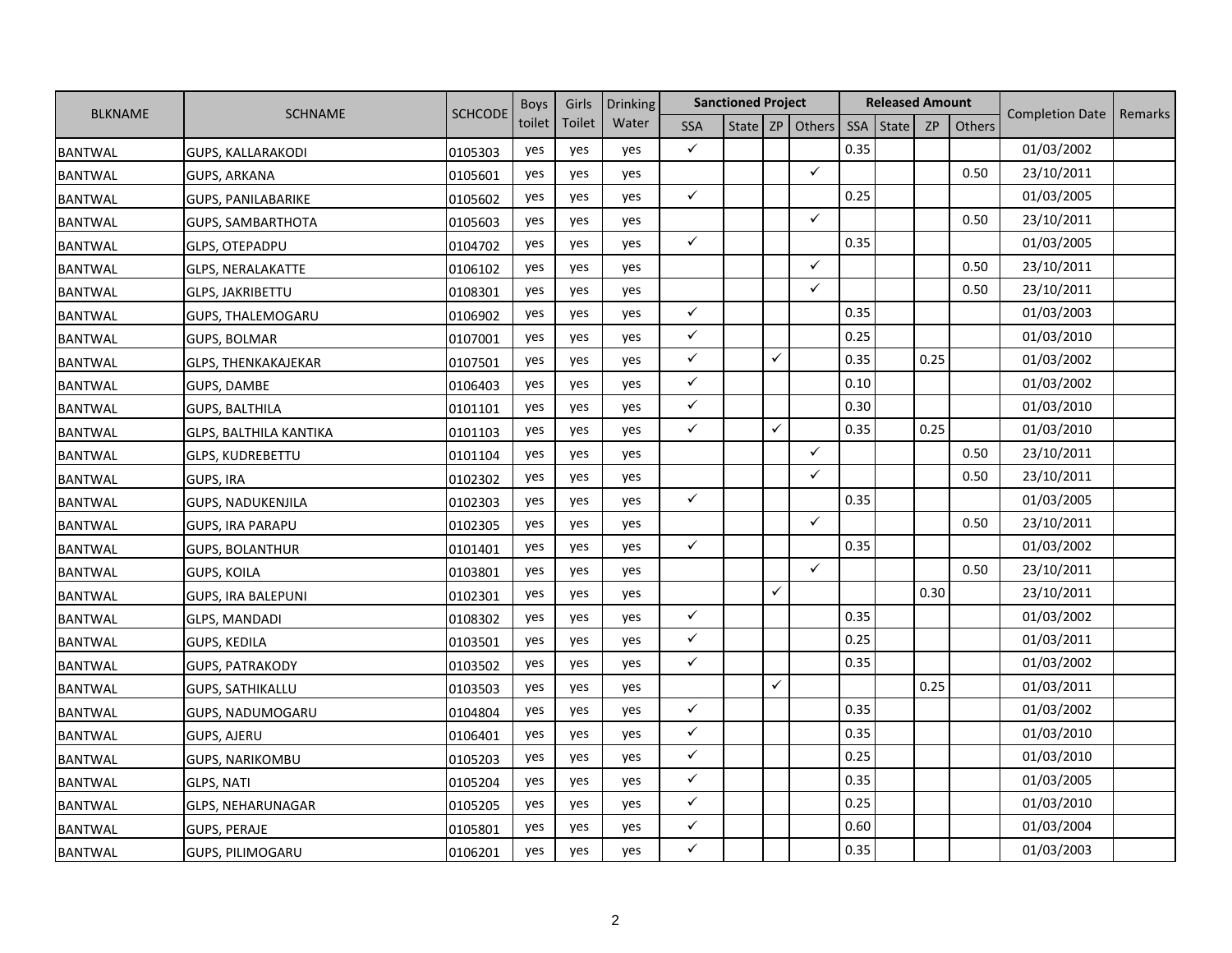|                |                             |                | <b>Boys</b> | Girls  | <b>Drinking</b> |              | <b>Sanctioned Project</b> |                   |            | <b>Released Amount</b> |           |               |                        |         |
|----------------|-----------------------------|----------------|-------------|--------|-----------------|--------------|---------------------------|-------------------|------------|------------------------|-----------|---------------|------------------------|---------|
| <b>BLKNAME</b> | <b>SCHNAME</b>              | <b>SCHCODE</b> | toilet      | Toilet | Water           | <b>SSA</b>   |                           | State $ZP$ Others | <b>SSA</b> | State                  | <b>ZP</b> | <b>Others</b> | <b>Completion Date</b> | Remarks |
| <b>BANTWAL</b> | <b>GLPS, SEDIGULI</b>       | 0106003        | yes         | yes    | yes             |              |                           | ✓                 |            |                        |           | 0.50          | 23/10/2011             |         |
| <b>BANTWAL</b> | <b>GUPS, AJJIBETTU</b>      | 0100103        | yes         | yes    | yes             |              |                           | ✓                 |            |                        |           | 0.50          | 23/10/2011             |         |
| <b>BANTWAL</b> | GLPS, SRINIVASA NAGAR       | 0100101        | yes         | yes    | yes             | $\checkmark$ |                           |                   | 0.35       |                        |           |               | 01/03/2005             |         |
| <b>BANTWAL</b> | <b>GUPS, KADTHALABETTU</b>  | 0100102        | yes         | yes    | yes             | $\checkmark$ |                           |                   | 0.35       |                        |           |               | 01/03/2005             |         |
| <b>BANTWAL</b> | <b>GUPS, KODANGAI</b>       | 0108003        | yes         | yes    | yes             | $\checkmark$ |                           |                   | 0.35       |                        |           |               | 01/03/2003             |         |
| <b>BANTWAL</b> | GUPS, PANDAVARA KALLU       | 0100902        | yes         | yes    | yes             | $\checkmark$ |                           |                   | 0.10       |                        |           |               | 01/03/2011             |         |
| <b>BANTWAL</b> | <b>GUPS, MANI</b>           | 0104601        | yes         | yes    | yes             | $\checkmark$ |                           |                   | 0.10       |                        |           |               | 01/03/2003             |         |
| <b>BANTWAL</b> | <b>GUPS, CHENNAITHODY</b>   | 0101701        | yes         | yes    | yes             | $\checkmark$ |                           |                   | 0.35       |                        |           |               | 01/03/2003             |         |
| <b>BANTWAL</b> | GUPS, SHIVANAGARA           | 0101702        | yes         | yes    | yes             | $\checkmark$ |                           |                   | 0.35       |                        |           |               | 01/03/2010             |         |
| <b>BANTWAL</b> | GLPS, DEVASYAPADUR          | 0101901        | yes         | yes    | yes             | $\checkmark$ |                           |                   | 0.35       |                        |           |               | 01/03/2004             |         |
| <b>BANTWAL</b> | <b>GLPS, PUNKEDADI</b>      | 0107703        | yes         | yes    | yes             | $\checkmark$ |                           |                   | 0.25       |                        |           |               | 01/03/2011             |         |
| <b>BANTWAL</b> | <b>GUPS, KODANGE</b>        | 0109301        | yes         | yes    | yes             | $\checkmark$ |                           |                   | 0.35       |                        |           |               | 01/03/2002             |         |
| <b>BANTWAL</b> | ASHRAMA SCHOOL JODUMARGA    | 0109302        | yes         | yes    | yes             |              |                           | $\checkmark$      |            |                        |           | 0.50          | 23/10/2011             |         |
| <b>BANTWAL</b> | <b>GUPS, PAKKALAPADE</b>    | 0104902        | yes         | yes    | yes             |              |                           | ✓                 |            |                        |           | 0.50          | 23/10/2011             |         |
| <b>BANTWAL</b> | <b>GUPS, NERALAKATTE</b>    | 0105501        | yes         | yes    | yes             |              |                           | ✓                 |            |                        |           | 0.50          | 23/10/2011             |         |
| <b>BANTWAL</b> | GUPS, KODMANNU              | 0103701        | yes         | yes    | yes             | $\checkmark$ |                           |                   | 0.35       |                        |           |               | 01/03/2003             |         |
| <b>BANTWAL</b> | GUPS, KADUMATA              | 0103901        | yes         | yes    | yes             | $\checkmark$ |                           |                   | 0.25       |                        |           |               | 01/03/2005             |         |
| <b>BANTWAL</b> | GUPS, KEREBALI              | 0107102        | yes         | yes    | yes             | $\checkmark$ |                           |                   | 0.35       |                        |           |               | 01/03/2002             |         |
| <b>BANTWAL</b> | <b>GUPS, MAJI</b>           | 0107803        | yes         | yes    | yes             |              |                           | $\checkmark$      |            |                        |           | 0.50          | 23/10/2011             |         |
| <b>BANTWAL</b> | <b>GUPS, KADABETTU</b>      | 0102501        | yes         | yes    | yes             |              |                           | ✓                 |            |                        |           | 0.50          | 23/10/2011             |         |
| <b>BANTWAL</b> | GUPS, KAVALAKATTE (URDU)    | 0103301        | yes         | yes    | yes             |              |                           | ✓                 |            |                        |           | 0.50          | 23/10/2011             |         |
| <b>BANTWAL</b> | GUPS, KAMBLABETTU           | 0107901        | yes         | yes    | yes             | $\checkmark$ |                           |                   | 0.35       |                        |           |               | 01/03/2002             |         |
| <b>BANTWAL</b> | GUPS, KAVALAMUDUR           | 0103302        | yes         | yes    | yes             |              |                           | ✓                 |            |                        |           | 0.50          | 23/10/2011             |         |
| <b>BANTWAL</b> | <b>GUPS, KEDDALIKE</b>      | 0103303        | yes         | yes    | yes             |              |                           | ✓                 |            |                        |           | 0.50          | 23/10/2011             |         |
| <b>BANTWAL</b> | <b>GUPS, KANIYURU</b>       | 0102905        | yes         | yes    | yes             | $\checkmark$ |                           |                   | 0.25       |                        |           |               | 01/03/2010             |         |
| <b>BANTWAL</b> | <b>GUPS, KANYANA</b>        | 0102906        | yes         | yes    | yes             | $\checkmark$ |                           |                   | 0.35       |                        |           |               | 01/03/2003             |         |
| <b>BANTWAL</b> | <b>GUPS, THALITHANOOJI</b>  | 0103909        | yes         | yes    | yes             | $\checkmark$ |                           |                   | 0.50       |                        |           |               | 01/03/2005             |         |
| <b>BANTWAL</b> | <b>GUPS, ANILAKATTE</b>     | 0108101        | yes         | yes    | yes             |              |                           | $\checkmark$      |            |                        |           | 0.50          | 23/10/2011             |         |
| <b>BANTWAL</b> | GUPS, MITHOOR               | 0102202        | yes         | yes    | yes             | $\checkmark$ |                           |                   | 0.10       |                        |           |               | 01/03/2003             |         |
| <b>BANTWAL</b> | GUPS, UDAYAGIRI KUDDUPADAVU | 0103603        | yes         | yes    | yes             | $\checkmark$ |                           |                   | 0.35       |                        |           |               | 01/03/2004             |         |
| <b>BANTWAL</b> | <b>GUPS, NEERKAJE</b>       | 0103605        | yes         | yes    | yes             | ✓            |                           |                   | 0.25       |                        |           |               | 01/03/2010             |         |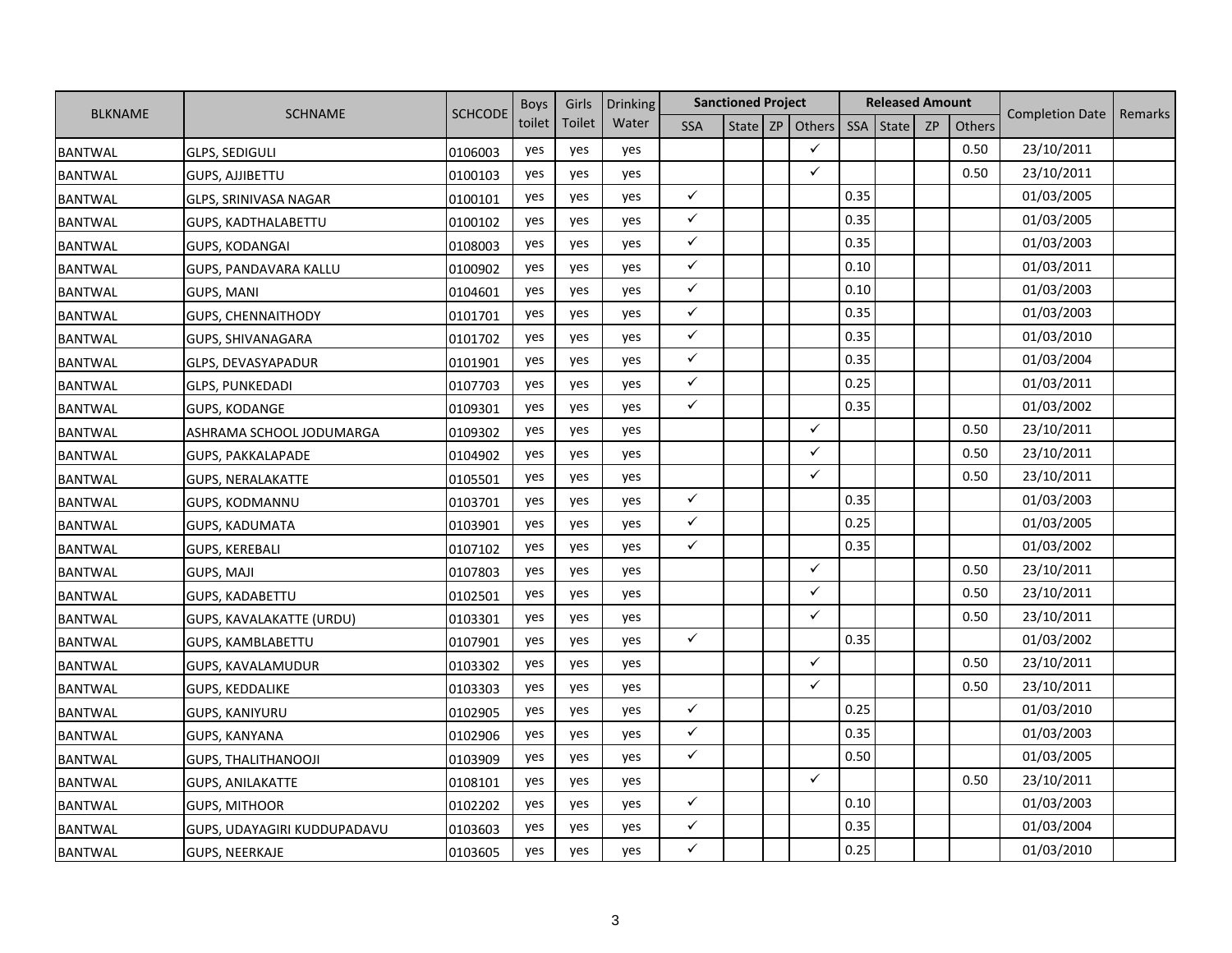|                |                               |                | <b>Boys</b> | Girls  | <b>Drinking</b> |              | <b>Sanctioned Project</b> |                   |            | <b>Released Amount</b> |           |               |                        |         |
|----------------|-------------------------------|----------------|-------------|--------|-----------------|--------------|---------------------------|-------------------|------------|------------------------|-----------|---------------|------------------------|---------|
| <b>BLKNAME</b> | <b>SCHNAME</b>                | <b>SCHCODE</b> | toilet      | Toilet | Water           | <b>SSA</b>   |                           | State $ZP$ Others | <b>SSA</b> | State                  | <b>ZP</b> | <b>Others</b> | <b>Completion Date</b> | Remarks |
| <b>BANTWAL</b> | <b>GUPS, PUDDOTTU</b>         | 0104504        | yes         | yes    | yes             |              |                           | $\checkmark$      |            |                        |           | 0.50          | 23/10/2011             |         |
| <b>BANTWAL</b> | GUPS, ULI                     | 0107702        | yes         | yes    | yes             | $\checkmark$ |                           |                   | 0.35       |                        |           |               | 01/03/2002             |         |
| <b>BANTWAL</b> | <b>GUPS, PADIBAGILU</b>       | 0103604        | yes         | yes    | yes             | $\checkmark$ |                           |                   | 0.35       |                        |           |               | 01/03/2003             |         |
| <b>BANTWAL</b> | <b>GUPS, KARLA</b>            | 0105901        | yes         | yes    | yes             | $\checkmark$ |                           |                   | 0.60       |                        |           |               | 01/03/2002             |         |
| <b>BANTWAL</b> | <b>GLPS, NEERPAJE</b>         | 0102907        | yes         | yes    | yes             | $\checkmark$ |                           |                   | 0.50       |                        |           |               | 01/03/2005             |         |
| <b>BANTWAL</b> | GLPS, ALAKEMAJALU             | 0102201        | yes         | yes    | yes             | $\checkmark$ |                           |                   | 0.35       |                        |           |               | 01/03/2002             |         |
| <b>BANTWAL</b> | GUPS, ELIYANADUGODU           | 0102001        | yes         | yes    | yes             | $\checkmark$ |                           |                   | 0.35       |                        |           |               | 01/03/2004             |         |
| <b>BANTWAL</b> | GLPS, PERLABIYAPADE           | 0107202        | yes         | yes    | yes             | $\checkmark$ |                           |                   | 0.60       |                        |           |               | 01/03/2005             |         |
| <b>BANTWAL</b> | <b>GMUPS, SUJEER</b>          | 0106304        | yes         | yes    | yes             |              |                           | $\checkmark$      |            |                        |           | 0.50          | 23/10/2011             |         |
| <b>BANTWAL</b> | <b>GLPS, ODIYURU</b>          | 0103101        | yes         | yes    | yes             | $\checkmark$ |                           |                   | 0.35       |                        |           |               | 01/03/2010             |         |
| <b>BANTWAL</b> | GLPS, BOGODI                  | 0110001        | yes         | yes    | yes             |              |                           | $\checkmark$      |            |                        |           | 0.50          | 23/10/2011             |         |
| <b>BANTWAL</b> | <b>GUPS, KINNIBETTU</b>       | 0100401        | yes         | yes    | yes             | $\checkmark$ |                           |                   | 0.10       |                        |           |               | 01/03/2003             |         |
| <b>BANTWAL</b> | <b>GLPS, MANDYURU</b>         | 0102904        | yes         | yes    | yes             |              |                           | $\checkmark$      |            |                        |           | 0.50          | 23/10/2011             |         |
| <b>BANTWAL</b> | GLPS, EMAJE                   | 0105502        | yes         | yes    | yes             |              |                           | ✓                 |            |                        |           | 0.50          | 23/10/2011             |         |
| <b>BANTWAL</b> | <b>GUPS, BOLANGADI</b>        | 0110101        | yes         | yes    | yes             |              |                           | ✓                 |            |                        |           | 0.50          | 23/10/2011             |         |
| <b>BANTWAL</b> | <b>GMUPS, OKKETHUR</b>        | 0108106        | yes         | yes    | yes             |              |                           | ✓                 |            |                        |           | 0.50          | 23/10/2011             |         |
| <b>BANTWAL</b> | GLPS, BONDALA                 | 0110102        | yes         | yes    | yes             |              |                           | ✓                 |            |                        |           | 0.50          | 23/10/2011             |         |
| <b>BANTWAL</b> | <b>GLPS, ANGRI</b>            | 0102901        | yes         | yes    | yes             | $\checkmark$ |                           |                   | 0.10       |                        |           |               | 01/03/2010             |         |
| <b>BANTWAL</b> | <b>GUPS, BANDITHADKA</b>      | 0102902        | yes         | yes    | yes             | $\checkmark$ |                           |                   | 0.35       |                        |           |               | 01/03/2004             |         |
| <b>BANTWAL</b> | <b>GUPS, DELANTHABETTU</b>    | 0102903        | yes         | yes    | yes             | $\checkmark$ |                           |                   | 0.35       |                        |           |               | 01/03/2004             |         |
| <b>BANTWAL</b> | GUPS, MITHANADKA              | 0103102        | yes         | yes    | yes             |              |                           | $\checkmark$      |            |                        |           | 0.50          | 23/10/2011             |         |
| <b>BANTWAL</b> | GUPS, SOORYA                  | 0102203        | yes         | yes    | yes             | $\checkmark$ |                           |                   | 0.25       |                        |           |               | 01/03/2010             |         |
| <b>BANTWAL</b> | ASHRAMA SCHOOL KADESHWALYA    | 0102604        | yes         | yes    | yes             |              |                           | ✓                 |            |                        |           | 0.50          | 23/10/2011             |         |
| <b>BANTWAL</b> | GUPS, KUDANEGUDDE             | 0108401        | yes         | yes    | yes             | $\checkmark$ |                           |                   | 0.35       |                        |           |               | 01/03/2004             |         |
| <b>BANTWAL</b> | <b>GLPS, KHANDIGE</b>         | 0103902        | yes         | yes    | yes             | $\checkmark$ |                           |                   | 0.35       |                        |           |               | 01/03/2005             |         |
| <b>BANTWAL</b> | <b>GLPS, KUTTIKKALA KARPE</b> | 0103201        | yes         | yes    | yes             | $\checkmark$ |                           |                   | 0.25       |                        |           |               | 01/03/2010             |         |
| <b>BANTWAL</b> | <b>GUPS, GOLIPADPU</b>        | 0106801        | yes         | yes    | yes             |              |                           | ✓                 |            |                        |           | 0.50          | 23/10/2011             |         |
| <b>BANTWAL</b> | GUPS, SAJIPANADU              | 0106802        | yes         | yes    | yes             |              |                           | ✓                 |            |                        |           | 0.50          | 23/10/2011             |         |
| <b>BANTWAL</b> | GUPS, PANEMANGALORE           | 0109901        | yes         | yes    | yes             |              |                           | ✓                 |            |                        |           | 0.50          | 23/10/2011             |         |
| <b>BANTWAL</b> | <b>GUPS, KULALU</b>           | 0103904        | yes         | yes    | yes             |              |                           | ✓                 |            |                        |           | 0.50          | 23/10/2011             |         |
| <b>BANTWAL</b> | GLPS, PADYANA                 | 0103103        | yes         | yes    | yes             | $\checkmark$ |                           |                   | 0.10       |                        |           |               | 01/03/2010             |         |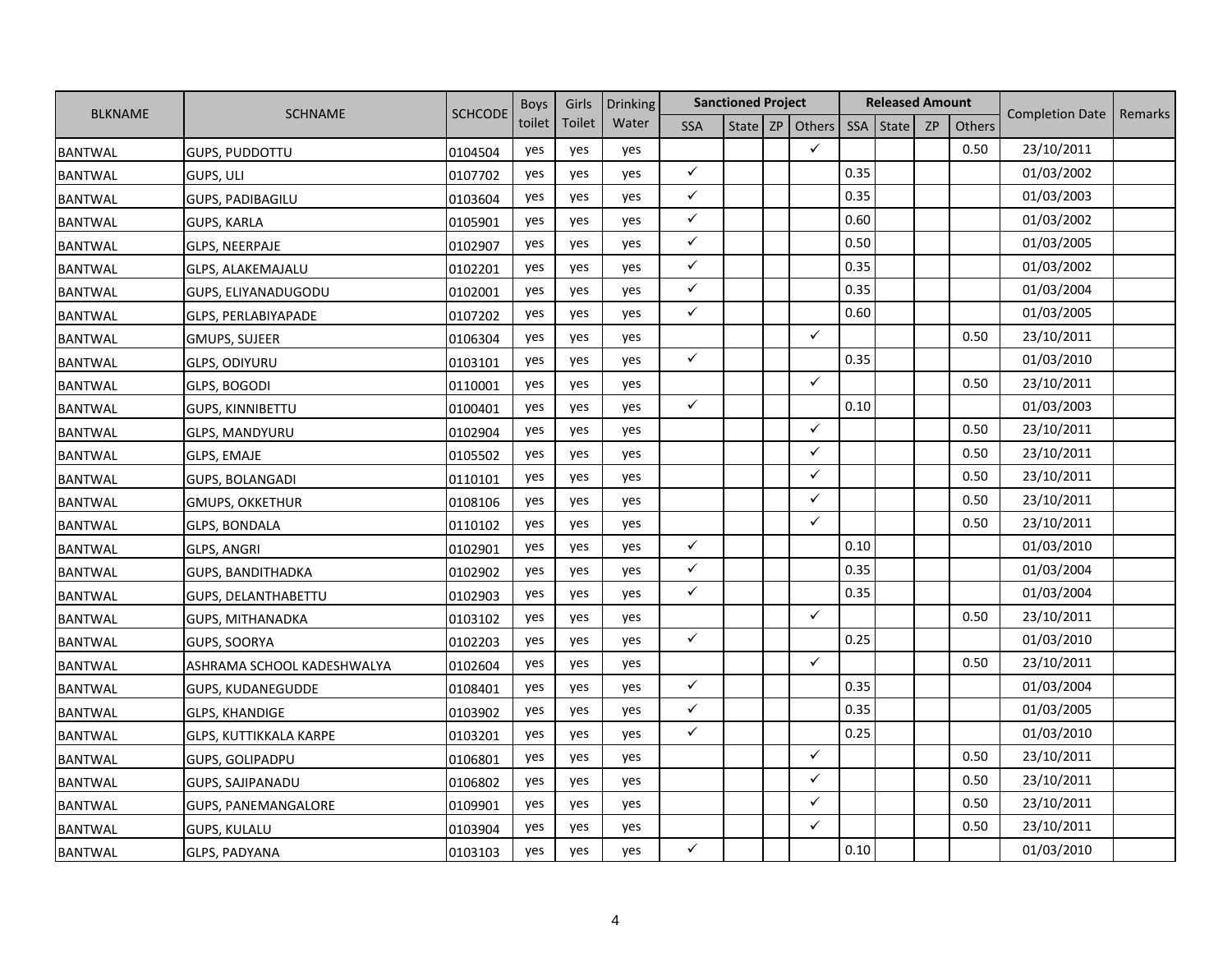|                |                                   |                | <b>Boys</b> | Girls  | <b>Drinking</b> |              | <b>Sanctioned Project</b> |                   |            | <b>Released Amount</b> |    |               |                        |         |
|----------------|-----------------------------------|----------------|-------------|--------|-----------------|--------------|---------------------------|-------------------|------------|------------------------|----|---------------|------------------------|---------|
| <b>BLKNAME</b> | <b>SCHNAME</b>                    | <b>SCHCODE</b> | toilet      | Toilet | Water           | <b>SSA</b>   |                           | State $ZP$ Others | <b>SSA</b> | State                  | ZP | <b>Others</b> | <b>Completion Date</b> | Remarks |
| <b>BANTWAL</b> | <b>GLPS, THORANAKATTE</b>         | 0106404        | yes         | yes    | yes             |              |                           | ✓                 |            |                        |    | 0.50          | 23/10/2011             |         |
| <b>BANTWAL</b> | GUPS, KODAPADAVU                  | 0108004        | yes         | yes    | yes             |              |                           | ✓                 |            |                        |    | 0.50          | 23/10/2011             |         |
| <b>BANTWAL</b> | <b>GLPS, KOLALABAKIMARU</b>       | 0105102        | yes         | yes    | yes             | $\checkmark$ |                           |                   | 0.35       |                        |    |               | 01/03/2005             |         |
| <b>BANTWAL</b> | GUPS, HENNURUPADAVU               | 0104101        | yes         | yes    | yes             | $\checkmark$ |                           |                   | 0.60       |                        |    |               | 01/03/2005             |         |
| <b>BANTWAL</b> | <b>GUPS, MADHVA</b>               | 0103402        | yes         | yes    | yes             | $\checkmark$ |                           |                   | 0.35       |                        |    |               | 01/03/2004             |         |
| <b>BANTWAL</b> | GUPS, BENJANAPADAVU               | 0100301        | yes         | yes    | yes             | $\checkmark$ |                           |                   | 0.35       |                        |    |               | 01/03/2004             |         |
| <b>BANTWAL</b> | GLPS, OJALA                       | 0104201        | yes         | yes    | yes             | $\checkmark$ |                           |                   | 0.10       |                        |    |               | 01/03/2010             |         |
| <b>BANTWAL</b> | <b>GLPS, KATTATHILA MATA</b>      | 0103903        | yes         | yes    | yes             |              |                           | ✓                 |            |                        |    | 0.50          | 23/10/2011             |         |
| <b>BANTWAL</b> | GUPS, MANINALKUR                  | 0104803        | yes         | yes    | yes             | $\checkmark$ |                           |                   | 0.10       |                        |    |               | 01/03/2011             |         |
| <b>BANTWAL</b> | GUPS, AJJINADKA                   | 0106402        | yes         | yes    | yes             | $\checkmark$ |                           |                   | 0.35       |                        |    |               | 01/03/2003             |         |
| <b>BANTWAL</b> | <b>GUPS, MANKUDE</b>              | 0103905        | yes         | yes    | yes             | $\checkmark$ |                           |                   | 0.35       |                        |    |               | 01/03/2002             |         |
| <b>BANTWAL</b> | <b>GUPS, KUMDELU</b>              | 0106302        | yes         | yes    | yes             | $\checkmark$ |                           |                   | 0.35       |                        |    |               | 01/03/2004             |         |
| <b>BANTWAL</b> | <b>GUPS, KUNDADKA</b>             | 0107904        | yes         | yes    | yes             |              |                           | $\checkmark$      |            |                        |    | 0.50          | 23/10/2011             |         |
| <b>BANTWAL</b> | GUPS, MOODUPADUKODI               | 0105101        | yes         | yes    | yes             | $\checkmark$ |                           |                   | 0.60       |                        |    |               | 01/03/2004             |         |
| <b>BANTWAL</b> | <b>GUPS, MANCHI</b>               | 0104502        | yes         | yes    | yes             |              |                           | ✓                 |            |                        |    | 0.50          | 23/10/2011             |         |
| <b>BANTWAL</b> | GLPS, NADUPADAV                   | 0102703        | yes         | yes    | yes             |              |                           | $\checkmark$      |            |                        |    | 0.50          | 23/10/2011             |         |
| <b>BANTWAL</b> | GUPS, DADDALAKADU                 | 0105001        | yes         | yes    | yes             | $\checkmark$ |                           |                   | 0.35       |                        |    |               | 01/03/2003             |         |
| <b>BANTWAL</b> | <b>GLPS, KUJILABETTU</b>          | 0105002        | yes         | yes    | yes             | $\checkmark$ |                           |                   | 0.35       |                        |    |               | 01/03/2005             |         |
| <b>BANTWAL</b> | <b>GUPS, KALMANJA</b>             | 0105301        | yes         | yes    | yes             | $\checkmark$ |                           |                   | 0.35       |                        |    |               | 01/03/2005             |         |
| <b>BANTWAL</b> | <b>GUPS, MONTHIMARU</b>           | 0104503        | yes         | yes    | yes             | $\checkmark$ |                           |                   | 0.25       |                        |    |               | 01/03/2010             |         |
| <b>BANTWAL</b> | <b>GMUPS, THUMBE</b>              | 0107602        | yes         | yes    | yes             |              |                           | ✓                 |            |                        |    | 0.50          | 23/10/2011             |         |
| <b>BANTWAL</b> | GUPS, BRAHMARAKUTLU               | 0102801        | yes         | yes    | yes             |              |                           | ✓                 |            |                        |    | 0.50          | 23/10/2011             |         |
| <b>BANTWAL</b> | <b>GUPS, KALLIGE</b>              | 0102802        | yes         | yes    | yes             | $\checkmark$ |                           |                   | 0.35       |                        |    |               | 01/03/2004             |         |
| <b>BANTWAL</b> | <b>GUPS, CHANDALIKE</b>           | 0108104        | yes         | yes    | yes             |              |                           | $\checkmark$      |            |                        |    | 0.50          | 23/10/2011             |         |
| <b>BANTWAL</b> | GUPS, SERKALA                     | 0103907        | yes         | yes    | yes             | $\checkmark$ |                           |                   | 0.35       |                        |    |               | 01/03/2005             |         |
| <b>BANTWAL</b> | <b>GUPS, SALETHUR</b>             | 0107002        | yes         | yes    | yes             | $\checkmark$ |                           |                   | 0.60       |                        |    |               | 01/03/2002             |         |
| <b>BANTWAL</b> | <b>GUPS, BOLANTHIMOGRU (URDU)</b> | 0108103        | yes         | yes    | yes             |              |                           | $\checkmark$      |            |                        |    | 0.50          | 23/10/2011             |         |
| <b>BANTWAL</b> | GUPS, SARAPADY                    | 0107203        | yes         | yes    | yes             | $\checkmark$ |                           |                   | 0.60       |                        |    |               | 01/03/2002             |         |
| <b>BANTWAL</b> | <b>GUPS, ANANTHADY</b>            | 0100601        | yes         | yes    | yes             |              |                           | ✓                 |            |                        |    | 0.50          | 23/10/2011             |         |
| <b>BANTWAL</b> | GUPS, AMMEMAR                     | 0106301        | yes         | yes    | yes             | ✓            |                           |                   | 0.60       |                        |    |               | 01/03/2003             |         |
| <b>BANTWAL</b> | GUPS, KUTTIKKALA AJILAMOGARU      | 0104801        | yes         | yes    | yes             | $\checkmark$ |                           |                   | 0.10       |                        |    |               | 01/03/2003             |         |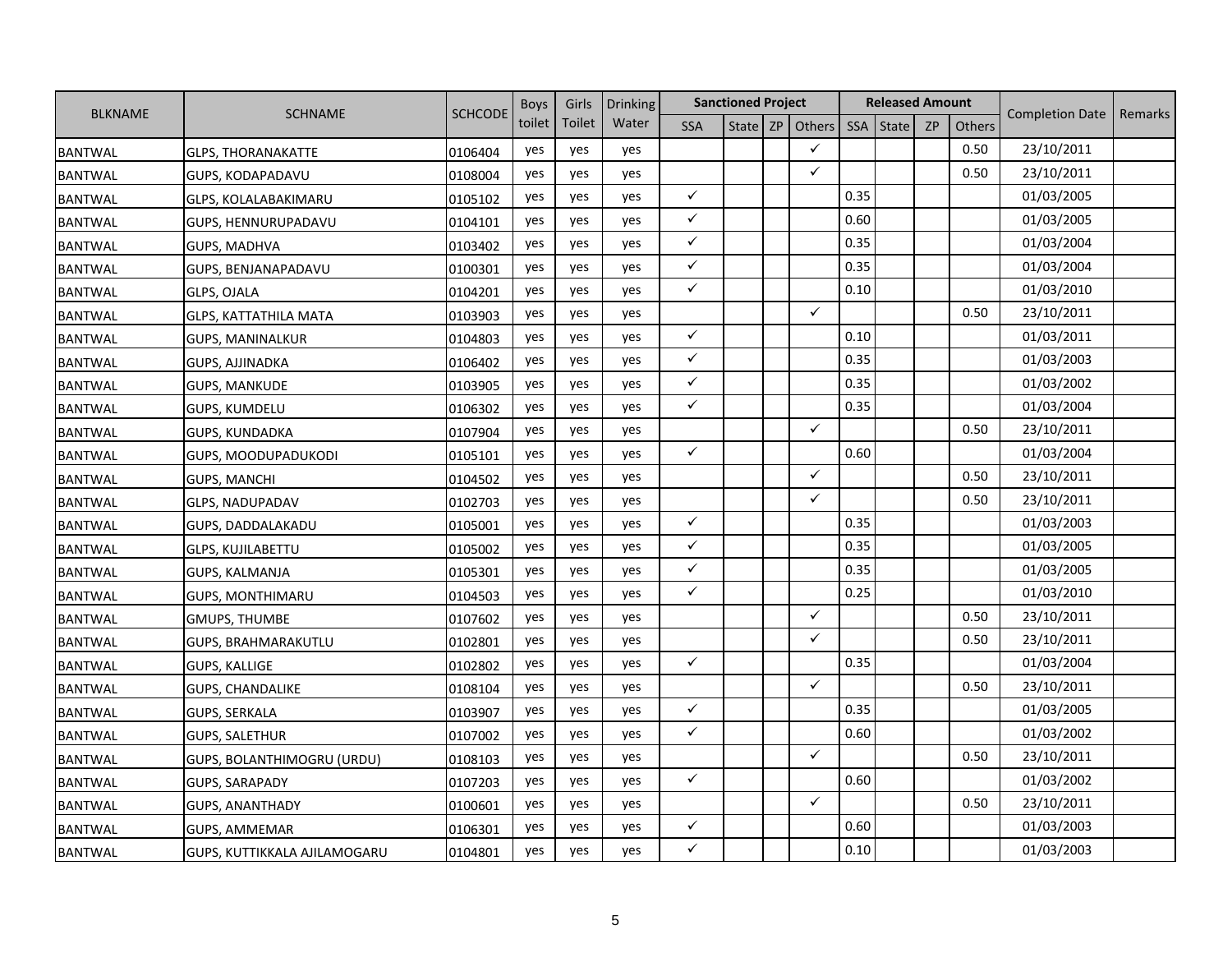|                |                                     |                | <b>Boys</b> | Girls  | Drinking |              | <b>Sanctioned Project</b> |              |            | <b>Released Amount</b> |           |        |                        |         |
|----------------|-------------------------------------|----------------|-------------|--------|----------|--------------|---------------------------|--------------|------------|------------------------|-----------|--------|------------------------|---------|
| <b>BLKNAME</b> | <b>SCHNAME</b>                      | <b>SCHCODE</b> | toilet      | Toilet | Water    | <b>SSA</b>   | State                     | ZP Others    | <b>SSA</b> | State                  | <b>ZP</b> | Others | <b>Completion Date</b> | Remarks |
| <b>BANTWAL</b> | <b>GUPS, NATEKALLU</b>              | 0107902        | yes         | yes    | yes      | $\checkmark$ |                           |              | 0.35       |                        |           |        | 01/03/2005             |         |
| <b>BANTWAL</b> | <b>GUPS, KEPU</b>                   | 0103602        | yes         | yes    | yes      |              |                           | $\checkmark$ |            |                        |           | 0.50   | 23/10/2011             |         |
| <b>BANTWAL</b> | <b>GUPS, MOORJE</b>                 | 0106101        | yes         | yes    | yes      | $\checkmark$ |                           |              | 0.35       |                        |           |        | 01/03/2003             |         |
| <b>BANTWAL</b> | MORARJI DESAI RESIDENTIAL SCHOOL VA | 0103405        | yes         | yes    | yes      |              |                           | $\checkmark$ |            |                        |           | 0.50   | 23/10/2011             |         |
| <b>BANTWAL</b> | <b>GUPS, SHAMBHOOR</b>              | 0107301        | yes         | yes    | yes      |              |                           | $\checkmark$ |            |                        |           | 0.50   | 23/10/2011             |         |
| <b>BANTWAL</b> | <b>GLPS, MANCHAKALLU</b>            | 0107103        | yes         | yes    | yes      | $\checkmark$ |                           |              | 0.35       |                        |           |        | 01/03/2004             |         |
| <b>BANTWAL</b> | <b>GUPS, MULUR</b>                  | 0101003        | yes         | yes    | yes      |              |                           | $\checkmark$ |            |                        |           | 0.50   | 23/10/2011             |         |
| <b>BANTWAL</b> | <b>GUPS, NALKEMAR</b>               | 0100402        | yes         | yes    | yes      |              |                           | $\checkmark$ |            |                        |           | 0.50   | 23/10/2011             |         |
| <b>BANTWAL</b> | <b>GUPS, SAJIPAMUNNURU</b>          | 0106702        | yes         | yes    | yes      | $\checkmark$ |                           |              | 0.25       |                        |           |        | 01/03/2010             |         |
| <b>BANTWAL</b> | <b>GLPS, SHANTHINAGARA</b>          | 0106703        | yes         | yes    | yes      | $\checkmark$ |                           |              | 0.25       |                        |           |        | 01/03/2010             |         |
| <b>BANTWAL</b> | <b>GUPS, KAMAJALU</b>               | 0104701        | yes         | yes    | yes      | $\checkmark$ |                           |              | 0.60       |                        |           |        | 01/03/2003             |         |
| <b>BANTWAL</b> | GUPS, KELINJA                       | 0107802        | yes         | yes    | yes      | $\checkmark$ |                           |              | 0.35       |                        |           |        | 01/03/2004             |         |
| <b>BANTWAL</b> | <b>GUPS, BANTWAL MOODA</b>          | 0109201        | yes         | yes    | yes      |              |                           | $\checkmark$ |            |                        |           | 0.50   | 23/10/2011             |         |
| <b>BANTWAL</b> | GLPS, KANCHINADKA PADAVU            | 0106804        | yes         | yes    | yes      |              |                           | $\checkmark$ |            |                        |           | 0.50   | 23/10/2011             |         |
| <b>BANTWAL</b> | <b>GUPS, BARIMAR</b>                | 0101201        | yes         | yes    | yes      | $\checkmark$ |                           |              | 0.35       |                        |           |        | 01/03/2004             |         |
| <b>BANTWAL</b> | GLPS, KAJE                          | 0104501        | yes         | yes    | yes      | $\checkmark$ |                           |              | 0.35       |                        |           |        | 01/03/2005             |         |
| <b>BANTWAL</b> | <b>GUPS, KARAJE</b>                 | 0106601        | yes         | yes    | yes      | $\checkmark$ |                           |              | 0.35       |                        |           |        | 01/03/2003             |         |
| <b>BANTWAL</b> | <b>GUPS, BOLANTHUR NARIKOMBU</b>    | 0105201        | yes         | yes    | yes      | $\checkmark$ |                           |              | 0.10       |                        |           |        | 01/03/2005             |         |
| <b>BANTWAL</b> | <b>GUPS, NAILA</b>                  | 0105202        | yes         | yes    | yes      | $\checkmark$ |                           |              | 0.35       |                        |           |        | 01/03/2003             |         |
| <b>BANTWAL</b> | <b>GUPS, ACHARIPALKE</b>            | 0105701        | yes         | yes    | yes      |              |                           | $\checkmark$ |            |                        |           | 0.50   | 23/10/2011             |         |
| <b>BANTWAL</b> | GUPS, SAJIPAPADU                    | 0106901        | yes         | yes    | yes      | $\checkmark$ |                           |              | 0.35       |                        |           |        | 01/03/2003             |         |
| <b>BANTWAL</b> | <b>GUPS, RAYEE</b>                  | 0106501        | yes         | yes    | yes      |              |                           | $\checkmark$ |            |                        |           | 0.50   | 23/10/2011             |         |
| <b>BANTWAL</b> | <b>GUPS, KADAMBU</b>                | 0108002        | yes         | yes    | yes      | $\checkmark$ |                           |              | 0.35       |                        |           |        | 01/03/2002             |         |
| <b>BANTWAL</b> | <b>GUPS, MEGINAPETE</b>             | 0108105        | yes         | yes    | yes      |              |                           | $\checkmark$ |            |                        |           | 0.50   | 23/10/2011             |         |
| <b>BANTWAL</b> | <b>GUPS, ABBETTU</b>                | 0104901        | yes         | yes    | yes      | $\checkmark$ |                           |              | 0.35       |                        |           |        | 01/03/2003             |         |
| <b>BANTWAL</b> | <b>GLPS, MUGERU</b>                 | 0107101        | yes         | yes    | yes      | $\checkmark$ |                           |              | 0.35       |                        |           |        | 01/03/2005             |         |
| <b>BANTWAL</b> | <b>GLPS, AMAI</b>                   | 0103601        | yes         | yes    | yes      | $\checkmark$ |                           |              | 0.35       |                        |           |        | 01/03/2004             |         |
| <b>BANTWAL</b> | GUPS, KEMMANUPALKE                  | 0102601        | yes         | yes    | yes      | $\checkmark$ |                           |              | 0.25       |                        |           |        | 01/03/2011             |         |
| <b>BANTWAL</b> | <b>GMUPS, VITTAL</b>                | 0108107        | yes         | yes    | yes      |              |                           | $\checkmark$ |            |                        |           | 0.50   | 23/10/2011             |         |
| <b>BANTWAL</b> | GUPS, KALLAJERA                     | 0100202        | yes         | yes    | yes      | $\checkmark$ |                           |              | 0.35       |                        |           |        | 01/03/2004             |         |
| <b>BANTWAL</b> | GUPS, NANDAVARA                     | 0106701        | yes         | yes    | yes      | ✓            |                           |              | 0.60       |                        |           |        | 01/03/2004             |         |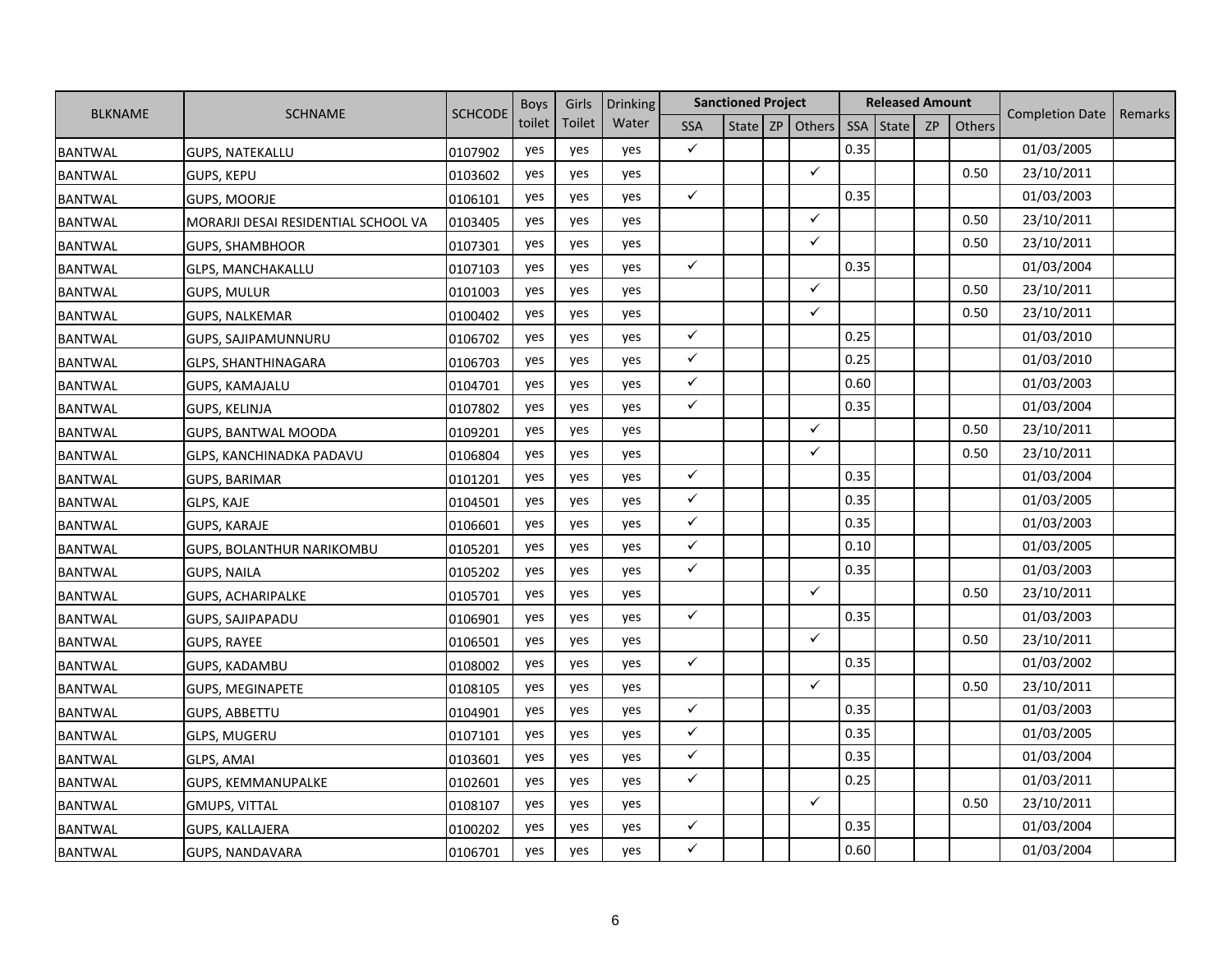|                    |                                 |                | <b>Boys</b> | Girls  | <b>Drinking</b> |              | <b>Sanctioned Project</b> |   |                   |      | <b>Released Amount</b> |           |        |                        |         |
|--------------------|---------------------------------|----------------|-------------|--------|-----------------|--------------|---------------------------|---|-------------------|------|------------------------|-----------|--------|------------------------|---------|
| <b>BLKNAME</b>     | <b>SCHNAME</b>                  | <b>SCHCODE</b> | toilet      | Toilet | Water           | <b>SSA</b>   |                           |   | State $ZP$ Others | SSA  | <b>State</b>           | <b>ZP</b> | Others | <b>Completion Date</b> | Remarks |
| <b>BANTWAL</b>     | <b>GUPS, PAMBATHAJE</b>         | 0103104        | yes         | yes    | yes             | $\checkmark$ |                           |   |                   | 0.35 |                        |           |        | 01/03/2002             |         |
| <b>BANTWAL</b>     | GUPS, NARSHA MAIDANA            | 0103906        | yes         | yes    | yes             | $\checkmark$ |                           |   |                   | 0.10 |                        |           |        | 01/03/2010             |         |
| <b>BANTWAL</b>     | <b>GUPS, KRISHNAGIRI</b>        | 0106405        | yes         | yes    | yes             | $\checkmark$ |                           |   |                   | 0.35 |                        |           |        | 01/03/2005             |         |
| <b>BANTWAL</b>     | <b>GUPS, SURIBAILU</b>          | 0103908        | yes         | yes    | yes             | $\checkmark$ |                           |   |                   | 0.60 |                        |           |        | 01/03/2004             |         |
| <b>BANTWAL</b>     | <b>GUPS, ULIBAILU</b>           | 0107701        | yes         | yes    | yes             | $\checkmark$ |                           |   |                   | 0.30 |                        |           |        | 01/03/2011             |         |
| <b>BANTWAL</b>     | <b>GUPS, PALLIPADY</b>          | 0103001        | yes         | yes    | yes             |              |                           |   | ✓                 |      |                        |           | 0.50   | 23/10/2011             |         |
| <b>BANTWAL</b>     | GUPS, MULARAPATNA (URDU)        | 0100702        | yes         | yes    | yes             | $\checkmark$ |                           | ✓ |                   | 0.10 |                        | 0.25      |        | 01/03/2011             |         |
| <b>BANTWAL</b>     | <b>GLPS, ALAMPURI</b>           | 0103401        | yes         | yes    | yes             | $\checkmark$ |                           |   |                   | 0.25 |                        |           |        | 01/03/2005             |         |
| <b>BANTWAL</b>     | <b>GUPS, GOLTHAMAJALU</b>       | 0102101        | yes         | yes    | yes             |              |                           |   | $\checkmark$      |      |                        |           | 0.50   | 23/10/2011             |         |
| <b>BANTWAL</b>     | GLPS, K.C. ROAD KALLADKA        | 0102102        | yes         | yes    | yes             | $\checkmark$ |                           |   |                   | 0.25 |                        |           |        | 01/03/2010             |         |
| <b>BANTWAL</b>     | GUPS, KALLADKA                  | 0102103        | yes         | yes    | yes             |              |                           |   | $\checkmark$      |      |                        |           | 0.50   | 23/10/2011             |         |
| <b>BANTWAL</b>     | <b>GUPS, NETLA</b>              | 0102104        | yes         | yes    | yes             | $\checkmark$ |                           |   |                   | 0.25 |                        |           |        | 01/03/2005             |         |
| <b>BANTWAL</b>     | <b>GLPS, ETHUGALLU</b>          | 0108001        | yes         | yes    | yes             | $\checkmark$ |                           |   |                   | 0.10 |                        |           |        | 01/03/2005             |         |
| <b>BANTWAL</b>     | GLPS, VALAVURU                  | 0107601        | yes         | yes    | yes             |              |                           |   | ✓                 |      |                        |           | 0.50   | 23/10/2011             |         |
| <b>BANTWAL</b>     | GLPS, KOMALE                    | 0106606        | yes         | yes    | yes             |              |                           |   | ✓                 |      |                        |           | 0.50   | 23/10/2011             |         |
| <b>BANTWAL</b>     | GUPS, SHERA                     | 0102603        | yes         | yes    | yes             | $\checkmark$ |                           |   |                   | 0.25 |                        |           |        | 01/03/2005             |         |
| BELTHANGADY        | GUPS, KALLERI (JANATHA COLONY)  | 0202603        | yes         | yes    | yes             | $\checkmark$ |                           |   |                   | 0.60 |                        |           |        | 20/08/2011             |         |
| <b>BELTHANGADY</b> | <b>GUPS, THURKALIKE</b>         | 0202604        | yes         | yes    | yes             | $\checkmark$ |                           | ✓ |                   | 0.35 |                        | 0.20      |        | 20/08/2011             |         |
| BELTHANGADY        | <b>GUPS, PUTHILA</b>            | 0206301        | yes         | yes    | yes             | $\checkmark$ |                           |   |                   | 0.35 |                        |           |        | 20/08/2011             |         |
| <b>BELTHANGADY</b> | <b>GLPS, KERYA</b>              | 0206302        | yes         | yes    | yes             | $\checkmark$ |                           |   |                   | 0.35 |                        |           |        | 20/08/2011             |         |
| <b>BELTHANGADY</b> | GLPS, KUTHINA                   | 0203903        | yes         | yes    | yes             | $\checkmark$ |                           |   |                   | 0.25 |                        |           |        | 20/08/2011             |         |
| <b>BELTHANGADY</b> | <b>GUPS, NAALA</b>              | 0205601        | yes         | yes    | yes             | $\checkmark$ |                           |   |                   | 0.25 |                        |           |        | 20/08/2011             |         |
| BELTHANGADY        | <b>GUPS, BAYALU</b>             | 0205302        | yes         | yes    | yes             |              |                           |   | ✓                 |      |                        |           | 0.50   | 23/10/2011             |         |
| <b>BELTHANGADY</b> | M.D. RESIDENTIAL SCHOOL MACHINA | 0203908        | yes         | yes    | yes             |              |                           |   | ✓                 |      |                        |           | 0.50   | 23/10/2011             |         |
| BELTHANGADY        | <b>GLPS, NELLINGERI</b>         | 0200102        | yes         | yes    | yes             | $\checkmark$ |                           |   |                   | 0.25 |                        |           |        | 20/08/2011             |         |
| <b>BELTHANGADY</b> | <b>GLPS, MUDAI BETTU</b>        | 0204804        | yes         | yes    | yes             | $\checkmark$ |                           |   |                   | 0.35 |                        |           |        | 20/08/2011             |         |
| BELTHANGADY        | <b>GUPS, BADANAJE</b>           | 0207702        | yes         | yes    | yes             | $\checkmark$ |                           | ✓ |                   | 0.60 |                        | 0.25      |        | 20/08/2011             |         |
| BELTHANGADY        | GLPS, HOSAPATNA                 | 0200501        | yes         | yes    | yes             |              |                           |   | $\checkmark$      |      |                        |           | 0.50   | 23/10/2011             |         |
| BELTHANGADY        | <b>GUPS, GURIPALLA</b>          | 0207704        | yes         | yes    | yes             | $\checkmark$ |                           |   |                   | 0.35 |                        |           |        | 20/08/2011             |         |
| BELTHANGADY        | <b>GUPS, SONANDOOR</b>          | 0207001        | yes         | yes    | yes             | $\checkmark$ |                           |   |                   | 0.25 |                        |           |        | 20/08/2011             |         |
| BELTHANGADY        | ASHRAMA SCHOOL SHISHILA         | 0206904        | yes         | yes    | yes             |              |                           |   | ✓                 |      |                        |           | 0.50   | 23/10/2011             |         |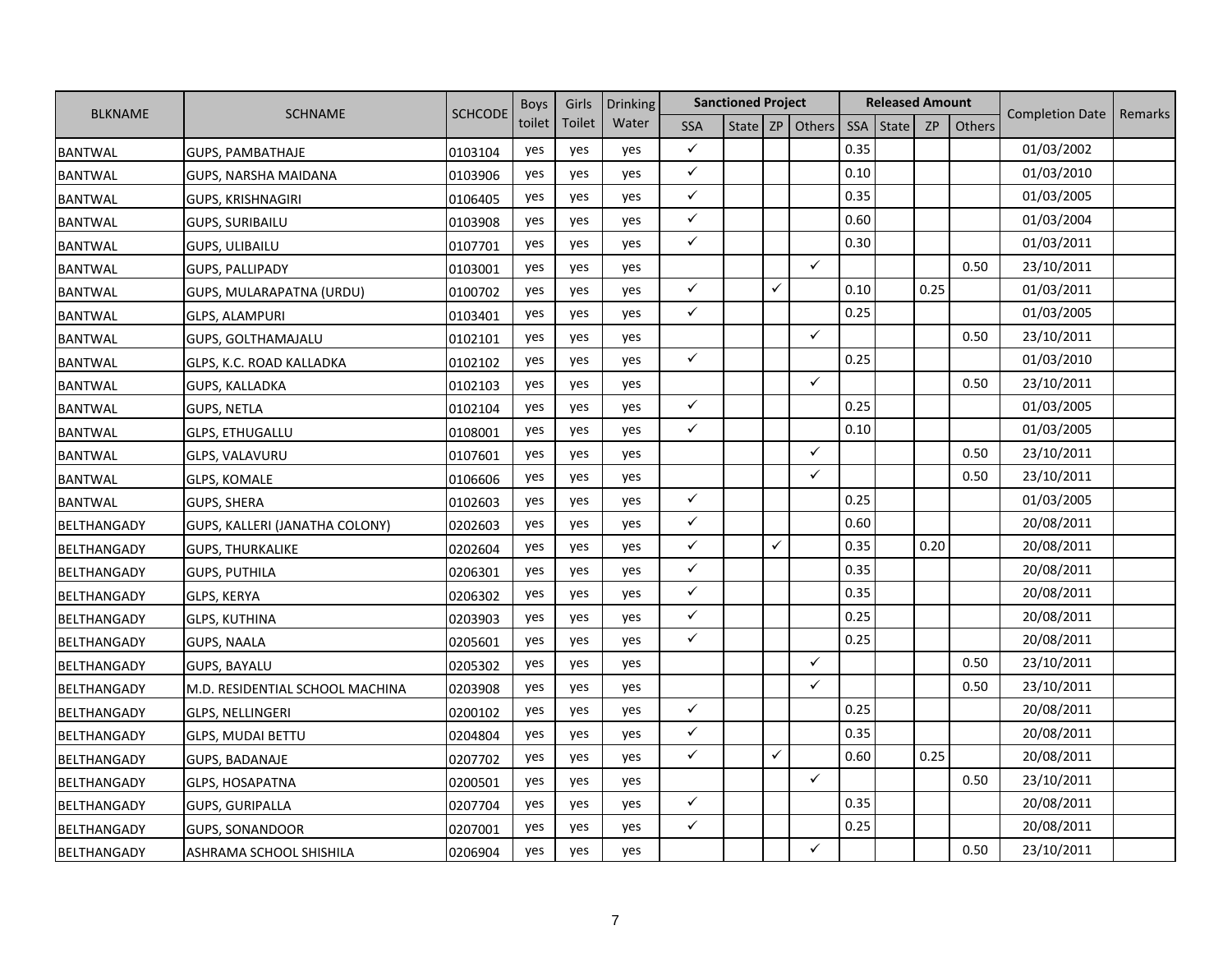|                    | <b>BLKNAME</b><br><b>SCHNAME</b> |                | <b>Boys</b> | Girls  | <b>Drinking</b> |              | <b>Sanctioned Project</b> |                   |      | <b>Released Amount</b> |           |               |                        |         |
|--------------------|----------------------------------|----------------|-------------|--------|-----------------|--------------|---------------------------|-------------------|------|------------------------|-----------|---------------|------------------------|---------|
|                    |                                  | <b>SCHCODE</b> | toilet      | Toilet | Water           | <b>SSA</b>   |                           | State $ZP$ Others | SSA  | <b>State</b>           | <b>ZP</b> | <b>Others</b> | <b>Completion Date</b> | Remarks |
| BELTHANGADY        | <b>GUPS, MITTABAGILU</b>         | 0204303        | yes         | yes    | yes             | $\checkmark$ |                           |                   | 0.60 |                        |           |               | 20/08/2011             |         |
| <b>BELTHANGADY</b> | <b>GLPS, NAVARA</b>              | 0205101        | yes         | yes    | yes             | $\checkmark$ |                           |                   | 0.25 |                        |           |               | 20/08/2011             |         |
| <b>BELTHANGADY</b> | GUPS, DOMPADAPALKE               | 0207703        | yes         | yes    | yes             | $\checkmark$ |                           |                   | 0.35 |                        |           |               | 20/08/2011             |         |
| BELTHANGADY        | <b>GUPS, SALETHADKA</b>          | 0202001        | yes         | yes    | yes             | $\checkmark$ |                           |                   | 0.25 |                        |           |               | 20/08/2011             |         |
| BELTHANGADY        | <b>GUPS, MACHINA</b>             | 0203901        | yes         | yes    | yes             | $\checkmark$ |                           |                   | 0.35 |                        |           |               | 20/08/2011             |         |
| <b>BELTHANGADY</b> | GLPS, PARLANI                    | 0201003        | yes         | yes    | yes             | $\checkmark$ |                           |                   | 0.25 |                        |           |               | 20/08/2011             |         |
| <b>BELTHANGADY</b> | <b>GLPS, SOORYATTAU</b>          | 0205904        | yes         | yes    | yes             | $\checkmark$ |                           |                   | 0.35 |                        |           |               | 20/08/2011             |         |
| <b>BELTHANGADY</b> | <b>GLPS, KAPINADKA</b>           | 0207501        | yes         | yes    | yes             | $\checkmark$ |                           |                   | 0.60 |                        |           |               | 20/08/2011             |         |
| BELTHANGADY        | <b>GUPS, NAVOOR</b>              | 0205201        | yes         | yes    | yes             | $\checkmark$ |                           |                   | 0.50 |                        |           |               | 20/08/2011             |         |
| <b>BELTHANGADY</b> | <b>GUPS, HALLINGERI</b>          | 0202905        | yes         | yes    | yes             | $\checkmark$ |                           |                   | 0.25 |                        |           |               | 20/08/2011             |         |
| <b>BELTHANGADY</b> | <b>GUPS, MAIROLTHADKA</b>        | 0200703        | yes         | yes    | yes             |              |                           | $\checkmark$      |      |                        |           | 0.50          | 23/10/2011             |         |
| BELTHANGADY        | <b>GUPS, PERIADKA</b>            | 0201101        | yes         | yes    | yes             | $\checkmark$ |                           |                   | 0.10 |                        |           |               | 20/08/2011             |         |
| BELTHANGADY        | GUPS, DEVANAARI                  | 0201802        | yes         | yes    | yes             |              |                           | $\checkmark$      |      |                        |           | 0.50          | 23/10/2011             |         |
| BELTHANGADY        | GUPS, ELANEERU GUTHYADKA         | 0204003        | yes         | yes    | yes             | $\checkmark$ |                           |                   | 0.25 |                        |           |               | 20/08/2011             |         |
| <b>BELTHANGADY</b> | <b>GLPS, MUNDRUPADI</b>          | 0201202        | yes         | yes    | yes             |              |                           | ✓                 |      |                        |           | 0.50          | 23/10/2011             |         |
| BELTHANGADY        | <b>GUPS, ILANTHILA</b>           | 0201702        | yes         | yes    | yes             |              |                           | $\checkmark$      |      |                        |           | 0.50          | 23/10/2011             |         |
| BELTHANGADY        | GUPS, INDABETTU                  | 0201803        | yes         | yes    | yes             | $\checkmark$ |                           |                   | 0.35 |                        |           |               | 20/08/2011             |         |
| <b>BELTHANGADY</b> | <b>GUPS, NITTADE</b>             | 0205501        | yes         | yes    | yes             | $\checkmark$ |                           |                   | 0.25 |                        |           |               | 20/08/2011             |         |
| BELTHANGADY        | <b>GUPS, KUNTALAPALKE - B</b>    | 0201501        | yes         | yes    | yes             | $\checkmark$ |                           |                   | 0.25 |                        |           |               | 20/08/2011             |         |
| <b>BELTHANGADY</b> | <b>GUPS, KUKKAVU</b>             | 0204302        | yes         | yes    | yes             | $\checkmark$ |                           |                   | 0.25 |                        |           |               | 20/08/2011             |         |
| BELTHANGADY        | GUPS, KARNODY                    | 0203701        | yes         | yes    | yes             | $\checkmark$ |                           |                   | 0.10 |                        |           |               | 20/08/2011             |         |
| <b>BELTHANGADY</b> | <b>GLPS, ATLAAJE</b>             | 0200601        | yes         | yes    | yes             |              |                           | ✓                 |      |                        |           | 0.50          | 23/10/2011             |         |
| BELTHANGADY        | <b>GUPS, VODILNALA</b>           | 0208001        | yes         | yes    | yes             |              |                           | ✓                 |      |                        |           | 0.50          | 23/10/2011             |         |
| BELTHANGADY        | <b>GUPS, PERINJE</b>             | 0201602        | yes         | yes    | yes             |              |                           | ✓                 |      |                        |           | 0.50          | 23/10/2011             |         |
| BELTHANGADY        | <b>GLPS, NEKKILU</b>             | 0207803        | yes         | yes    | yes             | $\checkmark$ |                           |                   | 0.35 |                        |           |               | 20/08/2011             |         |
| <b>BELTHANGADY</b> | GLPS, CHAMUNDINAGARA             | 0204601        | yes         | yes    | yes             | $\checkmark$ |                           |                   | 0.35 |                        |           |               | 20/08/2011             |         |
| BELTHANGADY        | <b>GLPS, SULYODY</b>             | 0205202        | yes         | yes    | yes             |              |                           | ✓                 |      |                        |           | 0.50          | 23/10/2011             |         |
| BELTHANGADY        | <b>GUPS, UPPARAPALIKE</b>        | 0202904        | yes         | yes    | yes             |              |                           | ✓                 |      |                        |           | 0.50          | 23/10/2011             |         |
| BELTHANGADY        | GLPS, HANNERADUKAVALU            | 0200202        | yes         | yes    | yes             | $\checkmark$ |                           |                   | 0.60 |                        |           |               | 20/08/2011             |         |
| BELTHANGADY        | GUPS, CHARMADY                   | 0201001        | yes         | yes    | yes             | $\checkmark$ |                           |                   | 0.35 |                        |           |               | 20/08/2011             |         |
| BELTHANGADY        | <b>GLPS, BAJILA</b>              | 0203101        | yes         | yes    | yes             |              |                           | ✓                 |      |                        |           | 0.50          | 23/10/2011             |         |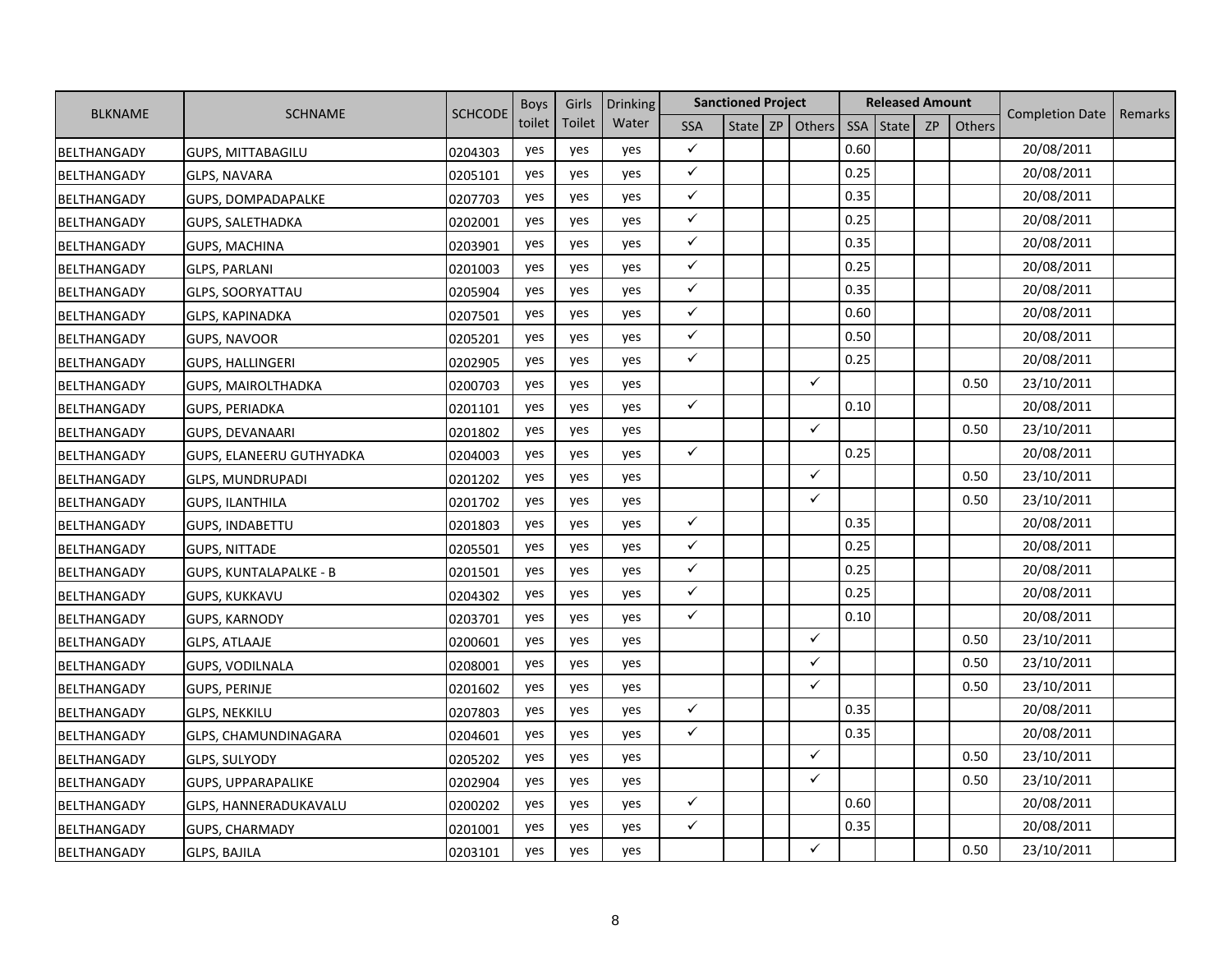|                    |                            | <b>SCHCODE</b> | <b>Boys</b> | Girls  | <b>Drinking</b> |              | <b>Sanctioned Project</b> |                   |      | <b>Released Amount</b> |           |               |                        |         |
|--------------------|----------------------------|----------------|-------------|--------|-----------------|--------------|---------------------------|-------------------|------|------------------------|-----------|---------------|------------------------|---------|
| <b>BLKNAME</b>     | <b>SCHNAME</b>             |                | toilet      | Toilet | Water           | <b>SSA</b>   |                           | State $ZP$ Others | SSA  | State                  | <b>ZP</b> | <b>Others</b> | <b>Completion Date</b> | Remarks |
| BELTHANGADY        | <b>GUPS, PATRAME</b>       | 0205902        | yes         | yes    | yes             |              |                           | $\checkmark$      |      |                        |           | 0.50          | 23/10/2011             |         |
| <b>BELTHANGADY</b> | <b>GUPS, BANDARU</b>       | 0200701        | yes         | yes    | yes             | $\checkmark$ |                           |                   | 0.25 |                        |           |               | 20/08/2011             |         |
| <b>BELTHANGADY</b> | <b>GUPS, THIMMANABETTU</b> | 0202701        | yes         | yes    | yes             | $\checkmark$ |                           |                   | 0.35 |                        |           |               | 20/08/2011             |         |
| <b>BELTHANGADY</b> | <b>GLPS, MUNDOOR</b>       | 0204701        | yes         | yes    | yes             | $\checkmark$ |                           |                   | 0.25 |                        |           |               | 20/08/2011             |         |
| <b>BELTHANGADY</b> | <b>GUPS, GUTHINA BAIL</b>  | 0206501        | yes         | yes    | yes             |              |                           | $\checkmark$      |      |                        |           | 0.50          | 23/10/2011             |         |
| <b>BELTHANGADY</b> | <b>GUPS, MAALADY</b>       | 0203801        | yes         | yes    | yes             | $\checkmark$ |                           |                   | 0.25 |                        |           |               | 20/08/2011             |         |
| <b>BELTHANGADY</b> | <b>GUPS, KOKKADA</b>       | 0202903        | yes         | yes    | yes             |              |                           | $\checkmark$      |      |                        |           | 0.50          | 23/10/2011             |         |
| <b>BELTHANGADY</b> | GUPS, SAVYA                | 0206601        | yes         | yes    | yes             |              |                           | ✓                 |      |                        |           | 0.50          | 23/10/2011             |         |
| BELTHANGADY        | <b>GUPS, GURUVAINAKERE</b> | 0203601        | yes         | yes    | yes             | $\checkmark$ |                           |                   | 0.10 |                        |           |               | 20/08/2011             |         |
| <b>BELTHANGADY</b> | GLPS, KARINJA              | 0207801        | yes         | yes    | yes             | $\checkmark$ |                           |                   | 0.25 |                        |           |               | 20/08/2011             |         |
| <b>BELTHANGADY</b> | <b>GLPS, KUNJATHODY</b>    | 0203301        | yes         | yes    | yes             | $\checkmark$ |                           |                   | 0.35 |                        |           |               | 20/08/2011             |         |
| BELTHANGADY        | <b>GLPS, HOKKILA</b>       | 0204801        | yes         | yes    | yes             | $\checkmark$ |                           |                   | 0.35 |                        |           |               | 20/08/2011             |         |
| <b>BELTHANGADY</b> | <b>GUPS, PILYA</b>         | 0206101        | yes         | yes    | yes             | $\checkmark$ |                           |                   | 0.35 |                        |           |               | 20/08/2011             |         |
| BELTHANGADY        | GUPS, ANIYOOR              | 0201002        | yes         | yes    | yes             |              |                           | ✓                 |      |                        |           | 0.50          | 23/10/2011             |         |
| <b>BELTHANGADY</b> | <b>GLPS, NETTARA</b>       | 0203904        | yes         | yes    | yes             | $\checkmark$ |                           |                   | 0.60 |                        |           |               | 20/08/2011             |         |
| BELTHANGADY        | <b>GLPS, KUNTINI</b>       | 0203702        | yes         | yes    | yes             |              |                           | ✓                 |      |                        |           | 0.50          | 23/10/2011             |         |
| BELTHANGADY        | <b>GUPS, PADMUNJA</b>      | 0202301        | yes         | yes    | yes             | $\checkmark$ |                           |                   | 0.25 |                        |           |               | 20/08/2011             |         |
| <b>BELTHANGADY</b> | <b>GLPS, SOOLABETTU</b>    | 0204902        | yes         | yes    | yes             |              |                           | $\checkmark$      |      |                        |           | 0.50          | 23/10/2011             |         |
| <b>BELTHANGADY</b> | <b>GUPS, SHIRLALU</b>      | 0206801        | yes         | yes    | yes             | $\checkmark$ |                           |                   | 0.25 |                        |           |               | 20/08/2011             |         |
| <b>BELTHANGADY</b> | <b>GUPS, KOYYUR TEMPLE</b> | 0203102        | yes         | yes    | yes             | $\checkmark$ |                           |                   | 0.60 |                        |           |               | 20/08/2011             |         |
| BELTHANGADY        | <b>GUPS, NADA</b>          | 0204803        | yes         | yes    | yes             |              |                           | $\checkmark$      |      |                        |           | 0.50          | 23/10/2011             |         |
| <b>BELTHANGADY</b> | <b>GLPS, MOGRU</b>         | 0204404        | yes         | yes    | yes             | $\checkmark$ |                           |                   | 0.35 |                        |           |               | 20/08/2011             |         |
| BELTHANGADY        | <b>GLPS, HEVAJE</b>        | 0206901        | yes         | yes    | yes             | $\checkmark$ |                           |                   | 0.60 |                        |           |               | 20/08/2011             |         |
| BELTHANGADY        | <b>GUPS, PERLA</b>         | 0206702        | yes         | yes    | yes             |              |                           | $\checkmark$      |      |                        |           | 0.50          | 23/10/2011             |         |
| BELTHANGADY        | GUPS, BANGADY              | 0201801        | yes         | yes    | yes             |              |                           | $\checkmark$      |      |                        |           | 0.50          | 23/10/2011             |         |
| BELTHANGADY        | GUPS, KOYYURU              | 0203103        | yes         | yes    | yes             | $\checkmark$ |                           |                   | 0.50 |                        |           |               | 20/08/2011             |         |
| BELTHANGADY        | <b>GUPS, MUGULI</b>        | 0208801        | yes         | yes    | yes             | ✓            |                           |                   | 0.25 |                        |           |               | 20/08/2011             |         |
| BELTHANGADY        | <b>GLPS, KUDRADKA</b>      | 0203902        | yes         | yes    | yes             | $\checkmark$ |                           |                   | 0.60 |                        |           |               | 20/08/2011             |         |
| BELTHANGADY        | GLPS, KOLPADY              | 0200901        | yes         | yes    | yes             | ✓            |                           |                   | 0.35 |                        |           |               | 20/08/2011             |         |
| BELTHANGADY        | <b>GUPS, MAVINAKATTE</b>   | 0204102        | yes         | yes    | yes             | $\checkmark$ |                           |                   | 0.35 |                        |           |               | 20/08/2011             |         |
| <b>BELTHANGADY</b> | <b>GLPS, KUTHRIJALU</b>    | 0207602        | yes         | yes    | yes             | ✓            |                           |                   | 0.35 |                        |           |               | 20/08/2011             |         |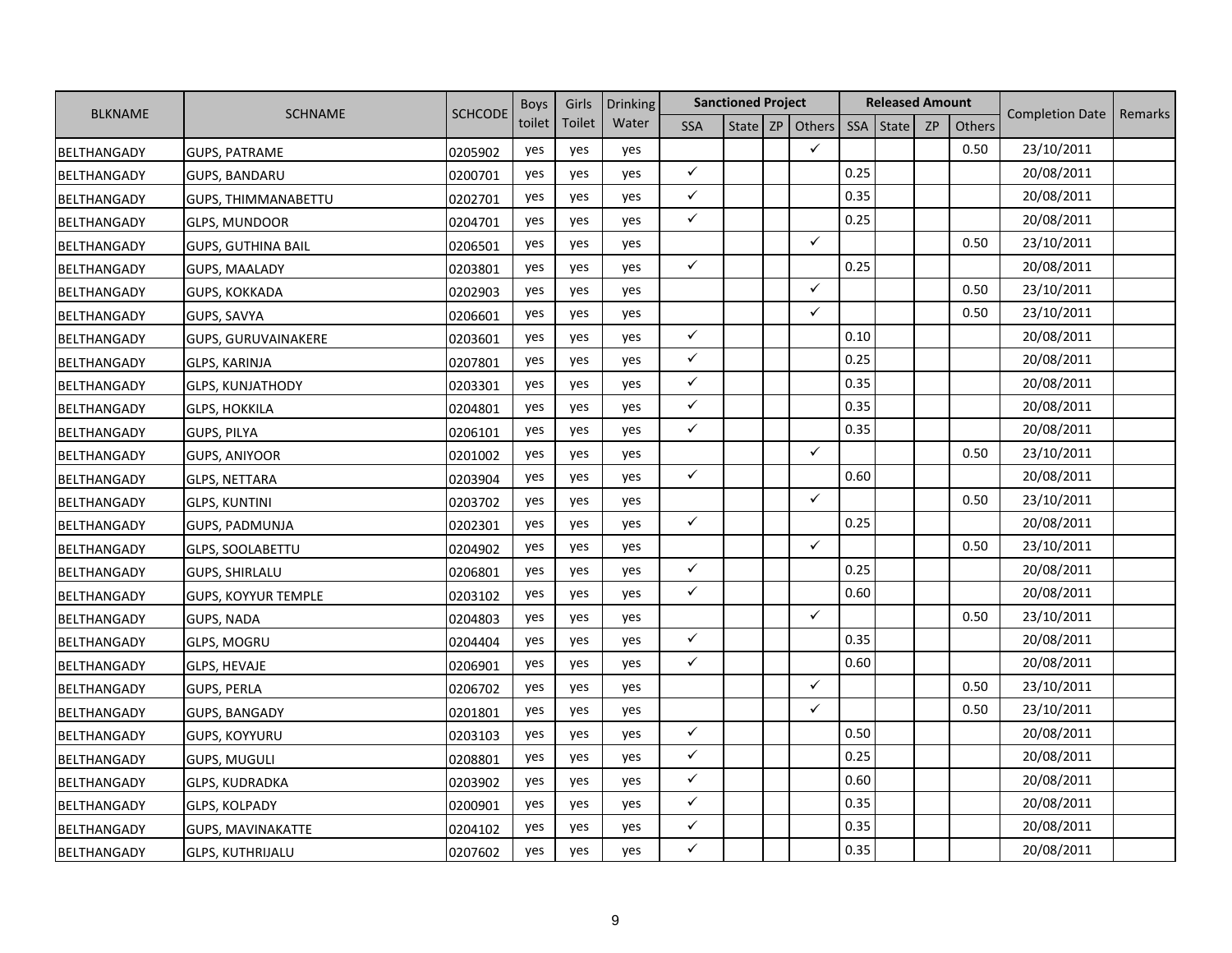|                    |                              | <b>SCHCODE</b> | <b>Boys</b> | Girls  | <b>Drinking</b> |              | <b>Sanctioned Project</b> |                   |      | <b>Released Amount</b> |    |               |                        |         |
|--------------------|------------------------------|----------------|-------------|--------|-----------------|--------------|---------------------------|-------------------|------|------------------------|----|---------------|------------------------|---------|
| <b>BLKNAME</b>     | <b>SCHNAME</b>               |                | toilet      | Toilet | Water           | <b>SSA</b>   |                           | State $ZP$ Others | SSA  | State                  | ZP | <b>Others</b> | <b>Completion Date</b> | Remarks |
| BELTHANGADY        | <b>GLPS, MOOLARU</b>         | 0202203        | yes         | yes    | yes             |              |                           | $\checkmark$      |      |                        |    | 0.50          | 23/10/2011             |         |
| <b>BELTHANGADY</b> | GUPS, KALENJA                | 0202002        | yes         | yes    | yes             | $\checkmark$ |                           |                   | 0.25 |                        |    |               | 20/08/2011             |         |
| <b>BELTHANGADY</b> | <b>GLPS, NADUJAARU</b>       | 0202003        | yes         | yes    | yes             | $\checkmark$ |                           |                   | 0.10 |                        |    |               | 20/08/2011             |         |
| <b>BELTHANGADY</b> | <b>GUPS, GOVINDOOR</b>       | 0202101        | yes         | yes    | yes             |              |                           | $\checkmark$      |      |                        |    | 0.50          | 23/10/2011             |         |
| <b>BELTHANGADY</b> | GMUPS, BELTHANGADY           | 0208301        | yes         | yes    | yes             | $\checkmark$ |                           |                   | 0.35 |                        |    |               | 20/08/2011             |         |
| BELTHANGADY        | <b>GUPS, GANDIBAGILU</b>     | 0205304        | yes         | yes    | yes             | $\checkmark$ |                           |                   | 0.10 |                        |    |               | 20/08/2011             |         |
| BELTHANGADY        | <b>GUPS, KUTHLUR</b>         | 0203501        | yes         | yes    | yes             |              |                           | $\checkmark$      |      |                        |    | 0.50          | 23/10/2011             |         |
| <b>BELTHANGADY</b> | <b>GLPS, HACHADY</b>         | 0201301        | yes         | yes    | yes             | $\checkmark$ |                           |                   | 0.60 |                        |    |               | 20/08/2011             |         |
| BELTHANGADY        | GUPS, BARYA                  | 0200801        | yes         | yes    | yes             | $\checkmark$ |                           |                   | 0.35 |                        |    |               | 20/08/2011             |         |
| BELTHANGADY        | GUPS, KADIRUDYAVARA          | 0201902        | yes         | yes    | yes             | $\checkmark$ |                           |                   | 0.25 |                        |    |               | 20/08/2011             |         |
| BELTHANGADY        | <b>GUPS, KELADAPETE</b>      | 0202801        | yes         | yes    | yes             | $\checkmark$ |                           |                   | 0.25 |                        |    |               | 20/08/2011             |         |
| <b>BELTHANGADY</b> | <b>GUPS, SULKERIMOGRU</b>    | 0207201        | yes         | yes    | yes             |              |                           | $\checkmark$      |      |                        |    | 0.50          | 23/10/2011             |         |
| BELTHANGADY        | <b>GUPS, KUNTALAPALKE</b>    | 0200702        | yes         | yes    | yes             | $\checkmark$ |                           |                   | 0.25 |                        |    |               | 20/08/2011             |         |
| <b>BELTHANGADY</b> | GUPS, DEVAGIRI               | 0205303        | yes         | yes    | yes             | $\checkmark$ |                           |                   | 0.35 |                        |    |               | 20/08/2011             |         |
| BELTHANGADY        | <b>GLPS, PERIADKA BELAL</b>  | 0200903        | yes         | yes    | yes             |              |                           | ✓                 |      |                        |    | 0.50          | 23/10/2011             |         |
| BELTHANGADY        | ASHRAMA SCHOOL NARAVI        | 0203502        | yes         | yes    | yes             |              |                           | ✓                 |      |                        |    | 0.50          | 23/10/2011             |         |
| BELTHANGADY        | <b>GUPS, KANIYOOR KASABA</b> | 0202303        | yes         | yes    | yes             |              |                           | $\checkmark$      |      |                        |    | 0.50          | 23/10/2011             |         |
| BELTHANGADY        | <b>GLPS, BADIPALKE</b>       | 0205901        | yes         | yes    | yes             | $\checkmark$ |                           |                   | 0.10 |                        |    |               | 20/08/2011             |         |
| BELTHANGADY        | GUPS, BADAGAKARANDUR         | 0200301        | yes         | yes    | yes             |              |                           | $\checkmark$      |      |                        |    | 0.50          | 23/10/2011             |         |
| <b>BELTHANGADY</b> | <b>GUPS, KATTADABAIL</b>     | 0208002        | yes         | yes    | yes             | $\checkmark$ |                           |                   | 0.35 |                        |    |               | 20/08/2011             |         |
| <b>BELTHANGADY</b> | GUPS, KARAMBAR               | 0202501        | yes         | yes    | yes             | $\checkmark$ |                           |                   | 0.60 |                        |    |               | 20/08/2011             |         |
| BELTHANGADY        | GLPS, KARIYALU               | 0204002        | yes         | yes    | yes             |              |                           | $\checkmark$      |      |                        |    | 0.50          | 23/10/2011             |         |
| BELTHANGADY        | GLPS, SHIBAJE                | 0206703        | yes         | yes    | yes             | $\checkmark$ |                           |                   | 0.35 |                        |    |               | 20/08/2011             |         |
| BELTHANGADY        | GUPS, KANYADI-I              | 0202401        | yes         | yes    | yes             |              |                           | $\checkmark$      |      |                        |    | 0.50          | 23/10/2011             |         |
| <b>BELTHANGADY</b> | <b>GUPS, KASHIPATNA</b>      | 0202802        | yes         | yes    | yes             | $\checkmark$ |                           |                   | 0.50 |                        |    |               | 20/08/2011             |         |
| <b>BELTHANGADY</b> | <b>GLPS, MUNDURU PALKE</b>   | 0202901        | yes         | yes    | yes             | $\checkmark$ |                           |                   | 0.35 |                        |    |               | 20/08/2011             |         |
| BELTHANGADY        | <b>GUPS, KEMMATE</b>         | 0206201        | yes         | yes    | yes             | $\checkmark$ |                           |                   | 0.35 |                        |    |               | 20/08/2011             |         |
| <b>BELTHANGADY</b> | <b>GLPS, BANDIHOLE</b>       | 0206701        | yes         | yes    | yes             |              |                           | $\checkmark$      |      |                        |    | 0.50          | 23/10/2011             |         |
| BELTHANGADY        | GUPS, BAJIRE                 | 0200502        | yes         | yes    | yes             |              |                           | ✓                 |      |                        |    | 0.50          | 23/10/2011             |         |
| BELTHANGADY        | <b>GLPS, NITTADKA</b>        | 0204901        | yes         | yes    | yes             | $\checkmark$ |                           |                   | 0.35 |                        |    |               | 20/08/2011             |         |
| <b>BELTHANGADY</b> | GUPS, KALMANJA               | 0202202        | yes         | yes    | yes             | $\checkmark$ |                           |                   | 0.25 |                        |    |               | 20/08/2011             |         |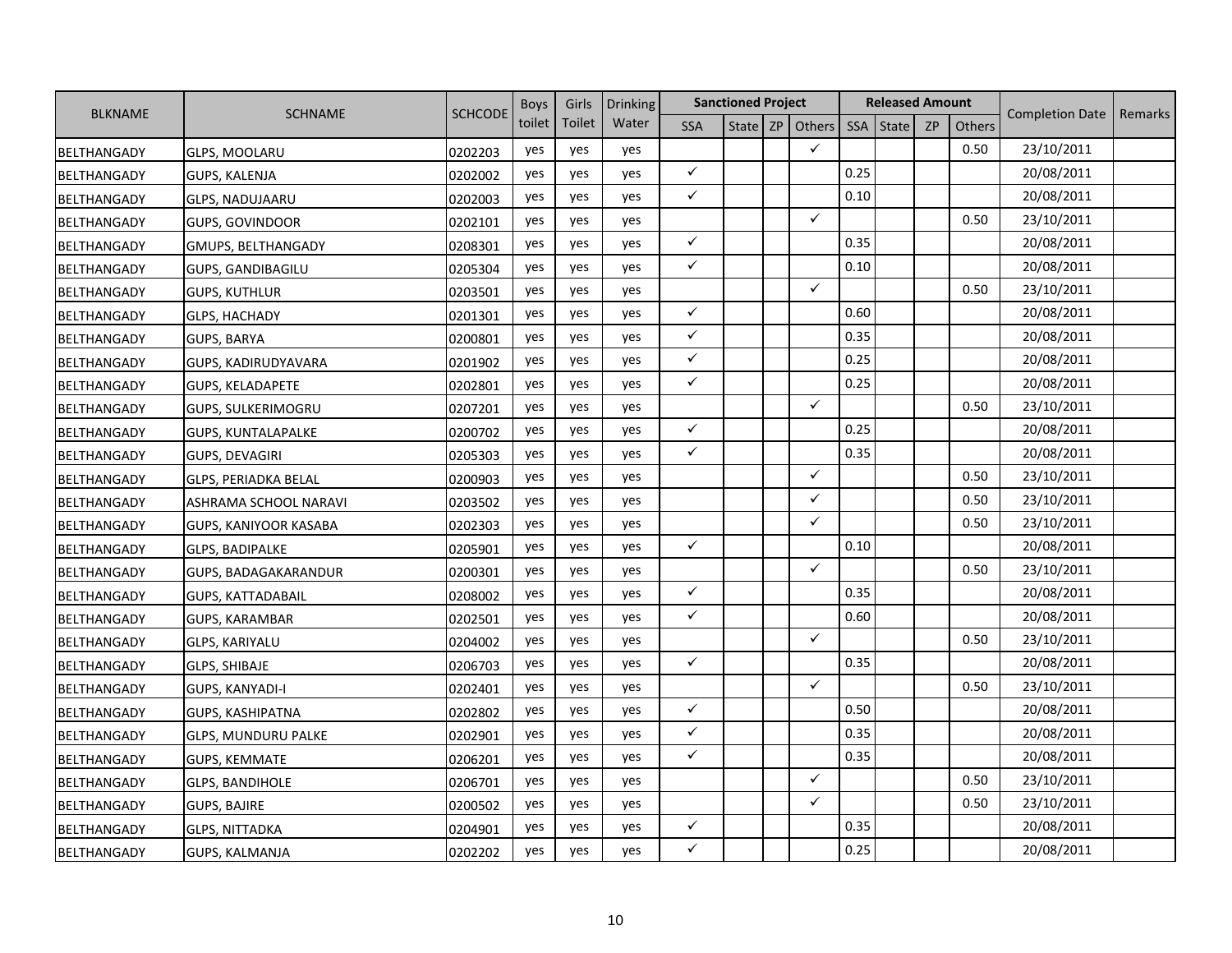|                    |                             |                | <b>Boys</b> | Girls  | Drinking |              | <b>Sanctioned Project</b> |   |                     |      | <b>Released Amount</b> |           |        |                        |         |
|--------------------|-----------------------------|----------------|-------------|--------|----------|--------------|---------------------------|---|---------------------|------|------------------------|-----------|--------|------------------------|---------|
| <b>BLKNAME</b>     | <b>SCHNAME</b>              | <b>SCHCODE</b> | toilet      | Toilet | Water    | <b>SSA</b>   |                           |   | State   ZP   Others | SSA  | <b>State</b>           | <b>ZP</b> | Others | <b>Completion Date</b> | Remarks |
| BELTHANGADY        | <b>GLPS, KOMBINADKA</b>     | 0204602        | yes         | yes    | yes      | $\checkmark$ |                           |   |                     | 0.10 |                        |           |        | 20/08/2011             |         |
| BELTHANGADY        | GUPS, KUKKEDY               | 0203402        | yes         | yes    | yes      | $\checkmark$ |                           |   |                     | 0.35 |                        |           |        | 20/08/2011             |         |
| <b>BELTHANGADY</b> | GLPS, SIDDAVANA             | 0207707        | yes         | yes    | yes      |              |                           |   | ✓                   |      |                        |           | 0.50   | 23/10/2011             |         |
| <b>BELTHANGADY</b> | <b>GUPS, KOOKRABETTU</b>    | 0204101        | yes         | yes    | yes      | $\checkmark$ |                           |   |                     | 0.35 |                        |           |        | 20/08/2011             |         |
| <b>BELTHANGADY</b> | <b>GLPS, PILIGUDU</b>       | 0202302        | yes         | yes    | yes      | $\checkmark$ |                           |   |                     | 0.35 |                        |           |        | 20/08/2011             |         |
| BELTHANGADY        | <b>GUPS, BENGILA</b>        | 0200802        | yes         | yes    | yes      | ✓            |                           |   |                     | 0.50 |                        |           |        | 20/08/2011             |         |
| <b>BELTHANGADY</b> | <b>GUPS, PERIYOTTU</b>      | 0200803        | yes         | yes    | yes      | $\checkmark$ |                           |   |                     | 0.10 |                        |           |        | 20/08/2011             |         |
| BELTHANGADY        | <b>GLPS, SAUTHADKA</b>      | 0202902        | yes         | yes    | yes      | $\checkmark$ |                           |   |                     | 0.35 |                        |           |        | 20/08/2011             |         |
| BELTHANGADY        | GLPS, ULIYA                 | 0204401        | yes         | yes    | yes      | $\checkmark$ |                           |   |                     | 0.25 |                        |           |        | 20/08/2011             |         |
| <b>BELTHANGADY</b> | GUPS, MAYA                  | 0200902        | yes         | yes    | yes      | $\checkmark$ |                           |   |                     | 0.60 |                        |           |        | 20/08/2011             |         |
| <b>BELTHANGADY</b> | <b>GLPS, PERMUDA</b>        | 0205503        | yes         | yes    | yes      | $\checkmark$ |                           |   |                     | 0.25 |                        |           |        | 20/08/2011             |         |
| <b>BELTHANGADY</b> | GLPS, MANJOTTI (URDU)       | 0204802        | yes         | yes    | yes      | $\checkmark$ |                           |   |                     | 0.35 |                        |           |        | 20/08/2011             |         |
| <b>BELTHANGADY</b> | GUPS, PANDIJEVALYA          | 0205502        | yes         | yes    | yes      | $\checkmark$ |                           |   |                     | 0.35 |                        |           |        | 20/08/2011             |         |
| BELTHANGADY        | <b>GLPS, PILLAMBUGOLI</b>   | 0200204        | yes         | yes    | yes      | $\checkmark$ |                           |   |                     | 0.25 |                        |           |        | 20/08/2011             |         |
| <b>BELTHANGADY</b> | <b>GMUPS, NARAVI</b>        | 0205001        | yes         | yes    | yes      |              |                           |   | $\checkmark$        |      |                        |           | 0.50   | 23/10/2011             |         |
| BELTHANGADY        | <b>GUPS, ANDINJE</b>        | 0200101        | yes         | yes    | yes      | $\checkmark$ |                           |   |                     | 0.10 |                        |           |        | 20/08/2011             |         |
| BELTHANGADY        | <b>GLPS, HUNSEKATTE</b>     | 0208701        | yes         | yes    | yes      | $\checkmark$ |                           |   |                     | 0.25 |                        |           |        | 20/08/2011             |         |
| <b>BELTHANGADY</b> | GUPS, UMBETTU               | 0204501        | yes         | yes    | yes      |              |                           |   | ✓                   |      |                        |           | 0.50   | 23/10/2011             |         |
| <b>BELTHANGADY</b> | <b>GUPS, HALEPETE UJIRE</b> | 0207705        | yes         | yes    | yes      |              |                           |   | ✓                   |      |                        |           | 0.50   | 23/10/2011             |         |
| <b>BELTHANGADY</b> | <b>GUPS, MANGALATHERU</b>   | 0203401        | yes         | yes    | yes      |              |                           |   | ✓                   |      |                        |           | 0.50   | 23/10/2011             |         |
| BELTHANGADY        | <b>GLPS, SURYA</b>          | 0204805        | yes         | yes    | yes      | $\checkmark$ |                           |   |                     | 0.35 |                        |           |        | 20/08/2011             |         |
| BELTHANGADY        | <b>GLPS, MELINADKA</b>      | 0206202        | yes         | yes    | yes      |              |                           |   | ✓                   |      |                        |           | 0.50   | 23/10/2011             |         |
| BELTHANGADY        | <b>GUPS, MIYAAR</b>         | 0206203        | yes         | yes    | yes      |              |                           |   | ✓                   |      |                        |           | 0.50   | 23/10/2011             |         |
| BELTHANGADY        | GUPS, BULLERI               | 0204402        | yes         | yes    | yes      | $\checkmark$ |                           |   |                     | 0.25 |                        |           |        | 20/08/2011             |         |
| BELTHANGADY        | GUPS, BARENGAYA             | 0205401        | yes         | yes    | yes      |              |                           |   | ✓                   |      |                        |           | 0.50   | 23/10/2011             |         |
| <b>BELTHANGADY</b> | <b>GUPS, KOYYURU KASABA</b> | 0203104        | yes         | yes    | yes      |              |                           |   | ✓                   |      |                        |           | 0.50   | 23/10/2011             |         |
| <b>BELTHANGADY</b> | <b>GLPS, BOLLUKALLU</b>     | 0202103        | yes         | yes    | yes      | ✓            |                           | ✓ |                     | 0.60 |                        | 0.36      |        | 20/08/2011             |         |
| BELTHANGADY        | <b>GUPS, MUNDAJE</b>        | 0204603        | yes         | yes    | yes      | $\checkmark$ |                           |   |                     | 0.25 |                        |           |        | 20/08/2011             |         |
| BELTHANGADY        | GUPS, SHISHILA              | 0206903        | yes         | yes    | yes      |              |                           |   | ✓                   |      |                        |           | 0.50   | 23/10/2011             |         |
| BELTHANGADY        | <b>GUPS, HOKKADIGOLI</b>    | 0200203        | yes         | yes    | yes      | $\checkmark$ |                           |   |                     | 0.25 |                        |           |        | 20/08/2011             |         |
| BELTHANGADY        | <b>GUPS, KUPPETTI</b>       | 0207802        | yes         | yes    | yes      |              |                           |   | ✓                   |      |                        |           | 0.50   | 23/10/2011             |         |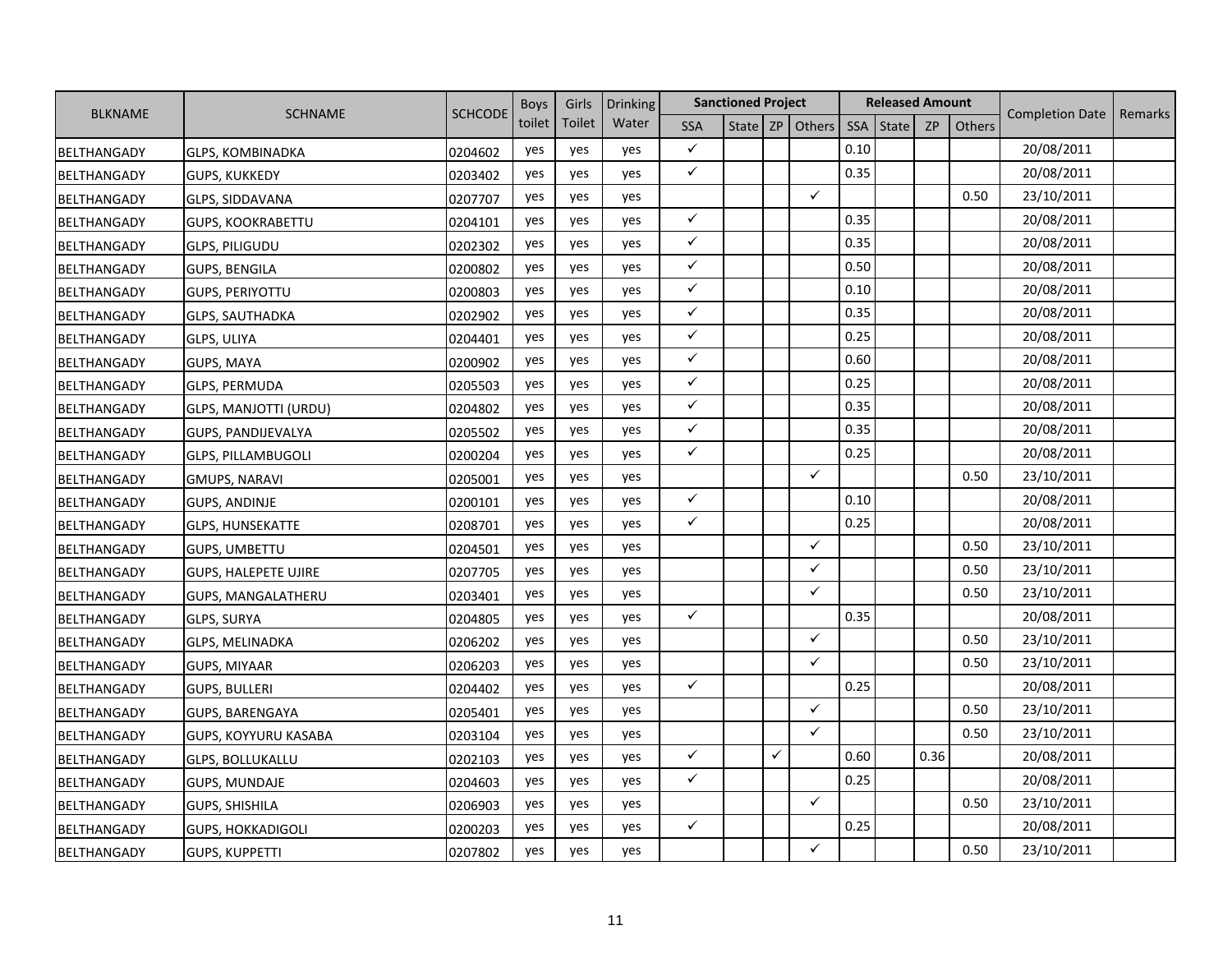|                    |                               |                | <b>Boys</b> | Girls  | <b>Drinking</b> |              | <b>Sanctioned Project</b> |              |              |            | <b>Released Amount</b> |           |        |                        |         |
|--------------------|-------------------------------|----------------|-------------|--------|-----------------|--------------|---------------------------|--------------|--------------|------------|------------------------|-----------|--------|------------------------|---------|
| <b>BLKNAME</b>     | <b>SCHNAME</b>                | <b>SCHCODE</b> | toilet      | Toilet | Water           | <b>SSA</b>   | State $ZP$                |              | Others       | <b>SSA</b> | <b>State</b>           | <b>ZP</b> | Others | <b>Completion Date</b> | Remarks |
| BELTHANGADY        | <b>GUPS, PUNJALAKATTE</b>     | 0203302        | yes         | yes    | yes             |              |                           |              | $\checkmark$ |            |                        |           | 0.50   | 23/10/2011             |         |
| BELTHANGADY        | NAVODAYA MOD RES.UPS, MUNDAJE | 0204605        | yes         | yes    | yes             |              |                           |              | $\checkmark$ |            |                        |           | 0.50   | 23/10/2011             |         |
| BELTHANGADY        | GUPS, MELANTHABETTU           | 0204201        | yes         | yes    | yes             |              |                           |              | $\checkmark$ |            |                        |           | 0.50   | 23/10/2011             |         |
| BELTHANGADY        | <b>GUPS, PILICHANDIKALLU</b>  | 0203603        | yes         | yes    | yes             | $\checkmark$ |                           |              |              | 0.60       |                        |           |        | 20/08/2011             |         |
| BELTHANGADY        | <b>GUPS, SIDDABAIL PARARI</b> | 0202204        | yes         | yes    | yes             | $\checkmark$ |                           |              |              | 0.25       |                        |           |        | 20/08/2011             |         |
| BELTHANGADY        | <b>GUPS, PERODITHAYAKATTE</b> | 0207502        | yes         | yes    | yes             |              |                           |              | ✓            |            |                        |           | 0.50   | 23/10/2011             |         |
| <b>BELTHANGADY</b> | GLPS, KAJAKE                  | 0204001        | yes         | yes    | yes             | $\checkmark$ |                           |              |              | 0.35       |                        |           |        | 20/08/2011             |         |
| <b>BELTHANGADY</b> | GLPS, KUDYADY                 | 0203201        | yes         | yes    | yes             | $\checkmark$ |                           |              |              | 0.50       |                        |           |        | 20/08/2011             |         |
| <b>BELTHANGADY</b> | <b>GLPS, BOODUJALU</b>        | 0205402        | yes         | yes    | yes             | $\checkmark$ |                           |              |              | 0.10       |                        |           |        | 20/08/2011             |         |
| BELTHANGADY        | GUPS, KANYADI-II              | 0201201        | yes         | yes    | yes             | $\checkmark$ |                           |              |              | 0.50       |                        |           |        | 20/08/2011             |         |
| <b>BELTHANGADY</b> | <b>GLPS KATTE</b>             | 0206402        | yes         | yes    | yes             |              |                           |              | $\checkmark$ |            |                        |           | 0.50   | 23/10/2011             |         |
| BELTHANGADY        | <b>GUPS, PERLA BAIPADY</b>    | 0200706        | yes         | yes    | $\mathsf{C}$    | $\checkmark$ |                           |              |              | 0.25       |                        |           |        | 20/08/2011             |         |
| BELTHANGADY        | <b>GLPS, BADAKODI</b>         | 0200401        | yes         | yes    | yes             | $\checkmark$ |                           |              |              | 0.10       |                        |           |        | 20/08/2011             |         |
| BELTHANGADY        | GLPS, RAKTHESHWARI PADAVU     | 0205602        | yes         | yes    | yes             | $\checkmark$ |                           |              |              | 0.35       |                        |           |        | 20/08/2011             |         |
| BELTHANGADY        | <b>GUPS, PADANGADY</b>        | 0205701        | yes         | yes    | yes             | $\checkmark$ |                           |              |              | 0.25       |                        |           |        | 20/08/2011             |         |
| <b>BELTHANGADY</b> | <b>GUPS, KILLOOR</b>          | 0204301        | yes         | yes    | yes             | $\checkmark$ |                           |              |              | 0.35       |                        |           |        | 20/08/2011             |         |
| BELTHANGADY        | GUPS, KODIYALABAILU           | 0201901        | yes         | yes    | yes             | $\checkmark$ |                           |              |              | 0.60       |                        |           |        | 20/08/2011             |         |
| BELTHANGADY        | <b>GLPS, MUNDATHODY PERLA</b> | 0207711        | yes         | yes    | yes             |              |                           |              | $\checkmark$ |            |                        |           | 0.50   | 23/10/2011             |         |
| <b>BELTHANGADY</b> | <b>GUPS, BALENJA</b>          | 0200602        | yes         | yes    | yes             |              |                           |              | $\checkmark$ |            |                        |           | 0.50   | 23/10/2011             |         |
| BELTHANGADY        | <b>GUPS, NELYADKA</b>         | 0206401        | yes         | yes    | yes             | $\checkmark$ |                           | $\checkmark$ |              | 0.60       |                        | 0.45      |        | 20/08/2011             |         |
| BELTHANGADY        | <b>GUPS, KUTTIKALA</b>        | 0207401        | yes         | yes    | yes             | $\checkmark$ |                           |              |              | 0.35       |                        |           |        | 20/08/2011             |         |
| BELTHANGADY        | <b>GUPS, SARALIKATTE</b>      | 0207402        | yes         | yes    | yes             |              |                           |              | $\checkmark$ |            |                        |           | 0.50   | 23/10/2011             |         |
| <b>BELTHANGADY</b> | <b>GUPS, LAILA</b>            | 0203703        | yes         | yes    | yes             | $\checkmark$ |                           |              |              | 0.35       |                        |           |        | 20/08/2011             |         |
| BELTHANGADY        | GUPS, THANNIRUPANTHA          | 0207301        | yes         | yes    | yes             | $\checkmark$ |                           |              |              | 0.25       |                        |           |        | 20/08/2011             |         |
| BELTHANGADY        | GLPS, KALLAKATTANI            | 0207302        | yes         | yes    | yes             | $\checkmark$ |                           |              |              | 0.35       |                        |           |        | 20/08/2011             |         |
| <b>BELTHANGADY</b> | GLPS, PALEDU                  | 0207304        | yes         | yes    | yes             |              |                           |              | $\checkmark$ |            |                        |           | 0.50   | 23/10/2011             |         |
| BELTHANGADY        | <b>GUPS, KARAYA</b>           | 0202602        | yes         | yes    | yes             | $\checkmark$ |                           |              |              | 0.35       |                        |           |        | 20/08/2011             |         |
| BELTHANGADY        | <b>GUPS, KORANJA</b>          | 0202102        | yes         | yes    | yes             |              |                           |              | $\checkmark$ |            |                        |           | 0.50   | 23/10/2011             |         |
| BELTHANGADY        | <b>GUPS, THOTATHADI</b>       | 0207601        | yes         | yes    | yes             |              |                           |              | $\checkmark$ |            |                        |           | 0.50   | 23/10/2011             |         |
| BELTHANGADY        | <b>GUPS, NIDLE</b>            | 0205403        | yes         | yes    | yes             |              |                           |              | $\checkmark$ |            |                        |           | 0.50   | 23/10/2011             |         |
| <b>BELTHANGADY</b> | GLPS, PATRAME-B               | 0205903        | yes         | yes    | yes             | $\checkmark$ |                           |              |              | 0.10       |                        |           |        | 20/08/2011             |         |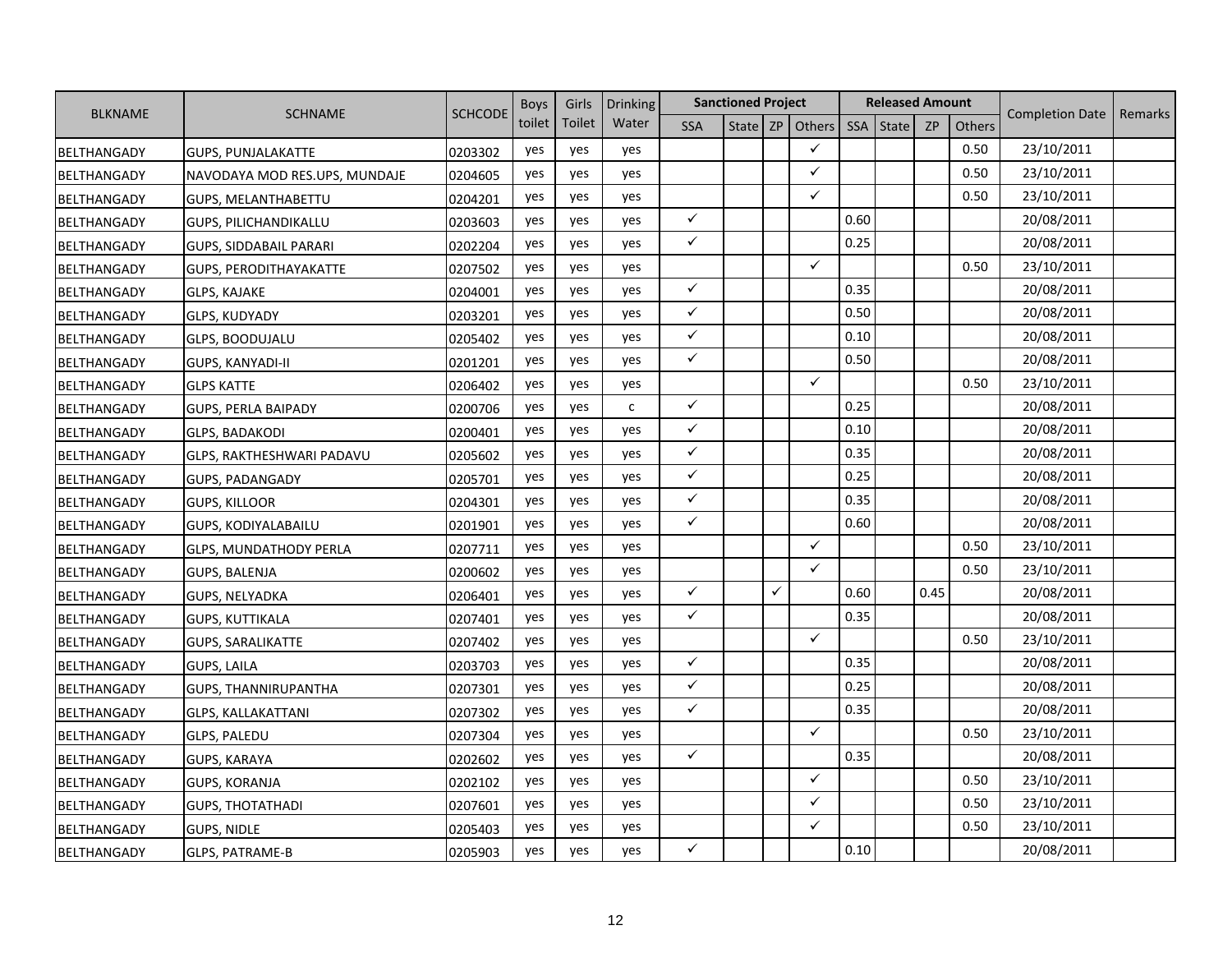|                       | <b>BLKNAME</b><br><b>SCHNAME</b> |                | <b>Boys</b> | Girls  | <b>Drinking</b> |              | <b>Sanctioned Project</b> |                   |            | <b>Released Amount</b> |           |        |                        |         |
|-----------------------|----------------------------------|----------------|-------------|--------|-----------------|--------------|---------------------------|-------------------|------------|------------------------|-----------|--------|------------------------|---------|
|                       |                                  | <b>SCHCODE</b> | toilet      | Toilet | Water           | <b>SSA</b>   |                           | State $ZP$ Others | <b>SSA</b> | State                  | <b>ZP</b> | Others | <b>Completion Date</b> | Remarks |
| BELTHANGADY           | GLPS, GANDHINAGARA               | 0207706        | yes         | yes    | yes             | $\checkmark$ |                           |                   | 0.60       |                        |           |        | 20/08/2011             |         |
| BELTHANGADY           | GUPS, ARAMBODY                   | 0200201        | yes         | yes    | yes             | $\checkmark$ |                           |                   | 0.35       |                        |           |        | 20/08/2011             |         |
| <b>BELTHANGADY</b>    | <b>GLPS, UNNALU</b>              | 0203105        | yes         | yes    | yes             | $\checkmark$ |                           |                   | 0.35       |                        |           |        | 20/08/2011             |         |
| BELTHANGADY           | <b>GUPS, BANNENGALA</b>          | 0201701        | yes         | yes    | yes             | $\checkmark$ |                           |                   | 0.60       |                        |           |        | 20/08/2011             |         |
| BELTHANGADY           | ASHRAMA SCHOOL NERIA             | 0205305        | yes         | yes    | yes             |              |                           | $\checkmark$      |            |                        |           | 0.50   | 23/10/2011             |         |
| BELTHANGADY           | ASHRAMA SCHOOL DHARMASTHALA      | 0201204        | yes         | yes    | yes             |              |                           | $\checkmark$      |            |                        |           | 0.50   | 23/10/2011             |         |
| BELTHANGADY           | GUPS, PADDANDADKA                | 0201601        | yes         | yes    | yes             |              |                           | $\checkmark$      |            |                        |           | 0.50   | 23/10/2011             |         |
| BELTHANGADY           | GLPS, KANCHINADKA                | 0204403        | yes         | yes    | yes             | $\checkmark$ |                           |                   | 0.50       |                        |           |        | 20/08/2011             |         |
| BELTHANGADY           | <b>GUPS, PAALADKA</b>            | 0203905        | yes         | yes    | yes             | $\checkmark$ |                           |                   | 0.35       |                        |           |        | 20/08/2011             |         |
| BELTHANGADY           | <b>GLPS, GUNDOORI</b>            | 0201401        | yes         | yes    | yes             |              |                           | $\checkmark$      |            |                        |           | 0.50   | 23/10/2011             |         |
| BELTHANGADY           | <b>GUPS, NERIA</b>               | 0205301        | yes         | yes    | yes             |              |                           | $\checkmark$      |            |                        |           | 0.50   | 23/10/2011             |         |
| BELTHANGADY           | <b>GUPS, KUVETTU</b>             | 0203602        | yes         | yes    | yes             |              |                           | $\checkmark$      |            |                        |           | 0.50   | 23/10/2011             |         |
| BELTHANGADY           | <b>GLPS, ATHAJE</b>              | 0207701        | yes         | yes    | yes             | $\checkmark$ |                           |                   | 0.25       |                        |           |        | 20/08/2011             |         |
| BELTHANGADY           | GLPS, KOLKEBAIL                  | 0206902        | yes         | yes    | yes             | $\checkmark$ |                           |                   | 0.25       |                        |           |        | 20/08/2011             |         |
| BELTHANGADY           | GUPS, ANDETHADKA                 | 0201703        | yes         | yes    | yes             | $\checkmark$ |                           |                   | 0.35       |                        |           |        | 20/08/2011             |         |
| BELTHANGADY           | <b>GLPS, UJRIBETTU</b>           | 0202601        | yes         | yes    | yes             | $\checkmark$ |                           |                   | 0.60       |                        |           |        | 20/08/2011             |         |
| <b>MANGALORE CITY</b> | <b>GLPS, BABUGUDDA</b>           | 0304101        | yes         | yes    | yes             |              |                           | $\checkmark$      |            |                        |           | 0.50   | 23/10/2011             |         |
| <b>MANGALORE CITY</b> | GUPS, KANDATHAPALLI (URDU)       | 0303101        | yes         | yes    | yes             | $\checkmark$ |                           |                   | 0.35       |                        |           |        | 12/12/2001             |         |
| <b>MANGALORE CITY</b> | GMUPS, PANJIMOGARU               | 0300101        | yes         | yes    | yes             | $\checkmark$ |                           |                   | 0.50       |                        |           |        | 20/11/2004             |         |
| <b>MANGALORE CITY</b> | GUPS, NEERESHWALYA               | 0303301        | yes         | yes    | yes             |              |                           | $\checkmark$      |            |                        |           | 0.50   | 23/10/2011             |         |
| <b>MANGALORE CITY</b> | GUPS, PADAVU                     | 0300901        | yes         | yes    | yes             | $\checkmark$ |                           |                   | 0.10       |                        |           |        | 14/10/2004             |         |
| <b>MANGALORE CITY</b> | GMUPS, NALYAPADAVU               | 0300902        | yes         | yes    | yes             | $\checkmark$ |                           |                   | 0.35       |                        |           |        | 05/12/2002             |         |
| <b>MANGALORE CITY</b> | GUPS, BUNDER (URDU)              | 0303201        | yes         | yes    | yes             | $\checkmark$ |                           |                   | 0.35       |                        |           |        | 25/12/2001             |         |
| <b>MANGALORE CITY</b> | GUPS, BOKKAPATNA-6               | 0301502        | yes         | yes    | yes             |              |                           | $\checkmark$      |            |                        |           | 0.50   | 23/10/2011             |         |
| <b>MANGALORE CITY</b> | GUPS, BOKKAPATNA-3               | 0301501        | yes         | yes    | yes             | $\checkmark$ |                           |                   | 0.25       |                        |           |        | 10/01/2010             |         |
| <b>MANGALORE CITY</b> | GUPS, GANDHINAGAR                | 0301601        | yes         | yes    | yes             | $\checkmark$ |                           |                   | 0.25       |                        |           |        | 13/11/2002             |         |
| <b>MANGALORE CITY</b> | GUPS, MANNAGUDDA                 | 0301701        | yes         | yes    | yes             | $\checkmark$ |                           |                   | 0.35       |                        |           |        | 23/12/2001             |         |
| <b>MANGALORE CITY</b> | <b>GLPS, SUTERPETE</b>           | 0303601        | yes         | yes    | yes             | $\checkmark$ |                           |                   | 0.50       |                        |           |        | 15/01/2005             |         |
| <b>MANGALORE CITY</b> | GUPS, PANDESHWARA                | 0303401        | yes         | yes    | yes             | $\checkmark$ |                           |                   | 0.35       |                        |           |        | 19/12/2001             |         |
| <b>MANGALORE CITY</b> | <b>GUPS, ATTAVARA</b>            | 0303501        | yes         | yes    | yes             |              |                           | $\checkmark$      |            |                        |           | 0.50   | 23/10/2011             |         |
| <b>MANGALORE CITY</b> | <b>GUPS, KAPIKAD</b>             | 0301901        | yes         | yes    | yes             | $\checkmark$ |                           |                   | 0.10       |                        |           |        | 30/10/2002             |         |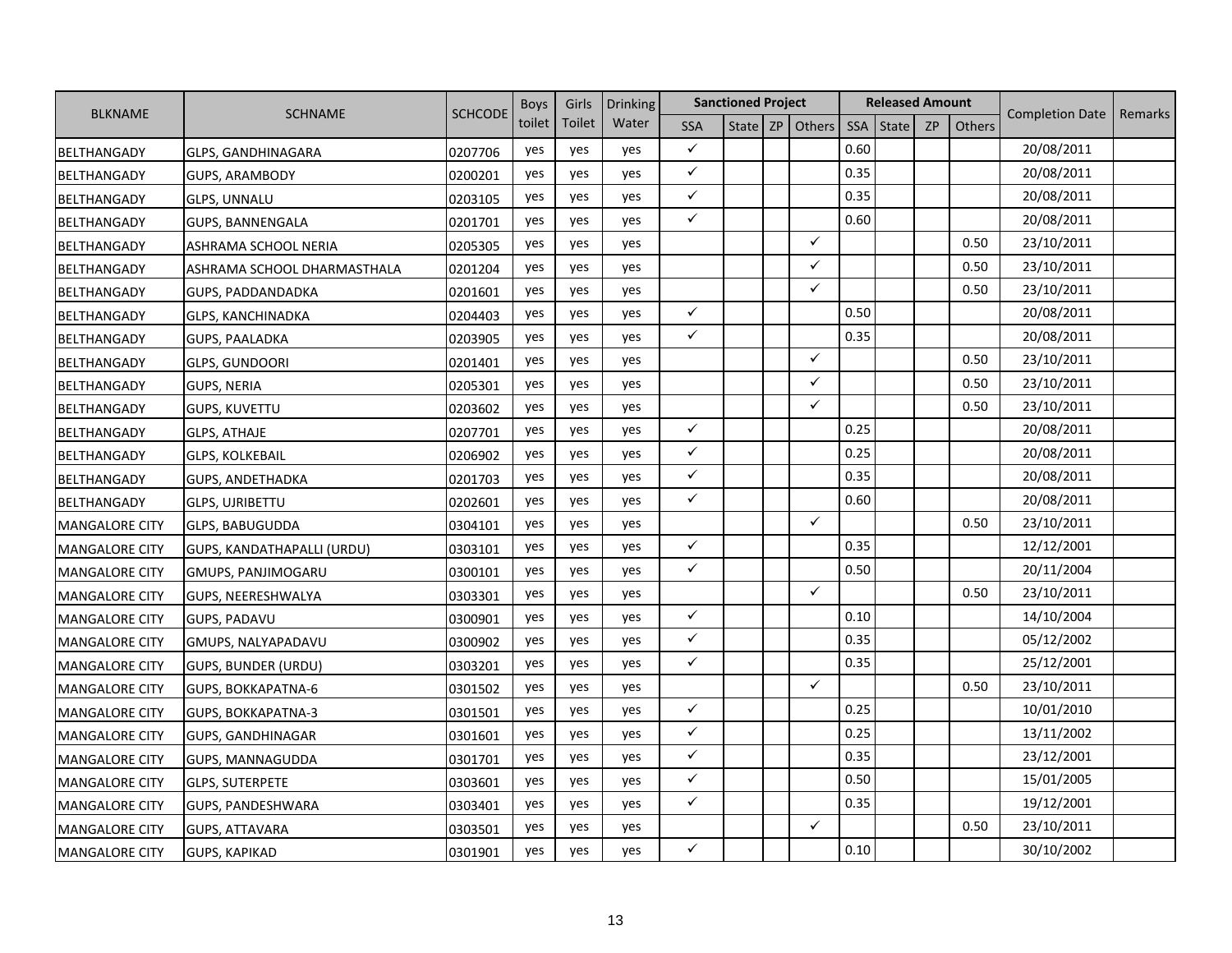|                                |                                | <b>SCHCODE</b> | <b>Boys</b> | Girls  | <b>Drinking</b> |              | <b>Sanctioned Project</b> |                     |      | <b>Released Amount</b> |    |               |                        |         |
|--------------------------------|--------------------------------|----------------|-------------|--------|-----------------|--------------|---------------------------|---------------------|------|------------------------|----|---------------|------------------------|---------|
| <b>BLKNAME</b>                 | <b>SCHNAME</b>                 |                | toilet      | Toilet | Water           | <b>SSA</b>   |                           | State   ZP   Others | SSA  | <b>State</b>           | ZP | <b>Others</b> | <b>Completion Date</b> | Remarks |
| <b>MANGALORE CITY</b>          | K.R WELFARE UPS, KADRI         | 0302002        | yes         | yes    | yes             |              |                           | ✓                   |      |                        |    | 0.50          | 23/10/2011             |         |
| <b>MANGALORE CITY</b>          | GUPS, KUDROLI (URDU)           | 0304302        | yes         | yes    | yes             | $\checkmark$ |                           |                     | 0.60 |                        |    |               | 31/12/2002             |         |
| <b>MANGALORE CITY</b>          | <b>GUPS, BOLAR WEST (URDU)</b> | 0304401        | yes         | yes    | yes             |              |                           | ✓                   |      |                        |    | 0.50          | 23/10/2011             |         |
| <b>MANGALORE CITY</b>          | <b>GUPS, BOLAR</b>             | 0304402        | yes         | yes    | yes             | $\checkmark$ |                           |                     | 0.25 |                        |    |               | 19/12/2002             |         |
| <b>MANGALORE CITY</b>          | GMUPS, MARAKADA                | 0300201        | yes         | yes    | yes             |              |                           | ✓                   |      |                        |    | 0.50          | 23/10/2011             |         |
| <b>MANGALORE CITY</b>          | GUPS, MAHAKALIPADPU            | 0304501        | yes         | yes    | yes             |              |                           | ✓                   |      |                        |    | 0.50          | 23/10/2011             |         |
| <b>MANGALORE CITY</b>          | <b>GMUPS, KAVOOR</b>           | 0300401        | yes         | yes    | yes             |              |                           | ✓                   |      |                        |    | 0.50          | 23/10/2011             |         |
| <b>MANGALORE CITY</b>          | GOVT. TTI, BALMATTA            | 0302802        | yes         | yes    | yes             |              |                           | ✓                   |      |                        |    | 0.50          | 23/10/2011             |         |
| <b>MANGALORE CITY</b>          | <b>GUPS, BASTHIGARDEN</b>      | 0302901        | yes         | yes    | yes             | $\checkmark$ |                           |                     | 0.25 |                        |    |               | 24/01/2005             |         |
| <b>MANGALORE CITY</b>          | <b>GMUPS, KODICAL</b>          | 0300501        | yes         | yes    | yes             | $\checkmark$ |                           |                     | 0.60 |                        |    |               | 30/01/2002             |         |
| <b>MANGALORE CITY</b>          | <b>GUPS, PARAPADE</b>          | 0300601        | yes         | yes    | yes             | $\checkmark$ |                           |                     | 0.35 |                        |    |               | 15/01/2010             |         |
| <b>MANGALORE CITY</b>          | <b>GUPS, MULLAKADU</b>         | 0300701        | yes         | yes    | yes             |              |                           | ✓                   |      |                        |    | 0.50          | 23/10/2011             |         |
| <b>MANGALORE CITY</b>          | <b>GLPS, KANKANADY</b>         | 0303701        | yes         | yes    | yes             |              |                           | $\checkmark$        |      |                        |    | 0.50          | 23/10/2011             |         |
| <b>MANGALORE CITY</b>          | <b>GUPS, KADRI MALLIKATTE</b>  | 0302101        | yes         | yes    | yes             | $\checkmark$ |                           |                     | 0.25 |                        |    |               | 18/01/2002             |         |
| <b>MANGALORE CITY</b>          | GLPS, KALUVEREGURI             | 0303801        | yes         | yes    | yes             | $\checkmark$ |                           |                     | 0.35 |                        |    |               | 05/02/2004             |         |
| <b>MANGALORE CITY</b>          | GUPS, JAPPINAMOGARU            | 0304001        | yes         | yes    | yes             |              |                           | $\checkmark$        |      |                        |    | 0.50          | 23/10/2011             |         |
| <b>MANGALORE CITY</b>          | <b>GLPS, HOIGEBAZAR</b>        | 0304301        | yes         | yes    | yes             |              |                           | ✓                   |      |                        |    | 0.50          | 23/10/2011             |         |
| <b>MANGALORE TALUK</b>         | <b>GLPS, KONAJE</b>            | 0604302        | yes         | yes    | yes             | $\checkmark$ |                           |                     | 0.35 |                        |    |               | 30/11/2001             |         |
| <b>MANGALORE TALUK</b>         | <b>GUPS, DADDI</b>             | 0609201        | yes         | yes    | yes             |              |                           | ✓                   |      |                        |    | 0.50          | 23/10/2011             |         |
| <b>MANGALORE TALUK</b>         | <b>GLPS, KUTHETHUR BAJAVU</b>  | 0604601        | yes         | yes    | yes             |              |                           | ✓                   |      |                        |    | 0.50          | 23/10/2011             |         |
| <b>MANGALORE TALUK</b>         | <b>GUPS, BENGRE KASABA</b>     | 0609102        | yes         | yes    | yes             |              |                           | ✓                   |      |                        |    | 0.50          | 23/10/2011             |         |
| <b>MANGALORE TALUK</b>         | <b>GUPS, SASIHITHLU</b>        | 0606301        | yes         | yes    | yes             |              |                           | ✓                   |      |                        |    | 0.50          | 23/10/2011             |         |
| <b>MANGALORE TALUK</b>         | <b>GUPS, PILAR</b>             | 0606501        | yes         | yes    | yes             |              |                           | ✓                   |      |                        |    | 0.50          | 23/10/2011             |         |
| <b>MANGALORE TALUK</b>         | <b>GUPS, KUMPALA</b>           | 0606502        | yes         | yes    | yes             |              |                           | ✓                   |      |                        |    | 0.50          | 23/10/2011             |         |
| <b>MANGALORE TALUK</b>         | <b>GLPS, MALAVOOR</b>          | 0604802        | yes         | yes    | yes             | $\checkmark$ |                           |                     | 0.35 |                        |    |               | 18/09/2001             |         |
| <b>MANGALORE TALUK</b>         | <b>GLPS, ULIYA PAVOOR</b>      | 0606103        | yes         | yes    | yes             |              |                           | ✓                   |      |                        |    | 0.50          | 23/10/2011             |         |
| <b>MANGALORE TALUK</b>         | <b>GUPS, GANJIMUTT (URDU)</b>  | 0600501        | yes         | yes    | yes             |              |                           | ✓                   |      |                        |    | 0.50          | 23/10/2011             |         |
| <b>MANGALORE TALUK</b>         | <b>GUPS, THARIKARIYA</b>       | 0600302        | yes         | yes    | yes             | $\checkmark$ |                           |                     | 0.35 |                        |    |               | 20/01/2002             |         |
| <b>MANGALORE TALUK</b>         | <b>GUPS, KONAJE PADAVU</b>     | 0604301        | yes         | yes    | yes             |              |                           | ✓                   |      |                        |    | 0.50          | 23/10/2011             |         |
| <b>MANGALORE TALUK</b>         | <b>GUPS, BADAGA YEKKARU</b>    | 0601801        | yes         | yes    | yes             |              |                           | ✓                   |      |                        |    | 0.50          | 23/10/2011             |         |
| MANGALORE TALUK GUPS, BOLLAIRU |                                | 0606602        | yes         | yes    | yes             | ✓            |                           |                     | 0.10 |                        |    |               | 29/08/2004             |         |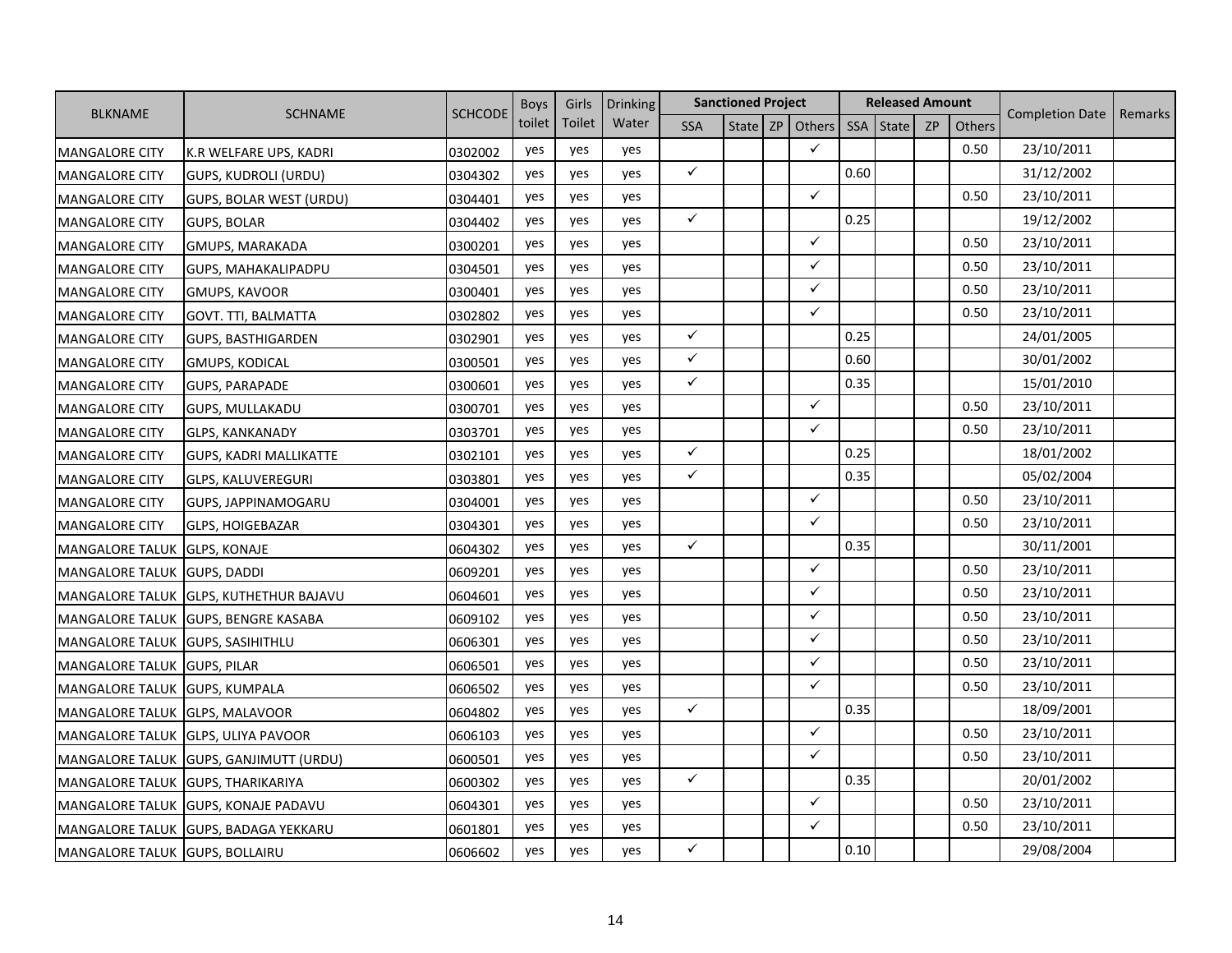|                        |                                   | <b>SCHCODE</b> | <b>Boys</b> | Girls  | <b>Drinking</b> |              | <b>Sanctioned Project</b> |   |              |            | <b>Released Amount</b> |           |        |                        |         |
|------------------------|-----------------------------------|----------------|-------------|--------|-----------------|--------------|---------------------------|---|--------------|------------|------------------------|-----------|--------|------------------------|---------|
| <b>BLKNAME</b>         | <b>SCHNAME</b>                    |                | toilet      | Toilet | Water           | <b>SSA</b>   | State                     |   | ZP Others    | <b>SSA</b> | <b>State</b>           | <b>ZP</b> | Others | <b>Completion Date</b> | Remarks |
| <b>MANGALORE TALUK</b> | <b>GUPS, PADMANUR</b>             | 0606803        | yes         | yes    | yes             | $\checkmark$ |                           |   |              | 0.35       |                        |           |        | 06/05/2002             |         |
| <b>MANGALORE TALUK</b> | <b>GUPS, RAJAGUDDE</b>            | 0603101        | yes         | yes    | yes             | $\checkmark$ |                           |   |              | 0.35       |                        |           |        | 15/10/2004             |         |
| <b>MANGALORE TALUK</b> | <b>GUPS, NEWPADPU</b>             | 0603102        | yes         | yes    | yes             |              |                           |   | $\checkmark$ |            |                        |           | 0.50   | 23/10/2011             |         |
| <b>MANGALORE TALUK</b> | <b>GUPS, SURALPADY</b>            | 0600502        | yes         | yes    | yes             |              |                           |   | ✓            |            |                        |           | 0.50   | 23/10/2011             |         |
| <b>MANGALORE TALUK</b> | <b>GUPS, KULAI FISHERIES</b>      | 0608501        | yes         | yes    | yes             |              |                           |   | $\checkmark$ |            |                        |           | 0.50   | 23/10/2011             |         |
| <b>MANGALORE TALUK</b> | <b>GUPS, BELMA DOTA</b>           | 0602305        | yes         | yes    | yes             |              |                           |   | ✓            |            |                        |           | 0.50   | 23/10/2011             |         |
| <b>MANGALORE TALUK</b> | <b>GUPS, GUTHAKADU</b>            | 0606802        | yes         | yes    | yes             |              |                           |   | $\checkmark$ |            |                        |           | 0.50   | 23/10/2011             |         |
| <b>MANGALORE TALUK</b> | <b>GMUPS, MANJANADY</b>           | 0605003        | yes         | yes    | yes             |              |                           |   | $\checkmark$ |            |                        |           | 0.50   | 23/10/2011             |         |
| <b>MANGALORE TALUK</b> | <b>GMUPS, KATIPALLA-8TH BLOCK</b> | 0608101        | yes         | yes    | yes             | $\checkmark$ |                           |   |              | 0.35       |                        |           |        | 15/06/2001             |         |
| <b>MANGALORE TALUK</b> | <b>GLPS, KANA</b>                 | 0608204        | yes         | yes    | yes             | $\checkmark$ |                           |   |              | 0.35       |                        |           |        | 09/12/2003             |         |
| <b>MANGALORE TALUK</b> | <b>GLPS ASAIMADAKA</b>            | 0605007        | yes         | yes    | yes             |              |                           |   | $\checkmark$ |            |                        |           | 0.50   | 23/10/2011             |         |
| <b>MANGALORE TALUK</b> | <b>GLPS, BHANDARAMANE</b>         | 0605302        | yes         | yes    | yes             |              |                           |   | $\checkmark$ |            |                        |           | 0.50   | 23/10/2011             |         |
| <b>MANGALORE TALUK</b> | <b>GUPS, MOODUSHEDDE</b>          | 0605303        | yes         | yes    | yes             |              |                           |   | $\checkmark$ |            |                        |           | 0.50   | 23/10/2011             |         |
| <b>MANGALORE TALUK</b> | <b>GUPS, KATIPALLA-6TH BLOCK</b>  | 0608003        | yes         | yes    | yes             | $\checkmark$ |                           |   |              | 0.35       |                        |           |        | 15/06/2003             |         |
| <b>MANGALORE TALUK</b> | <b>GUPS, KOLAVOOR</b>             | 0601301        | yes         | yes    | yes             | $\checkmark$ |                           |   |              | 0.35       |                        |           |        | 25/08/2003             |         |
| <b>MANGALORE TALUK</b> | <b>GUPS, KUTHETHUR</b>            | 0604602        | yes         | yes    | yes             | $\checkmark$ |                           |   |              | 0.35       |                        |           |        | 29/10/2003             |         |
| <b>MANGALORE TALUK</b> | GUPS, GURUKAMBLA (URDU)           | 0605201        | yes         | yes    | yes             |              |                           |   | $\checkmark$ |            |                        |           | 0.50   | 23/10/2011             |         |
| <b>MANGALORE TALUK</b> | <b>GUPS, KALLAPUPATLA (URDU)</b>  | 0607601        | yes         | yes    | yes             | $\checkmark$ |                           |   |              | 0.25       |                        |           |        | 07/03/2004             |         |
| <b>MANGALORE TALUK</b> | <b>GUPS, KARAMBAR</b>             | 0604804        | yes         | yes    | yes             |              |                           |   | $\checkmark$ |            |                        |           | 0.50   | 23/10/2011             |         |
| <b>MANGALORE TALUK</b> | <b>GUPS, KARNIRE</b>              | 0603301        | yes         | yes    | yes             | $\checkmark$ |                           |   |              | 0.35       |                        |           |        | 15/02/2002             |         |
| <b>MANGALORE TALUK</b> | <b>GLPS, KAVATHAR</b>             | 0603401        | yes         | yes    | yes             | $\checkmark$ |                           |   |              | 0.35       |                        |           |        | 15/06/2004             |         |
| <b>MANGALORE TALUK</b> | <b>GLPS, KILPADY GENERAL</b>      | 0603802        | yes         | yes    | yes             | $\checkmark$ |                           |   |              | 0.35       |                        |           |        | 06/06/2004             |         |
| <b>MANGALORE TALUK</b> | <b>GUPS, BAGAMBILA</b>            | 0604503        | yes         | yes    | yes             |              |                           |   | $\checkmark$ |            |                        |           | 0.50   | 23/10/2011             |         |
| <b>MANGALORE TALUK</b> | <b>GUPS, KINYA</b>                | 0603901        | yes         | yes    | yes             |              |                           |   | $\checkmark$ |            |                        |           | 0.50   | 23/10/2011             |         |
| <b>MANGALORE TALUK</b> | <b>GUPS, BOREGUDDE</b>            | 0607305        | yes         | yes    | yes             | $\checkmark$ |                           |   |              | 0.10       |                        |           |        | 22/02/2003             |         |
| <b>MANGALORE TALUK</b> | <b>GUPS, AJJINADKA</b>            | 0604501        | yes         | yes    | yes             |              |                           |   | $\checkmark$ |            |                        |           | 0.50   | 23/10/2011             |         |
| <b>MANGALORE TALUK</b> | <b>GLPS, KILENJUR</b>             | 0603701        | yes         | yes    | yes             | $\checkmark$ |                           |   |              | 0.35       |                        |           |        | 06/06/2005             |         |
| <b>MANGALORE TALUK</b> | <b>GUPS, MADOOR</b>               | 0604502        | yes         | yes    | yes             |              |                           |   | $\checkmark$ |            |                        |           | 0.50   | 23/10/2011             |         |
| <b>MANGALORE TALUK</b> | <b>GLPS, ACHARIJORA</b>           | 0603702        | yes         | yes    | yes             | $\checkmark$ |                           |   |              | 0.35       |                        |           |        | 15/11/2003             |         |
| <b>MANGALORE TALUK</b> | GUPS, NADUGODU                    | 0605601        | yes         | yes    | yes             | $\checkmark$ |                           | ✓ |              | 0.35       |                        | 0.50      |        | 26/12/2004             |         |
| <b>MANGALORE TALUK</b> | <b>GMUPS, THOKUR JOKATTE</b>      | 0607301        | yes         | yes    | yes             | ✓            |                           |   |              | 0.10       |                        |           |        | 19/07/2005             |         |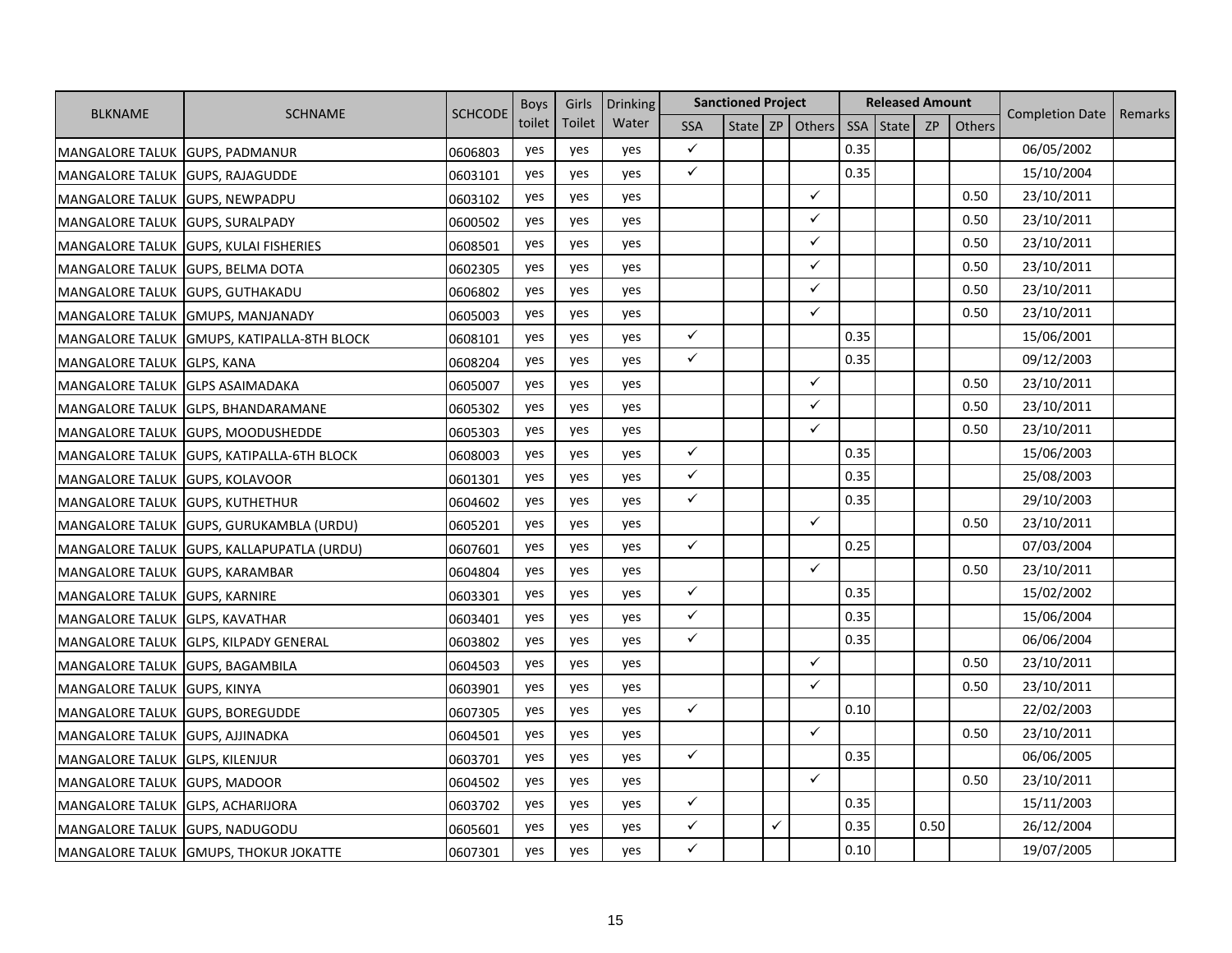|                        |                                    | <b>SCHCODE</b> | <b>Boys</b> | Girls  | <b>Drinking</b> |              | <b>Sanctioned Project</b> |              |              |            | <b>Released Amount</b> |           |        |                        |         |
|------------------------|------------------------------------|----------------|-------------|--------|-----------------|--------------|---------------------------|--------------|--------------|------------|------------------------|-----------|--------|------------------------|---------|
| <b>BLKNAME</b>         | <b>SCHNAME</b>                     |                | toilet      | Toilet | Water           | <b>SSA</b>   | State ZP                  |              | Others       | <b>SSA</b> | State                  | <b>ZP</b> | Others | <b>Completion Date</b> | Remarks |
| <b>MANGALORE TALUK</b> | <b>GPUC, MULKY (UPS SECTION)</b>   | 0607512        | yes         | yes    | yes             |              |                           |              | $\checkmark$ |            |                        |           | 0.50   | 23/10/2011             |         |
| <b>MANGALORE TALUK</b> | GMUPS, AMBLAMOGARU                 | 0601501        | yes         | yes    | yes             | $\checkmark$ |                           |              |              | 0.25       |                        |           |        | 12/12/2005             |         |
| <b>MANGALORE TALUK</b> | <b>GUPS, KANNUR MUSLIM</b>         | 0608903        | yes         | yes    | yes             |              |                           |              | $\checkmark$ |            |                        |           | 0.50   | 23/10/2011             |         |
| <b>MANGALORE TALUK</b> | <b>GLPS, KOMPADAVU</b>             | 0604201        | yes         | yes    | yes             | $\checkmark$ |                           |              |              | 0.35       |                        |           |        | 18/02/2004             |         |
| <b>MANGALORE TALUK</b> | <b>GMUPS, ULLALA</b>               | 0607605        | yes         | yes    | yes             | $\checkmark$ |                           |              |              | 0.35       |                        |           |        | 21/02/2004             |         |
| <b>MANGALORE TALUK</b> | <b>GUPS, PANJA</b>                 | 0606001        | yes         | yes    | yes             |              |                           |              | $\checkmark$ |            |                        |           | 0.50   | 23/10/2011             |         |
| <b>MANGALORE TALUK</b> | <b>GUPS, BAJALPADPU</b>            | 0609001        | yes         | yes    | yes             |              |                           |              | $\checkmark$ |            |                        |           | 0.50   | 23/10/2011             |         |
| <b>MANGALORE TALUK</b> | <b>GUPS, TALAPADY PATNA</b>        | 0606704        | yes         | yes    | yes             | $\checkmark$ |                           |              |              | 0.35       |                        |           |        | 21/02/2004             |         |
| <b>MANGALORE TALUK</b> | <b>GLPS KOLAMBE</b>                | 0601004        | yes         | yes    | yes             |              |                           |              | $\checkmark$ |            |                        |           | 0.50   | 23/10/2011             |         |
| <b>MANGALORE TALUK</b> | <b>GUPS, BOLIYA</b>                | 0601201        | yes         | yes    | yes             | $\checkmark$ |                           |              |              | 0.35       |                        |           |        | 20/02/2003             |         |
| <b>MANGALORE TALUK</b> | MUSLIM RESIDENTIAL SCHOOL, NATEKAL | 0605009        | yes         | yes    | yes             |              |                           |              | $\checkmark$ |            |                        |           | 0.50   | 23/10/2011             |         |
| <b>MANGALORE TALUK</b> | <b>GMUPS, K.S.RAO NAGAR</b>        | 0607501        | yes         | yes    | yes             | $\checkmark$ |                           |              |              | 0.35       |                        |           |        | 0902/2004              |         |
| <b>MANGALORE TALUK</b> | GUPS, BARUVA ELIYARPADAVU          | 0601502        | yes         | yes    | yes             | $\checkmark$ |                           | $\checkmark$ |              | 0.35       |                        | 0.25      |        | 26/02/2003             |         |
| <b>MANGALORE TALUK</b> | <b>GMUPS, MALALI</b>               | 0600801        | yes         | yes    | yes             | $\checkmark$ |                           | $\checkmark$ |              | 0.35       |                        | 0.50      |        | 18/02/2004             |         |
| <b>MANGALORE TALUK</b> | <b>GUPS, BOLIYAR MASEEDI BALI</b>  | 0602403        | yes         | yes    | yes             | $\checkmark$ |                           |              |              | 0.35       |                        |           |        | 20/02/2003             |         |
| <b>MANGALORE TALUK</b> | <b>GUPS, DELANTHABETTU</b>         | 0602701        | yes         | yes    | yes             | $\checkmark$ |                           |              |              | 0.35       |                        |           |        | 03/02/2003             |         |
| <b>MANGALORE TALUK</b> | <b>GUPS, BOLLUR</b>                | 0603001        | yes         | yes    | yes             |              |                           |              | $\checkmark$ |            |                        |           | 0.50   | 23/10/2011             |         |
| <b>MANGALORE TALUK</b> | GLPS, HALEYANGADY (URDU)           | 0603002        | yes         | yes    | yes             |              |                           |              | $\checkmark$ |            |                        |           | 0.50   | 23/10/2011             |         |
| <b>MANGALORE TALUK</b> | <b>GLPS, MELEKKAR</b>              | 0607002        | yes         | yes    | yes             | $\checkmark$ |                           |              |              | 0.35       |                        |           |        | 03/12/2003             |         |
| <b>MANGALORE TALUK</b> | <b>GUPS, KOIKUDE</b>               | 0604001        | yes         | yes    | yes             | $\checkmark$ |                           |              |              | 0.35       |                        |           |        | 03/12/2002             |         |
| <b>MANGALORE TALUK</b> | <b>GUPS, KILENJAR</b>              | 0601101        | yes         | yes    | yes             | $\checkmark$ |                           |              |              | 0.35       |                        |           |        | 03/02/2004             |         |
| <b>MANGALORE TALUK</b> | <b>GUPS, ULLANJE</b>               | 0605101        | yes         | yes    | yes             | $\checkmark$ |                           |              |              | 0.10       |                        |           |        | 18/10/2001             |         |
| <b>MANGALORE TALUK</b> | GMUPS, PADUPANAMBUR                | 0605801        | yes         | yes    | yes             |              |                           |              | $\checkmark$ |            |                        |           | 0.50   | 23/10/2011             |         |
| <b>MANGALORE TALUK</b> | <b>GUPS, PADUPERAR</b>             | 0605901        | yes         | yes    | yes             |              |                           |              | $\checkmark$ |            |                        |           | 0.50   | 23/10/2011             |         |
| <b>MANGALORE TALUK</b> | <b>GUPS, MUCHUR</b>                | 0605401        | yes         | yes    | yes             | $\checkmark$ |                           |              |              | 0.35       |                        |           |        | 03/12/2004             |         |
| <b>MANGALORE TALUK</b> | <b>GUPS, BABBUKATTE</b>            | 0607602        | yes         | yes    | yes             |              |                           |              | $\checkmark$ |            |                        |           | 0.50   | 23/10/2011             |         |
| <b>MANGALORE TALUK</b> | <b>GUPS, MALAR</b>                 | 0606104        | yes         | yes    | yes             |              |                           |              | ✓            |            |                        |           | 0.50   | 23/10/2011             |         |
| <b>MANGALORE TALUK</b> | <b>GUPS, AIKALA</b>                | 0601401        | yes         | yes    | yes             | $\checkmark$ |                           |              |              | 0.35       |                        |           |        | 14/09/2002             |         |
| <b>MANGALORE TALUK</b> | <b>GUPS, KANA KATLA</b>            | 0608201        | yes         | yes    | yes             | $\checkmark$ |                           |              |              | 0.35       |                        |           |        | 03/02/2004             |         |
| <b>MANGALORE TALUK</b> | <b>GLPS, KEMRAL ATTUR</b>          | 0601701        | yes         | yes    | yes             |              |                           |              | $\checkmark$ |            |                        |           | 0.50   | 23/10/2011             |         |
| <b>MANGALORE TALUK</b> | <b>GUPS, MANAMPADY</b>             | 0607502        | yes         | yes    | yes             | $\checkmark$ |                           |              |              | 0.25       |                        |           |        | 15/08/2004             |         |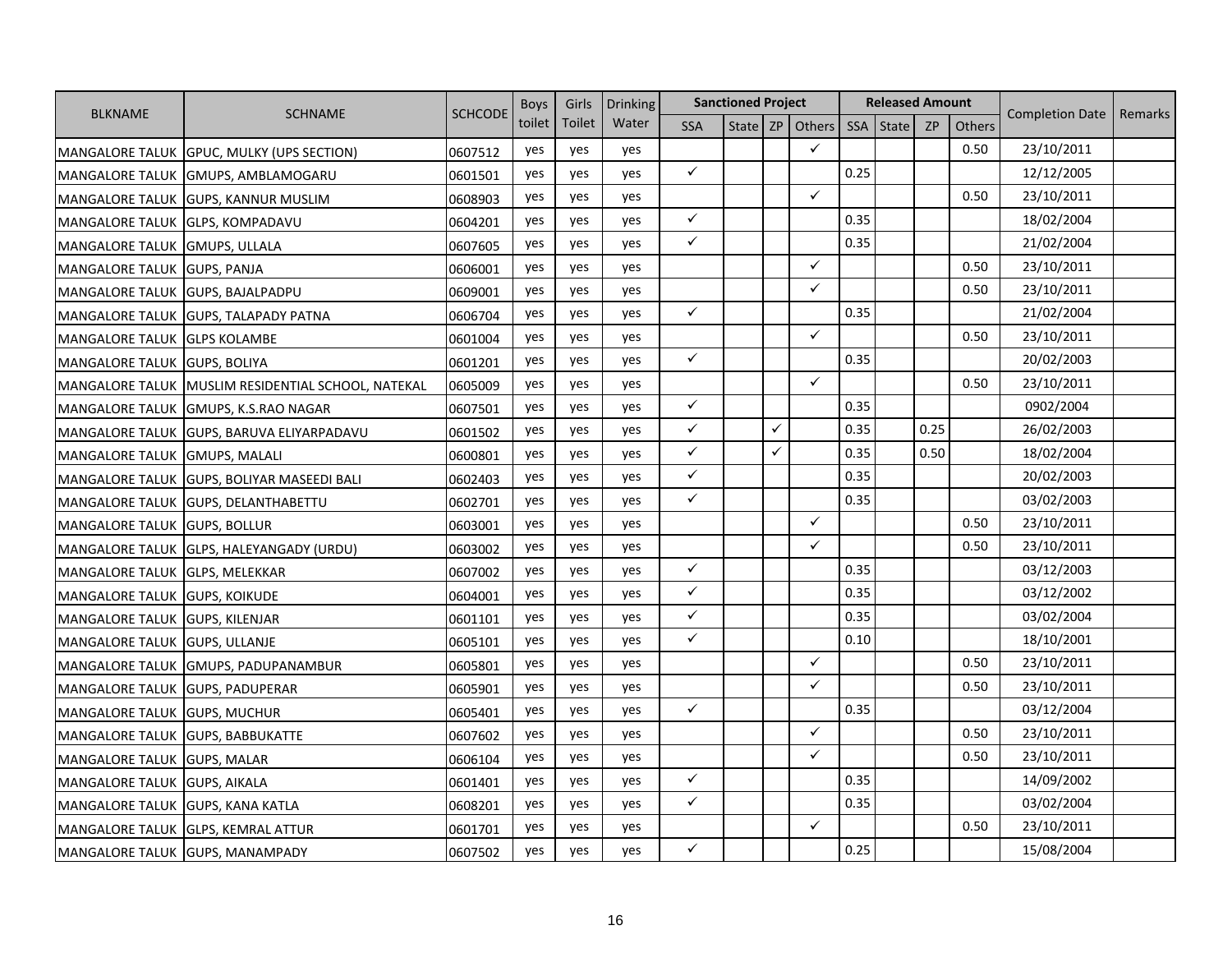| <b>BLKNAME</b>                    |                                                | <b>SCHCODE</b> | <b>Boys</b> | Girls  | <b>Drinking</b> |              | <b>Sanctioned Project</b> |    |              |            | <b>Released Amount</b> |           |        |                        |         |
|-----------------------------------|------------------------------------------------|----------------|-------------|--------|-----------------|--------------|---------------------------|----|--------------|------------|------------------------|-----------|--------|------------------------|---------|
|                                   | <b>SCHNAME</b>                                 |                | toilet      | Toilet | Water           | <b>SSA</b>   | State                     | ZP | Others       | <b>SSA</b> | <b>State</b>           | <b>ZP</b> | Others | <b>Completion Date</b> | Remarks |
| MANGALORE TALUK GUPS, CHITRAPU    |                                                | 0607503        | yes         | yes    | yes             |              |                           |    | $\checkmark$ |            |                        |           | 0.50   | 23/10/2011             |         |
| MANGALORE TALUK GUPS, MULKY       |                                                | 0607504        | yes         | yes    | yes             |              |                           |    | ✓            |            |                        |           | 0.50   | 23/10/2011             |         |
|                                   | MANGALORE TALUK GUPS, MELANGADY (URDU)         | 0607603        | yes         | yes    | yes             |              |                           |    | $\checkmark$ |            |                        |           | 0.50   | 23/10/2011             |         |
| MANGALORE TALUK GUPS, HOSABETTU   |                                                | 0608401        | yes         | yes    | yes             |              |                           |    | $\checkmark$ |            |                        |           | 0.50   | 23/10/2011             |         |
| MANGALORE TALUK GUPS, SANDSPIT    |                                                | 0609101        | yes         | yes    | yes             |              |                           |    | $\checkmark$ |            |                        |           | 0.50   | 23/10/2011             |         |
| MANGALORE TALUK GLPS, THIPLABETTU |                                                | 0609202        | yes         | yes    | yes             | $\checkmark$ |                           |    |              | 0.35       |                        |           |        | 03/12/2004             |         |
| MANGALORE TALUK GUPS, MADHYA      |                                                | 0604701        | yes         | yes    | yes             | $\checkmark$ |                           | ✓  |              | 0.35       |                        | 0.12      |        | 26/1/2004              |         |
|                                   | MANGALORE TALUK CENTRAL MOD. RESI. UPS, MADHYA | 0604702        | yes         | yes    | yes             |              |                           |    | $\checkmark$ |            |                        |           | 0.50   | 23/10/2011             |         |
|                                   | MANGALORE TALUK GUPS, BADRIYA NAGARA           | 0604902        | yes         | yes    | yes             | $\checkmark$ |                           |    |              | 0.35       |                        |           |        | 28/1/2002              |         |
| MANGALORE TALUK GLPS NARLA PADIL  |                                                | 0606707        | yes         | yes    | yes             |              |                           |    | $\checkmark$ |            |                        |           | 0.50   | 23/10/2011             |         |
| MANGALORE TALUK GUPS, KINNIKAMBLA |                                                | 0605902        | yes         | yes    | yes             |              |                           |    | $\checkmark$ |            |                        |           | 0.50   | 23/10/2011             |         |
| MANGALORE TALUK GUPS, MEENADI     |                                                | 0603902        | yes         | yes    | yes             |              |                           |    | $\checkmark$ |            |                        |           | 0.50   | 23/10/2011             |         |
| MANGALORE TALUK GLPS, UKKUDA      |                                                | 0603903        | yes         | yes    | yes             | $\checkmark$ |                           |    |              | 0.35       |                        |           |        | 18/02/2002             |         |
|                                   | MANGALORE TALUK GLPS, MUNDABETTU               | 0605202        | yes         | yes    | yes             |              |                           |    | $\checkmark$ |            |                        |           | 0.50   | 23/10/2011             |         |
| MANGALORE TALUK GLPS, ALIKE       |                                                | 0605203        | yes         | yes    | yes             | $\checkmark$ |                           |    |              | 0.25       |                        |           |        | 23/08/2011             |         |
|                                   | MANGALORE TALUK GMUPS, KATIPALLA-7TH BLOCK     | 0608001        | yes         | yes    | yes             | $\checkmark$ |                           |    |              | 0.35       |                        |           |        | 16/03/2004             |         |
| MANGALORE TALUK GUPS, KANNORI     |                                                | 0606901        | yes         | yes    | yes             | $\checkmark$ |                           |    |              | 0.35       |                        |           |        | 18/02/2002             |         |
| MANGALORE TALUK GUPS, ADDUR       |                                                | 0600301        | yes         | yes    | yes             | $\checkmark$ |                           |    |              | 0.35       |                        |           |        | 02/10/2003             |         |
|                                   | MANGALORE TALUK GUPS, KATIPALLA-3RD BLOCK      | 0607901        | yes         | yes    | yes             |              |                           |    | $\checkmark$ |            |                        |           | 0.50   | 23/10/2011             |         |
|                                   | MANGALORE TALUK GUPS, KATIPALLA-2ND BLOCK      | 0607902        | yes         | yes    | yes             | $\checkmark$ |                           |    |              | 0.35       |                        |           |        | 14/2/2003              |         |
|                                   | MANGALORE TALUK GLPS, THANNIRUBAVI             | 0608701        | yes         | yes    | yes             |              |                           |    | $\checkmark$ |            |                        |           | 0.50   | 23/10/2011             |         |
| MANGALORE TALUK GUPS, PANAMBUR    |                                                | 0608702        | yes         | yes    | yes             |              |                           |    | $\checkmark$ |            |                        |           | 0.50   | 23/10/2011             |         |
|                                   | MANGALORE TALUK GUPS, THENKA YEKKARU (URDU)    | 0607001        | yes         | yes    | yes             |              |                           |    | ✓            |            |                        |           | 0.50   | 23/10/2011             |         |
|                                   | MANGALORE TALUK GLPS, RAHAMATH NAGAR           | 0603904        | yes         | yes    | yes             |              |                           |    | $\checkmark$ |            |                        |           | 0.50   | 23/10/2011             |         |
| MANGALORE TALUK GUPS, KOLLUR      |                                                | 0604101        | yes         | yes    | yes             | $\checkmark$ |                           |    |              | 0.35       |                        |           |        | 02/05/2005             |         |
| <b>MANGALORE TALUK</b>            | <b>GUPS, KATIPALLA-5TH BLOCK</b>               | 0608002        | yes         | yes    | yes             |              |                           |    | $\checkmark$ |            |                        |           | 0.50   | 23/10/2011             |         |
| MANGALORE TALUK GUPS, VALACHIL    |                                                | 0600202        | yes         | yes    | yes             | $\checkmark$ |                           |    |              | 0.35       |                        |           |        | 21/1/2003              |         |
| MANGALORE TALUK GUPS, INOLI       |                                                | 0606101        | yes         | yes    | yes             | $\checkmark$ |                           |    |              | 0.35       |                        |           |        | 02/01/2002             |         |
| MANGALORE TALUK GUPS, PAVOOR      |                                                | 0606102        | yes         | yes    | yes             | $\checkmark$ |                           |    |              | 0.10       |                        |           |        | 19/02/2005             |         |
|                                   | MANGALORE TALUK GUPS, SIDDARTHA NAGAR          | 0604803        | yes         | yes    | yes             |              |                           |    | $\checkmark$ |            |                        |           | 0.50   | 23/10/2011             |         |
|                                   | MANGALORE TALUK GLPS, LINGAPAYAKADU            | 0607519        | yes         | yes    | yes             |              |                           |    | $\checkmark$ |            |                        |           | 0.50   | 23/10/2011             |         |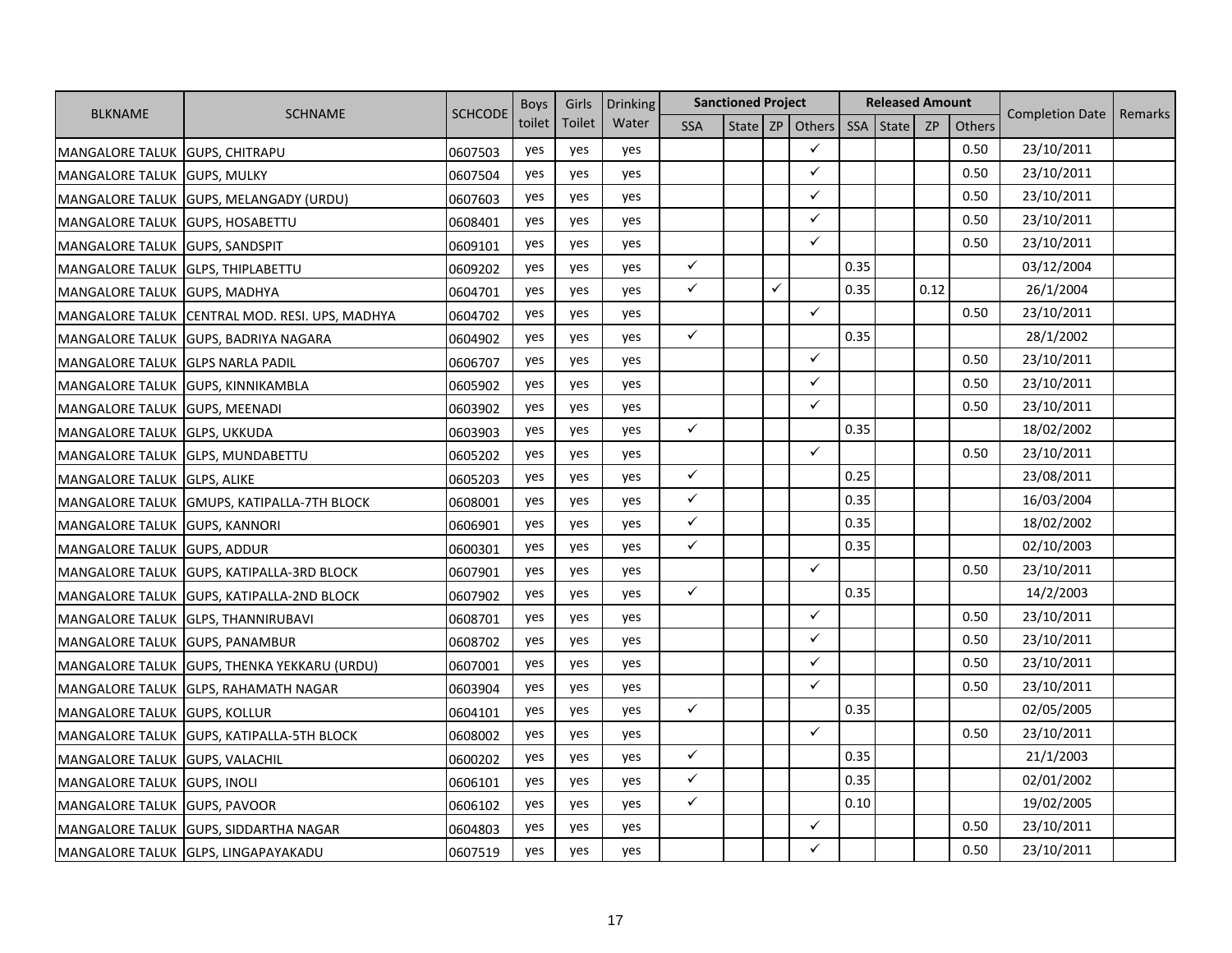| <b>BLKNAME</b>         |                                       | <b>SCHCODE</b> | <b>Boys</b> | Girls  | <b>Drinking</b> |              | <b>Sanctioned Project</b> |    |              |            | <b>Released Amount</b> |           |               |                        |         |
|------------------------|---------------------------------------|----------------|-------------|--------|-----------------|--------------|---------------------------|----|--------------|------------|------------------------|-----------|---------------|------------------------|---------|
|                        | <b>SCHNAME</b>                        |                | toilet      | Toilet | Water           | <b>SSA</b>   | State <sup> </sup>        | ZP | Others       | <b>SSA</b> | <b>State</b>           | <b>ZP</b> | <b>Others</b> | <b>Completion Date</b> | Remarks |
| <b>MANGALORE TALUK</b> | <b>GUPS, OMBATHUKERE</b>              | 0607606        | yes         | yes    | yes             |              |                           |    | $\checkmark$ |            |                        |           | 0.50          | 23/10/2011             |         |
| <b>MANGALORE TALUK</b> | <b>GMUPS, CHELLAIRU</b>               | 0602601        | yes         | yes    | yes             |              |                           |    | $\checkmark$ |            |                        |           | 0.50          | 23/10/2011             |         |
| <b>MANGALORE TALUK</b> | GMUPS, YEDAPADAVU                     | 0609203        | yes         | yes    | yes             |              |                           |    | $\checkmark$ |            |                        |           | 0.50          | 23/10/2011             |         |
| <b>MANGALORE TALUK</b> | <b>GMUPS, ULAIBETTU</b>               | 0607103        | yes         | yes    | yes             |              |                           | ✓  |              |            |                        | 0.50      |               | 23/10/2011             |         |
| <b>MANGALORE TALUK</b> | <b>GUPS, ULEPADY</b>                  | 0607201        | yes         | yes    | yes             | $\checkmark$ |                           |    |              | 0.35       |                        |           |               | 02/11/2004             |         |
| <b>MANGALORE TALUK</b> | MORARJI DESAI RES. SCHOOL, MULKY      | 0607511        | yes         | yes    | yes             |              |                           |    | $\checkmark$ |            |                        |           | 0.50          | 23/10/2011             |         |
| <b>MANGALORE TALUK</b> | GUPS, ADYAPADY                        | 0600401        | yes         | yes    | yes             | $\checkmark$ |                           |    |              | 0.35       |                        |           |               | 24/2/2002              |         |
| <b>MANGALORE TALUK</b> | <b>GUPS, MUNNUR</b>                   | 0605501        | yes         | yes    | yes             | $\checkmark$ |                           |    |              | 0.35       |                        |           |               | 13/1/2004              |         |
| <b>MANGALORE TALUK</b> | <b>GLPS, NADUGUDDE</b>                | 0600601        | yes         | yes    | yes             |              |                           |    | $\checkmark$ |            |                        |           | 0.50          | 23/10/2011             |         |
| <b>MANGALORE TALUK</b> | GUPS, KRISHNAPURA MUNCHUR             | 0607701        | yes         | yes    | yes             |              |                           |    | $\checkmark$ |            |                        |           | 0.50          | 23/10/2011             |         |
| <b>MANGALORE TALUK</b> | <b>GUPS, BOLIYAR</b>                  | 0602402        | yes         | yes    | yes             |              |                           |    | $\checkmark$ |            |                        |           | 0.50          | 23/10/2011             |         |
| <b>MANGALORE TALUK</b> | <b>GUPS, KALLADI</b>                  | 0601102        | yes         | yes    | yes             |              |                           |    | ✓            |            |                        |           | 0.50          | 23/10/2011             |         |
| <b>MANGALORE TALUK</b> | <b>GUPS, BAIKAMPADY FISHERIES</b>     | 0608601        | yes         | yes    | yes             |              |                           |    | $\checkmark$ |            |                        |           | 0.50          | 23/10/2011             |         |
| <b>MANGALORE TALUK</b> | <b>GUPS, BAIKAMPADY MUSLIM</b>        | 0608602        | yes         | yes    | yes             | $\checkmark$ |                           |    |              | 0.25       |                        |           |               | 27/02/2005             |         |
| <b>MANGALORE TALUK</b> | <b>GLPS, PEDAMALE</b>                 | 0605703        | yes         | yes    | yes             |              |                           |    | $\checkmark$ |            |                        |           | 0.50          | 23/10/2011             |         |
| <b>MANGALORE TALUK</b> | <b>GUPS, THOKUR HINDUSTANI (URDU)</b> | 0607401        | yes         | yes    | yes             | $\checkmark$ |                           |    |              | 0.35       |                        |           |               | 01/10/2005             |         |
| <b>MANGALORE TALUK</b> | <b>GUPS, UCHILA GUDDE</b>             | 0606503        | yes         | yes    | yes             |              |                           |    | $\checkmark$ |            |                        |           | 0.50          | 23/10/2011             |         |
| <b>MANGALORE TALUK</b> | <b>GLPS, ATHIKARIBETTU</b>            | 0601602        | yes         | yes    | yes             |              |                           |    | $\checkmark$ |            |                        |           | 0.50          | 23/10/2011             |         |
| <b>MANGALORE TALUK</b> | <b>GLPS, KAKWA</b>                    | 0601605        | yes         | yes    | yes             |              |                           |    | $\checkmark$ |            |                        |           | 0.50          | 23/10/2011             |         |
| <b>MANGALORE TALUK</b> | <b>GUPS, KEREKADU</b>                 | 0602201        | yes         | yes    | yes             | $\checkmark$ |                           |    |              | 0.10       |                        |           |               | 15/03/2005             |         |
| <b>MANGALORE TALUK</b> | <b>GUPS, DERALAKATTE</b>              | 0602301        | yes         | yes    | yes             | $\checkmark$ |                           |    |              | 0.35       |                        |           |               | 03/12/2002             |         |
| <b>MANGALORE TALUK</b> | <b>GMUPS, SURATHKAL</b>               | 0607802        | yes         | yes    | yes             |              |                           |    | $\checkmark$ |            |                        |           | 0.50          | 23/10/2011             |         |
| <b>MANGALORE TALUK</b> | <b>GUPS, MUKKA (URDU)</b>             | 0607803        | yes         | yes    | yes             |              |                           |    | $\checkmark$ |            |                        |           | 0.50          | 23/10/2011             |         |
| <b>MANGALORE TALUK</b> | <b>GLPS, ODDURU</b>                   | 0606902        | yes         | yes    | yes             | $\checkmark$ |                           |    |              | 0.35       |                        |           |               | 03/08/2005             |         |
| <b>MANGALORE TALUK</b> | <b>GUPS, URUMANE</b>                  | 0605001        | yes         | yes    | yes             | $\checkmark$ |                           |    |              | 0.35       |                        |           |               | 01/12/2005             |         |
| <b>MANGALORE TALUK</b> | <b>GUPS, KALKATTA</b>                 | 0605002        | yes         | yes    | yes             | $\checkmark$ |                           |    |              | 0.35       |                        |           |               | 03/04/2003             |         |
| <b>MANGALORE TALUK</b> | <b>GUPS, KUDUPU</b>                   | 0608805        | yes         | yes    | yes             | ✓            |                           |    |              | 0.25       |                        |           |               | 24/02/2004             |         |
| <b>MANGALORE TALUK</b> | <b>GMUPS, THIRUVAIL</b>               | 0608806        | yes         | yes    | yes             |              |                           |    | $\checkmark$ |            |                        |           | 0.50          | 23/10/2011             |         |
| <b>MANGALORE TALUK</b> | <b>GLPS, PANJALA PILIKUR</b>          | 0606711        | yes         | yes    | yes             | $\checkmark$ |                           |    |              | 0.25       |                        |           |               | 23/01/2011             |         |
| <b>MANGALORE TALUK</b> | <b>GMUPS, BAJAL NANTHOOR</b>          | 0609002        | yes         | yes    | yes             | $\checkmark$ |                           |    |              | 0.35       |                        |           |               | 17/3/2002              |         |
| <b>MANGALORE TALUK</b> | MORARJI DESAI SCHOOL, KUTINOPADAV     | 0607105        | yes         | yes    | yes             |              |                           |    | $\checkmark$ |            |                        |           | 0.50          | 23/10/2011             |         |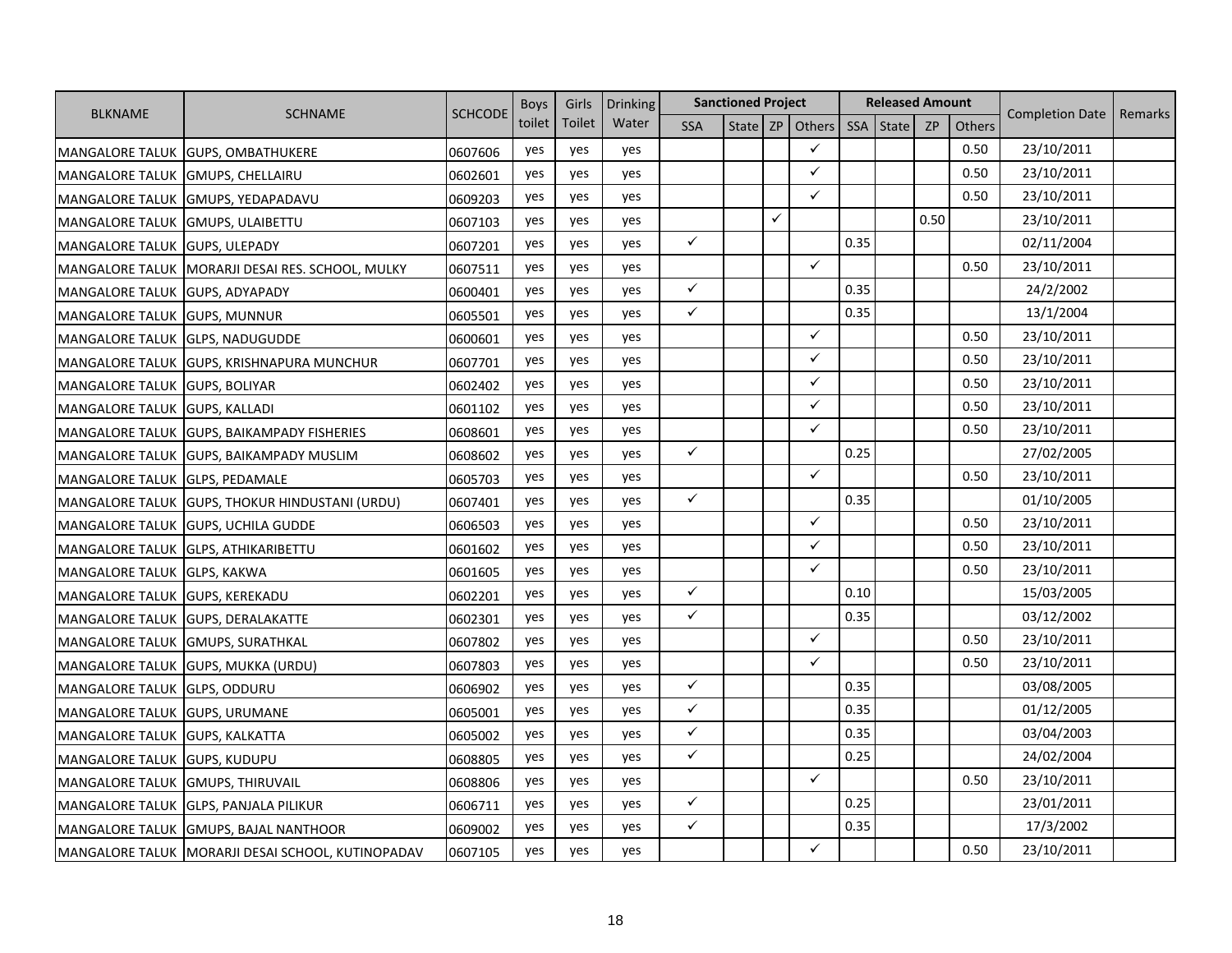|                        |                                     |                | <b>Boys</b> | Girls  | Drinking |              | <b>Sanctioned Project</b> |   |              |            | <b>Released Amount</b> |           |               |                        |         |
|------------------------|-------------------------------------|----------------|-------------|--------|----------|--------------|---------------------------|---|--------------|------------|------------------------|-----------|---------------|------------------------|---------|
| <b>BLKNAME</b>         | SCHNAME                             | <b>SCHCODE</b> | toilet      | Toilet | Water    | <b>SSA</b>   | State                     |   | ZP Others    | <b>SSA</b> | <b>State</b>           | <b>ZP</b> | <b>Others</b> | <b>Completion Date</b> | Remarks |
| <b>MANGALORE TALUK</b> | <b>GUPS, KENJAR</b>                 | 0603601        | yes         | yes    | yes      | $\checkmark$ |                           |   |              | 0.35       |                        |           |               | 20/2/2005              |         |
| <b>MANGALORE TALUK</b> | M.D. RES. GIRLS SCHOOL, DERALAKATTE | 0602309        | yes         | yes    | yes      |              |                           |   | $\checkmark$ |            |                        |           | 0.50          | 23/10/2011             |         |
| <b>MANGALORE TALUK</b> | <b>GUPS, AMMEMBALA</b>              | 0602401        | yes         | yes    | yes      | $\checkmark$ |                           |   |              | 0.35       |                        |           |               | 13/2/2002              |         |
| <b>MOODABIDRE</b>      | <b>GUPS, KOTEBAGILU GENERAL</b>     | 0703011        | yes         | yes    | yes      | $\checkmark$ |                           |   |              | 0.35       |                        |           |               | 19/01/2010             |         |
| <b>MOODABIDRE</b>      | GMUPS, JYOTHI NAGAR                 | 0703502        | yes         | yes    | yes      | $\checkmark$ |                           |   |              | 0.25       |                        |           |               | 21/12/2004             |         |
| <b>MOODABIDRE</b>      | <b>GLPS, PIDMALE</b>                | 0700101        | yes         | yes    | yes      |              |                           |   | ✓            |            |                        |           | 0.50          | 23/10/2011             |         |
| <b>MOODABIDRE</b>      | <b>GMUPS, PRANTHYA</b>              | 0703603        | yes         | yes    | yes      | $\checkmark$ |                           |   |              | 0.35       |                        |           |               | 05/02/2002             |         |
| <b>MOODABIDRE</b>      | M.D RESI. UPS, KALLABETTU           | 0703703        | yes         | yes    | yes      |              |                           |   | $\checkmark$ |            |                        |           | 0.50          | 23/10/2011             |         |
| <b>MOODABIDRE</b>      | GLPS, KADANDALE.P.B                 | 0700602        | yes         | yes    | yes      |              |                           |   | $\checkmark$ |            |                        |           | 0.50          | 23/10/2011             |         |
| <b>MOODABIDRE</b>      | GLPS, MOODUKONAJE                   | 0701001        | yes         | yes    | yes      | $\checkmark$ |                           |   |              | 0.25       |                        |           |               | 21/12/2004             |         |
| <b>MOODABIDRE</b>      | <b>GUPS, MASTHIKATTE</b>            | 0703901        | yes         | yes    | yes      |              |                           |   | $\checkmark$ |            |                        |           | 0.50          | 23/10/2011             |         |
| <b>MOODABIDRE</b>      | <b>GUPS, KALLABETTU</b>             | 0704201        | yes         | yes    | yes      | $\checkmark$ |                           |   |              | 0.85       |                        |           |               | 19/01/2010             |         |
| <b>MOODABIDRE</b>      | GUPS, KODANGALLU                    | 0704202        | yes         | yes    | yes      | $\checkmark$ |                           |   |              | 0.10       |                        |           |               | 22/02/2004             |         |
| <b>MOODABIDRE</b>      | <b>GLPS, URPELPADE</b>              | 0704401        | yes         | yes    | yes      |              |                           |   | $\checkmark$ |            |                        |           | 0.50          | 23/10/2011             |         |
| <b>MOODABIDRE</b>      | <b>GLPS, GUTHU KARINJE</b>          | 0704402        | yes         | yes    | yes      | $\checkmark$ |                           |   |              | 0.10       |                        |           |               | 22/02/2004             |         |
| <b>MOODABIDRE</b>      | GUPS, MAROORU HOSANGADY             | 0704501        | yes         | yes    | yes      | $\checkmark$ |                           |   |              | 0.25       |                        |           |               | 19/01/2010             |         |
| <b>MOODABIDRE</b>      | <b>GLPS, NETHODY</b>                | 0704604        | yes         | yes    | yes      | $\checkmark$ |                           |   |              | 0.35       |                        |           |               | 21/12/2004             |         |
| <b>MOODABIDRE</b>      | <b>GUPS, PUPADIKALLU</b>            | 0700501        | yes         | yes    | yes      | $\checkmark$ |                           |   |              | 0.60       |                        |           |               | 05/02/2002             |         |
| <b>MOODABIDRE</b>      | <b>GUPS, MULIBETTU</b>              | 0700502        | yes         | yes    | yes      | $\checkmark$ |                           |   |              | 0.25       |                        |           |               | 21/12/2004             |         |
| <b>MOODABIDRE</b>      | <b>GUPS, IRUVAIL</b>                | 0700503        | yes         | yes    | yes      |              |                           |   | $\checkmark$ |            |                        |           | 0.50          | 23/10/2011             |         |
| <b>MOODABIDRE</b>      | <b>GUPS, ACHARAKATTE</b>            | 0701501        | yes         | yes    | yes      | $\checkmark$ |                           |   |              | 0.35       |                        |           |               | 31/03/2003             |         |
| <b>MOODABIDRE</b>      | <b>GLPS, GUNDUKALLU</b>             | 0701502        | yes         | yes    | yes      |              |                           |   | $\checkmark$ |            |                        |           | 0.50          | 23/10/2011             |         |
| <b>MOODABIDRE</b>      | GUPS, KOPPADAKUMERU                 | 0700102        | yes         | yes    | yes      | $\checkmark$ |                           |   |              | 0.35       |                        |           |               | 31/03/2004             |         |
| <b>MOODABIDRE</b>      | GUPS, MIJAR                         | 0700103        | yes         | yes    | yes      |              |                           |   | $\checkmark$ |            |                        |           | 0.50          | 23/10/2011             |         |
| <b>MOODABIDRE</b>      | <b>GUPS, VARNABETTU</b>             | 0701601        | yes         | yes    | yes      | $\checkmark$ |                           |   |              | 0.35       |                        |           |               | 05/02/2002             |         |
| <b>MOODABIDRE</b>      | <b>GLPS, KEMAR</b>                  | 0701602        | yes         | yes    | yes      | $\checkmark$ |                           |   |              | 0.50       |                        |           |               | 31/03/2004             |         |
| <b>MOODABIDRE</b>      | <b>GLPS, KANCHARLAGUDDE</b>         | 0701002        | yes         | yes    | yes      | ✓            |                           |   |              | 0.35       |                        |           |               | 21/12/2004             |         |
| <b>MOODABIDRE</b>      | GUPS, MOODUMARNAD                   | 0701101        | yes         | yes    | yes      | $\checkmark$ |                           |   |              | 0.35       |                        |           |               | 19/01/2010             |         |
| <b>MOODABIDRE</b>      | <b>GLPS, THANDRAKERE</b>            | 0701102        | yes         | yes    | yes      | $\checkmark$ |                           |   |              | 0.60       |                        |           |               | 31/03/2004             |         |
| <b>MOODABIDRE</b>      | <b>GUPS, NELLIKARU</b>              | 0701201        | yes         | yes    | yes      | $\checkmark$ |                           | ✓ |              | 0.35       |                        | 0.20      |               | 05/02/2002             |         |
| <b>MOODABIDRE</b>      | <b>GUPS, PANAPILA</b>               | 0701701        | yes         | yes    | yes      | ✓            |                           |   |              | 0.35       |                        |           |               | 31/03/2003             |         |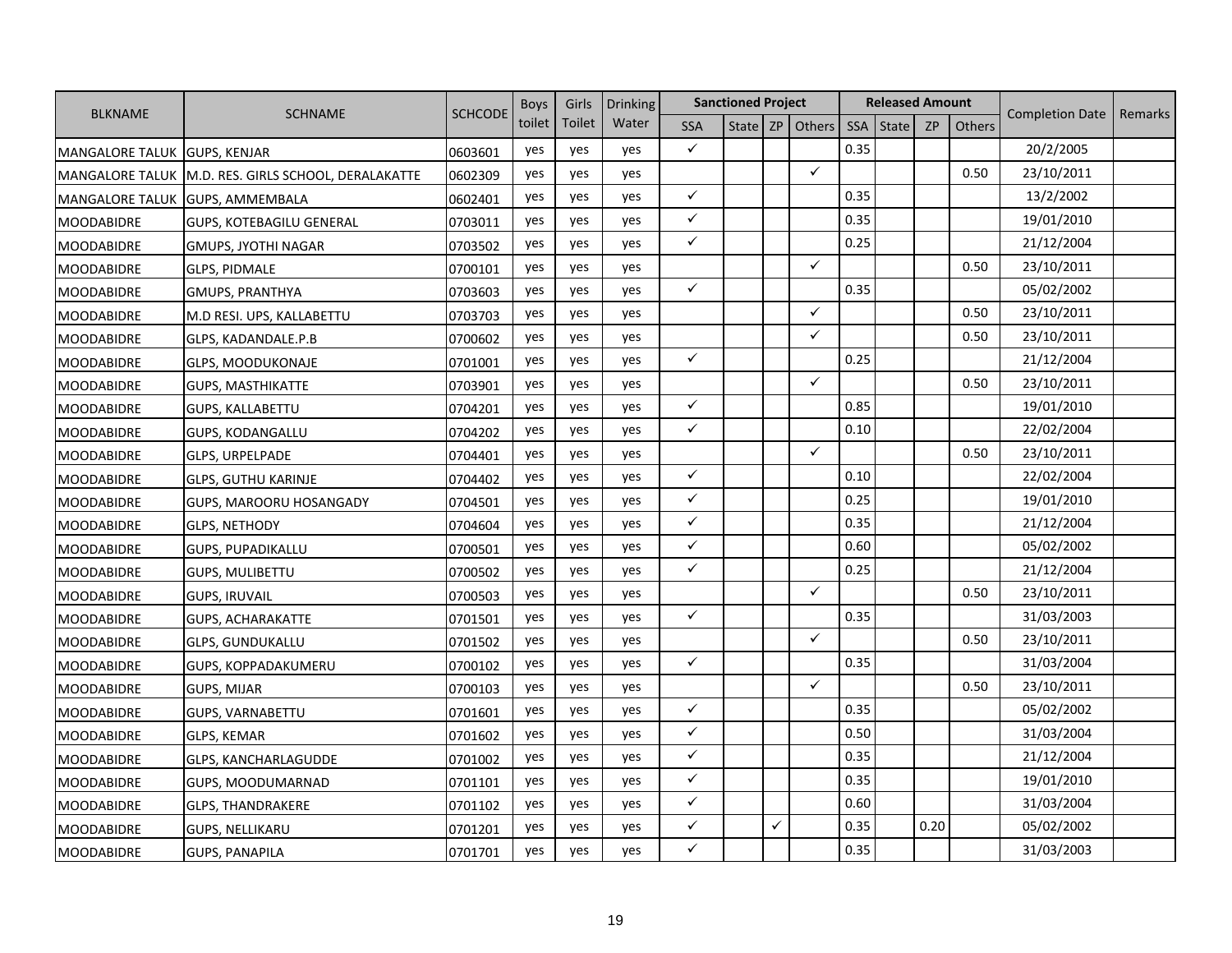|                   |                               |                | <b>Boys</b> | Girls  | Drinking |              | <b>Sanctioned Project</b> |   |                     |            | <b>Released Amount</b> |           |               |                        |         |
|-------------------|-------------------------------|----------------|-------------|--------|----------|--------------|---------------------------|---|---------------------|------------|------------------------|-----------|---------------|------------------------|---------|
| <b>BLKNAME</b>    | SCHNAME                       | <b>SCHCODE</b> | toilet      | Toilet | Water    | <b>SSA</b>   |                           |   | State   ZP   Others | <b>SSA</b> | <b>State</b>           | <b>ZP</b> | <b>Others</b> | <b>Completion Date</b> | Remarks |
| <b>MOODABIDRE</b> | GUPS, PUCHAMOGARU             | 0701801        | yes         | yes    | yes      | $\checkmark$ |                           |   |                     | 0.35       |                        |           |               | 31/03/2003             |         |
| <b>MOODABIDRE</b> | GUPS, ALIYOOR                 | 0702301        | yes         | yes    | yes      | $\checkmark$ |                           |   |                     | 0.25       |                        |           |               | 31/03/2004             |         |
| <b>MOODABIDRE</b> | <b>GUPS, PERIBETTU</b>        | 0702302        | yes         | yes    | yes      | $\checkmark$ |                           |   |                     | 0.35       |                        |           |               | 31/03/2003             |         |
| <b>MOODABIDRE</b> | GLPS, MADADANGADY             | 0702303        | yes         | yes    | yes      | $\checkmark$ |                           |   |                     | 0.60       |                        |           |               | 05/02/2002             |         |
| <b>MOODABIDRE</b> | GUPS, GANDHI NAGAR            | 0702606        | yes         | yes    | yes      | $\checkmark$ |                           |   |                     | 0.35       |                        |           |               | 31/03/2003             |         |
| <b>MOODABIDRE</b> | <b>GUPS, ONTIKATTE</b>        | 0702607        | yes         | yes    | yes      | $\checkmark$ |                           |   |                     | 0.10       |                        |           |               | 31/03/2003             |         |
| <b>MOODABIDRE</b> | <b>GMUPS, MOODABIDRI MAIN</b> | 0702707        | yes         | yes    | yes      | $\checkmark$ |                           |   |                     | 0.25       |                        |           |               | 21/12/2004             |         |
| <b>MOODABIDRE</b> | <b>GUPS, MOODABIDRI-III</b>   | 0702708        | yes         | yes    | yes      |              |                           |   | $\checkmark$        |            |                        |           | 0.50          | 23/10/2011             |         |
| <b>MOODABIDRE</b> | GUPS, KARIYANNANGADY          | 0700205        | yes         | yes    | yes      | $\checkmark$ |                           |   |                     | 0.35       |                        |           |               | 05/02/2002             |         |
| <b>MOODABIDRE</b> | GLPS, KANA                    | 0700206        | yes         | yes    | yes      | $\checkmark$ |                           |   |                     | 0.35       |                        |           |               | 31/03/2004             |         |
| <b>MOODABIDRE</b> | <b>GUPS, KALLAMUNDKUR</b>     | 0700701        | yes         | yes    | yes      |              |                           |   | $\checkmark$        |            |                        |           | 0.50          | 23/10/2011             |         |
| <b>MOODABIDRE</b> | <b>GLPS, KOTRAPADY</b>        | 0700702        | yes         | yes    | yes      | $\checkmark$ |                           |   |                     | 0.35       |                        |           |               | 21/12/2004             |         |
| <b>MOODABIDRE</b> | <b>GLPS, NADIGUDDE</b>        | 0700201        | yes         | yes    | yes      | $\checkmark$ |                           |   |                     | 0.25       |                        |           |               | 19/01/2010             |         |
| <b>MOODABIDRE</b> | GUPS, BELUVAI (URDU)          | 0700202        | yes         | yes    | yes      | $\checkmark$ |                           |   |                     | 0.25       |                        |           |               | 08/10/2010             |         |
| <b>MOODABIDRE</b> | GMUPS, BELUVAI NEAR CHURCH    | 0700203        | yes         | yes    | yes      | $\checkmark$ |                           |   |                     | 0.25       |                        |           |               | 31/03/2004             |         |
| <b>MOODABIDRE</b> | GUPS, BELUVAI MAIN            | 0700204        | yes         | yes    | yes      | $\checkmark$ |                           |   |                     | 0.10       |                        |           |               | 22/02/2004             |         |
| <b>MOODABIDRE</b> | GLPS, NADYODI                 | 0702404        | yes         | yes    | yes      |              |                           |   | $\checkmark$        |            |                        |           | 0.50          | 23/10/2011             |         |
| <b>MOODABIDRE</b> | <b>GLPS, PUCHERIKATTE</b>     | 0702405        | yes         | yes    | yes      | $\checkmark$ |                           |   |                     | 0.35       |                        |           |               | 31/03/2003             |         |
| <b>MOODABIDRE</b> | <b>GUPS, DAREGUDDE</b>        | 0700301        | yes         | yes    | yes      | $\checkmark$ |                           | ✓ |                     | 0.25       |                        | 0.25      |               | 21/12/2004             |         |
| <b>MOODABIDRE</b> | <b>GLPS, HEGDEBAIL</b>        | 0700401        | yes         | yes    | yes      | $\checkmark$ |                           |   |                     | 0.25       |                        |           |               | 31/03/2004             |         |
| <b>MOODABIDRE</b> | <b>GLPS, GAJIGARAPALKE</b>    | 0700402        | yes         | yes    | yes      | $\checkmark$ |                           |   |                     | 0.25       |                        |           |               | 08/10/2010             |         |
| <b>MOODABIDRE</b> | <b>GLPS, KALLOLI</b>          | 0700601        | yes         | yes    | yes      | $\checkmark$ |                           |   |                     | 0.60       |                        |           |               | 19/01/2010             |         |
| <b>MOODABIDRE</b> | GLPS, VIDYAGIRI               | 0700603        | yes         | yes    | yes      | $\checkmark$ |                           |   |                     | 0.60       |                        |           |               | 31/03/2003             |         |
| <b>MOODABIDRE</b> | GMUPS, KADANDALE MAIN         | 0700604        | yes         | yes    | yes      | $\checkmark$ |                           |   |                     | 0.25       |                        |           |               | 21/12/2004             |         |
| <b>MOODABIDRE</b> | GUPS, NEERKERE                | 0702101        | yes         | yes    | yes      |              |                           |   | $\checkmark$        |            |                        |           | 0.50          | 23/10/2011             |         |
| <b>MOODABIDRE</b> | <b>GUPS, KELLAPUTHIGE</b>     | 0700801        | yes         | yes    | yes      | $\checkmark$ |                           |   |                     | 0.35       |                        |           |               | 05/02/2002             |         |
| <b>MOODABIDRE</b> | <b>GUPS, MANTRADY</b>         | 0700901        | yes         | yes    | yes      | ✓            |                           | ✓ |                     | 0.25       |                        | 0.12      |               | 31/03/2004             |         |
| <b>MOODABIDRE</b> | <b>GLPS, PENCHAR</b>          | 0700902        | yes         | yes    | yes      | $\checkmark$ |                           |   |                     | 0.35       |                        |           |               | 05/02/2002             |         |
| <b>MOODABIDRE</b> | <b>GUPS, PADUKONAJE</b>       | 0701401        | yes         | yes    | yes      | $\checkmark$ |                           |   |                     | 0.35       |                        |           |               | 21/12/2004             |         |
| <b>MOODABIDRE</b> | <b>GUPS, PADYAR</b>           | 0701503        | yes         | yes    | yes      | $\checkmark$ |                           | ✓ |                     | 0.25       |                        | 0.19      |               | 19/01/2010             |         |
| <b>MOODABIDRE</b> | <b>GLPS, MANGEBETTU</b>       | 0702102        | yes         | yes    | yes      |              |                           |   | $\checkmark$        |            |                        |           | 0.50          | 23/10/2011             |         |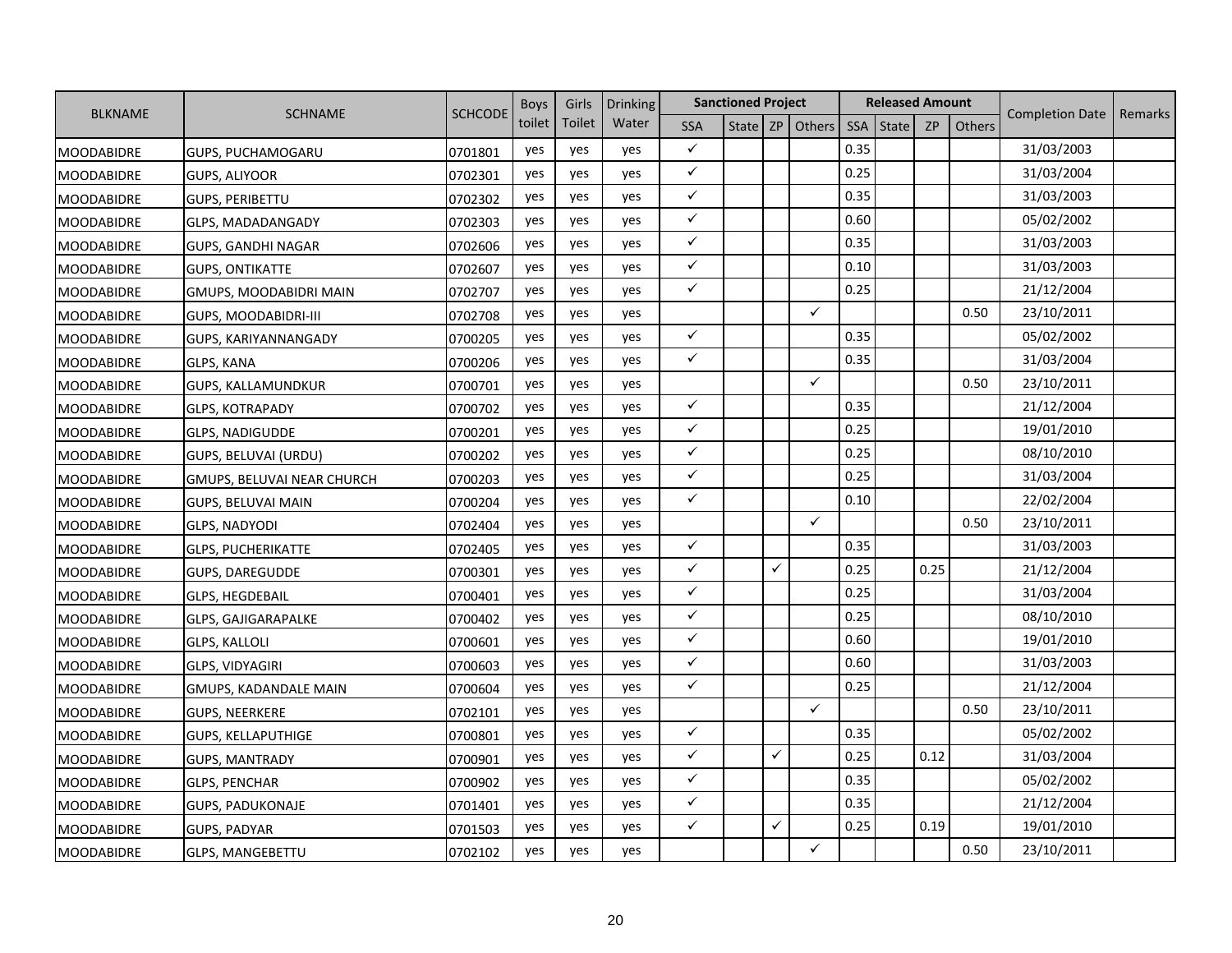|                   |                                | <b>SCHCODE</b> | <b>Boys</b> | Girls  | Drinking |              | <b>Sanctioned Project</b> |   |                     |      | <b>Released Amount</b> |           |        |                        |         |
|-------------------|--------------------------------|----------------|-------------|--------|----------|--------------|---------------------------|---|---------------------|------|------------------------|-----------|--------|------------------------|---------|
| <b>BLKNAME</b>    | <b>SCHNAME</b>                 |                | toilet      | Toilet | Water    | <b>SSA</b>   |                           |   | State   ZP   Others | SSA  | State                  | <b>ZP</b> | Others | <b>Completion Date</b> | Remarks |
| <b>MOODABIDRE</b> | <b>GUPS, THODAR</b>            | 0702201        | yes         | yes    | yes      | $\checkmark$ |                           |   |                     | 0.35 |                        |           |        | 21/12/2004             |         |
| <b>MOODABIDRE</b> | <b>GUPS, KOTEBAGILU (URDU)</b> | 0703009        | yes         | yes    | yes      | $\checkmark$ |                           |   |                     | 0.60 |                        |           |        | 05/02/2002             |         |
| <b>MOODABIDRE</b> | <b>GLPS, MAKKI</b>             | 0702001        | yes         | yes    | yes      |              |                           |   | $\checkmark$        |      |                        |           | 0.50   | 23/10/2011             |         |
| <b>MOODABIDRE</b> | <b>GUPS, BORUGUDDE</b>         | 0701202        | yes         | yes    | yes      | $\checkmark$ |                           | ✓ |                     | 0.35 |                        | 0.18      |        | 21/12/2004             |         |
| <b>MOODABIDRE</b> | <b>GUPS, KUNGUR</b>            | 0701901        | yes         | yes    | yes      | $\checkmark$ |                           |   |                     | 0.10 |                        |           |        | 22/02/2004             |         |
| <b>MOODABIDRE</b> | <b>GUPS, HANDELU</b>           | 0701902        | yes         | yes    | yes      | ✓            |                           |   |                     | 0.35 |                        |           |        | 31/03/2003             |         |
| <b>MOODABIDRE</b> | <b>GUPS, PUTHIGE</b>           | 0701903        | yes         | yes    | yes      | $\checkmark$ |                           | ✓ |                     | 0.10 |                        | 0.15      |        | 22/02/2004             |         |
| <b>PUTTUR</b>     | GLPS, VALYA                    | 0404501        | yes         | yes    | yes      | $\checkmark$ |                           |   |                     | 0.25 |                        |           |        | 19/6/2010              |         |
| <b>PUTTUR</b>     | <b>GUPS, HIRTHADKA</b>         | 0406603        | yes         | yes    | yes      |              |                           |   | $\checkmark$        |      |                        |           | 0.50   | 10/10/2006             |         |
| <b>PUTTUR</b>     | <b>GUPS, BANTRA</b>            | 0401301        | yes         | yes    | yes      | $\checkmark$ |                           |   |                     | 0.25 |                        |           |        | 01/09/2006             |         |
| <b>PUTTUR</b>     | <b>GUPS, BELANDUR</b>          | 0401402        | yes         | yes    | yes      | $\checkmark$ |                           |   |                     | 0.35 |                        |           |        | 20/08/2011             |         |
| <b>PUTTUR</b>     | <b>GUPS, PERNAJE</b>           | 0405008        | yes         | yes    | yes      |              |                           |   | $\checkmark$        |      |                        |           | 0.50   | 09/04/2010             |         |
| <b>PUTTUR</b>     | <b>GLPS, IDYOTTU</b>           | 0404402        | yes         | yes    | yes      | $\checkmark$ |                           |   |                     | 0.25 |                        |           |        | 20/08/2011             |         |
| <b>PUTTUR</b>     | GUPS, KAKKURU                  | 0401605        | yes         | yes    | yes      |              |                           |   | ✓                   |      |                        |           | 0.50   | 15/6/2010              |         |
| <b>PUTTUR</b>     | <b>GUPS, KODIMBADY</b>         | 0403401        | yes         | yes    | yes      | $\checkmark$ |                           |   |                     | 0.25 |                        |           |        | 20/08/2011             |         |
| <b>PUTTUR</b>     | <b>GUPS, PALETHADKA</b>        | 0401302        | yes         | yes    | yes      |              |                           |   | ✓                   |      |                        |           | 0.50   | 01/02/2007             |         |
| <b>PUTTUR</b>     | <b>GUPS, BALYA</b>             | 0401101        | yes         | yes    | yes      | $\checkmark$ |                           |   |                     | 0.35 |                        |           |        | 19/6/2010              |         |
| <b>PUTTUR</b>     | GUPS, BETTAMPADY               | 0401603        | yes         | yes    | yes      | $\checkmark$ |                           |   |                     | 0.25 |                        |           |        | 02/01/2007             |         |
| <b>PUTTUR</b>     | <b>GUPS, PALLATHARU</b>        | 0401401        | yes         | yes    | yes      | $\checkmark$ |                           |   |                     | 0.25 |                        |           |        | 13/01/2007             |         |
| <b>PUTTUR</b>     | <b>GUPS, PERALTHADKA</b>       | 0402502        | yes         | yes    | yes      | $\checkmark$ |                           |   |                     | 0.35 |                        |           |        | 20/08/2011             |         |
| <b>PUTTUR</b>     | <b>GUPS, KALARA</b>            | 0402702        | yes         | yes    | yes      |              |                           |   | $\checkmark$        |      |                        |           | 0.50   | 23/10/2011             |         |
| <b>PUTTUR</b>     | <b>GUPS, EKATHADKA</b>         | 0406704        | yes         | yes    | yes      |              |                           |   | ✓                   |      |                        |           | 0.50   | 15/04/2007             |         |
| <b>PUTTUR</b>     | GUPS, PERLAMPADY               | 0403704        | yes         | yes    | yes      | $\checkmark$ |                           |   |                     | 0.25 |                        |           |        | 20/08/2011             |         |
| <b>PUTTUR</b>     | <b>GUPS, PADUBETTU</b>         | 0404902        | yes         | yes    | yes      |              |                           |   | $\checkmark$        |      |                        |           | 0.50   | 14/09/2010             |         |
| <b>PUTTUR</b>     | <b>GUPS, SAJANKADY</b>         | 0405402        | yes         | yes    | yes      | $\checkmark$ |                           |   |                     | 0.25 |                        |           |        | 16/08/2006             |         |
| <b>PUTTUR</b>     | <b>GUPS, MANIKARA</b>          | 0403708        | yes         | yes    | yes      | $\checkmark$ |                           |   |                     | 0.60 |                        |           |        | 15/11/2006             |         |
| <b>PUTTUR</b>     | GLPS, KANIYARA BAILU           | 0403305        | yes         | yes    | yes      | $\checkmark$ |                           |   |                     | 0.35 |                        |           |        | 18/12/2006             |         |
| <b>PUTTUR</b>     | GLPS, AMAI                     | 0401406        | yes         | yes    | yes      | $\checkmark$ |                           |   |                     | 0.35 |                        |           |        | 20/08/2011             |         |
| <b>PUTTUR</b>     | GUPS, PUCHERI                  | 0404903        | yes         | yes    | yes      |              |                           |   | $\checkmark$        |      |                        |           | 0.50   | 19/12/2006             |         |
| <b>PUTTUR</b>     | <b>GUPS, MUNDURU</b>           | 0404701        | yes         | yes    | yes      | $\checkmark$ |                           |   |                     | 0.35 |                        |           |        | 26/10/2006             |         |
| <b>PUTTUR</b>     | <b>GUPS, SABALURU</b>          | 0403603        | yes         | yes    | yes      | ✓            |                           | ✓ |                     | 0.10 |                        | 0.50      |        | 20/08/2011             |         |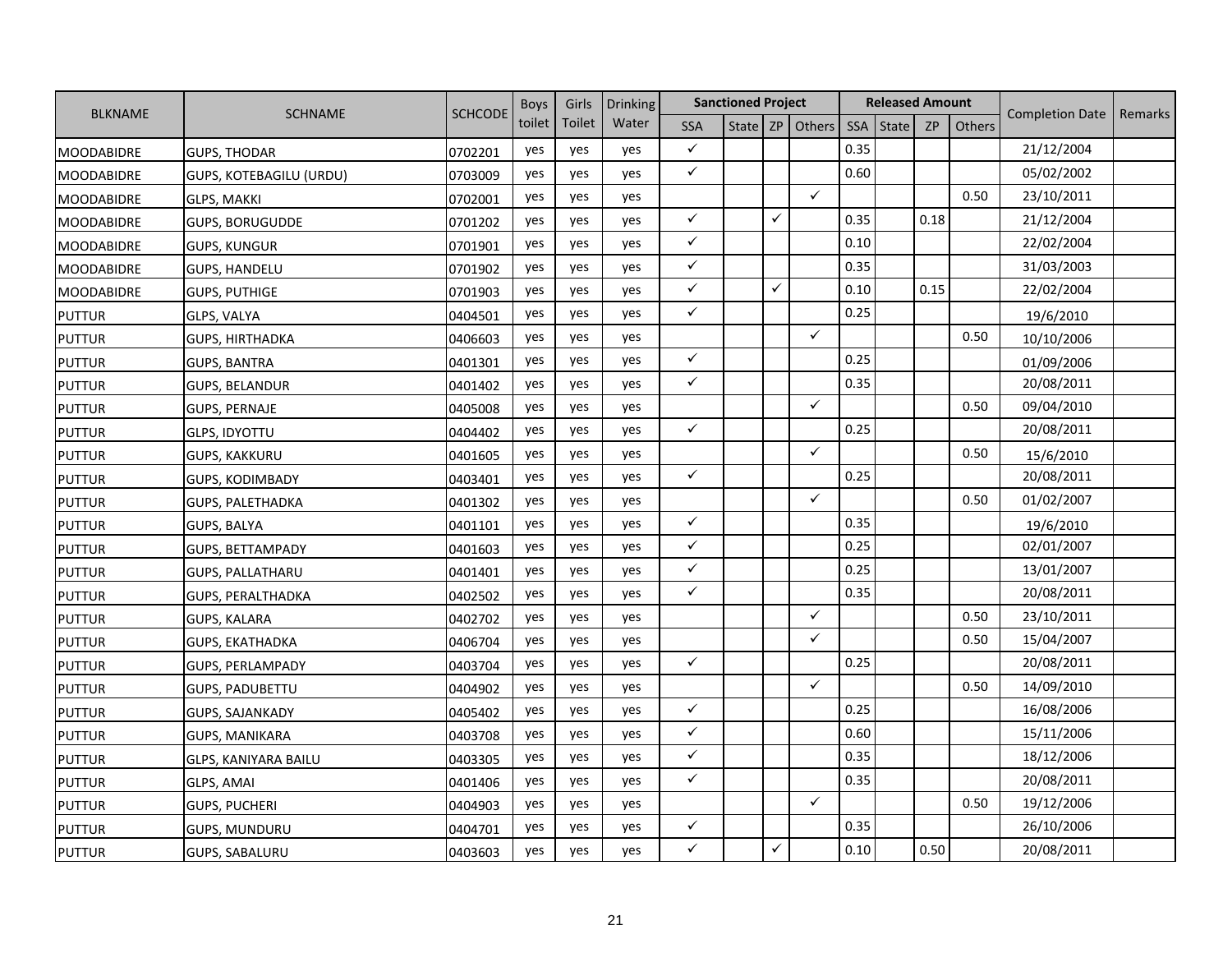|                |                               |                | <b>Boys</b> | Girls  | <b>Drinking</b> |              | <b>Sanctioned Project</b> |    |              |            | <b>Released Amount</b> |           |               |                        |         |
|----------------|-------------------------------|----------------|-------------|--------|-----------------|--------------|---------------------------|----|--------------|------------|------------------------|-----------|---------------|------------------------|---------|
| <b>BLKNAME</b> | <b>SCHNAME</b>                | <b>SCHCODE</b> | toilet      | Toilet | Water           | <b>SSA</b>   | State                     | ZP | Others       | <b>SSA</b> | State                  | <b>ZP</b> | <b>Others</b> | <b>Completion Date</b> | Remarks |
| <b>PUTTUR</b>  | <b>GUPS, PARLADKA</b>         | 0407101        | yes         | yes    | yes             |              |                           |    | $\checkmark$ |            |                        |           | 0.50          | 23/10/2011             |         |
| <b>PUTTUR</b>  | <b>GLPS, MACHIMALE</b>        | 0409301        | yes         | yes    | yes             |              |                           |    | ✓            |            |                        |           | 0.50          | 19/01/2007             |         |
| <b>PUTTUR</b>  | <b>GUPS, MENALA</b>           | 0405003        | yes         | yes    | yes             | $\checkmark$ |                           |    |              | 0.25       |                        |           |               | 03/06/2010             |         |
| <b>PUTTUR</b>  | <b>GUPS, HANTYARU</b>         | 0400702        | yes         | yes    | yes             | $\checkmark$ |                           |    |              | 0.25       |                        |           |               | 16/03/2007             |         |
| <b>PUTTUR</b>  | GLPS, ADANJE                  | 0405201        | yes         | yes    | yes             | $\checkmark$ |                           |    |              | 0.35       |                        |           |               | 18/06/2007             |         |
| <b>PUTTUR</b>  | <b>GLPS, NOOJIRENJILADY</b>   | 0406002        | yes         | yes    | yes             | $\checkmark$ |                           |    |              | 0.35       |                        |           |               | 05/12/2006             |         |
| <b>PUTTUR</b>  | <b>GUPS, NOOJIBALTHILA</b>    | 0405203        | yes         | yes    | yes             | $\checkmark$ |                           |    |              | 0.35       |                        |           |               | 19/05/2006             |         |
| <b>PUTTUR</b>  | <b>GLPS, MALETHODY</b>        | 0403706        | yes         | yes    | yes             | $\checkmark$ |                           |    |              | 0.10       |                        |           |               | 20/08/2011             |         |
| <b>PUTTUR</b>  | GUPS, SAMETHADKA              | 0408801        | yes         | yes    | yes             |              |                           |    | $\checkmark$ |            |                        |           | 0.50          | 23/10/2011             |         |
| <b>PUTTUR</b>  | <b>GMUPS, PUTTUR</b>          | 0408401        | yes         | yes    | yes             |              |                           |    | $\checkmark$ |            |                        |           | 0.50          | 14/11/2006             |         |
| <b>PUTTUR</b>  | <b>GUPS, JIDEKALLU</b>        | 0401902        | yes         | yes    | yes             | $\checkmark$ |                           |    |              | 0.25       |                        |           |               | 20/08/2011             |         |
| <b>PUTTUR</b>  | <b>GUPS, KODIMBALA</b>        | 0403501        | yes         | yes    | yes             |              |                           |    | $\checkmark$ |            |                        |           | 0.50          | 28/5/2010              |         |
| <b>PUTTUR</b>  | <b>GUPS, GOLITHATTU</b>       | 0402101        | yes         | yes    | yes             | $\checkmark$ |                           |    |              | 0.25       |                        |           |               | 03/10/2006             |         |
| <b>PUTTUR</b>  | GUPS, KURIYA                  | 0404401        | yes         | yes    | yes             | $\checkmark$ |                           |    |              | 0.60       |                        |           |               | 18/11/2006             |         |
| <b>PUTTUR</b>  | <b>GUPS, KANIYURU</b>         | 0402901        | yes         | yes    | yes             | $\checkmark$ |                           |    |              | 0.50       |                        |           |               | 20/05/2010             |         |
| <b>PUTTUR</b>  | <b>GLPS, DEVALA VATARA</b>    | 0407601        | yes         | yes    | yes             | $\checkmark$ |                           |    |              | 0.25       |                        |           |               | 20/08/2011             |         |
| <b>PUTTUR</b>  | <b>GUPS, KONAJE</b>           | 0403901        | yes         | yes    | yes             |              |                           |    | $\checkmark$ |            |                        |           | 0.50          | 17/12/2006             |         |
| <b>PUTTUR</b>  | GLPS, ARELTHADY               | 0406203        | yes         | yes    | yes             | $\checkmark$ |                           |    |              | 0.10       |                        |           |               | 16/11/2006             |         |
| <b>PUTTUR</b>  | <b>GUPS, SAJA</b>             | 0401002        | yes         | yes    | yes             | $\checkmark$ |                           |    |              | 0.35       |                        |           |               | 10/10/2006             |         |
| <b>PUTTUR</b>  | GMUPS, KEYYURU                | 0403301        | yes         | yes    | yes             | $\checkmark$ |                           |    |              | 0.25       |                        |           |               | 20/08/2011             |         |
| <b>PUTTUR</b>  | GUPS, NARIMOGRU               | 0404802        | yes         | yes    | yes             |              |                           |    | $\checkmark$ |            |                        |           | 0.50          | 23/10/2011             |         |
| <b>PUTTUR</b>  | <b>GUPS, ANADKA</b>           | 0406303        | yes         | yes    | yes             |              |                           |    | $\checkmark$ |            |                        |           | 0.50          | 20/12/2006             |         |
| <b>PUTTUR</b>  | <b>GUPS, KOILA BADAGANNUR</b> | 0400801        | yes         | yes    | yes             | $\checkmark$ |                           |    |              | 0.35       |                        |           |               | 20/08/2011             |         |
| <b>PUTTUR</b>  | <b>GUPS, KATTATHARU</b>       | 0403303        | yes         | yes    | yes             |              |                           |    | $\checkmark$ |            |                        |           | 0.50          | 23/10/2011             |         |
| <b>PUTTUR</b>  | <b>GLPS, HOSTHOTA</b>         | 0403002        | yes         | yes    | yes             |              |                           |    | $\checkmark$ |            |                        |           | 0.50          | 25/12/2006             |         |
| <b>PUTTUR</b>  | <b>GLPS, KORAMERU</b>         | 0402401        | yes         | yes    | yes             | $\checkmark$ |                           |    |              | 0.25       |                        |           |               | 28/12/2006             |         |
| <b>PUTTUR</b>  | <b>GLPS, NOOJIBAILU</b>       | 0405002        | yes         | yes    | yes             | $\checkmark$ |                           |    |              | 0.35       |                        |           |               | 20/08/2011             |         |
| <b>PUTTUR</b>  | <b>GUPS, SARVE</b>            | 0406101        | yes         | yes    | yes             |              |                           |    | $\checkmark$ |            |                        |           | 0.50          | 05/04/2010             |         |
| <b>PUTTUR</b>  | GUPS, PADNUR                  | 0405301        | yes         | yes    | yes             | $\checkmark$ |                           |    |              | 0.25       |                        |           |               | 20/08/2011             |         |
| <b>PUTTUR</b>  | GUPS, HOSAGADDE               | 0400903        | yes         | yes    | yes             |              |                           |    | $\checkmark$ |            |                        |           | 0.50          | 05/04/2010             |         |
| <b>PUTTUR</b>  | <b>GMUPS, PANAJE</b>          | 0405601        | yes         | yes    | yes             | $\checkmark$ |                           |    |              | 0.10       |                        |           |               | 20/08/2011             |         |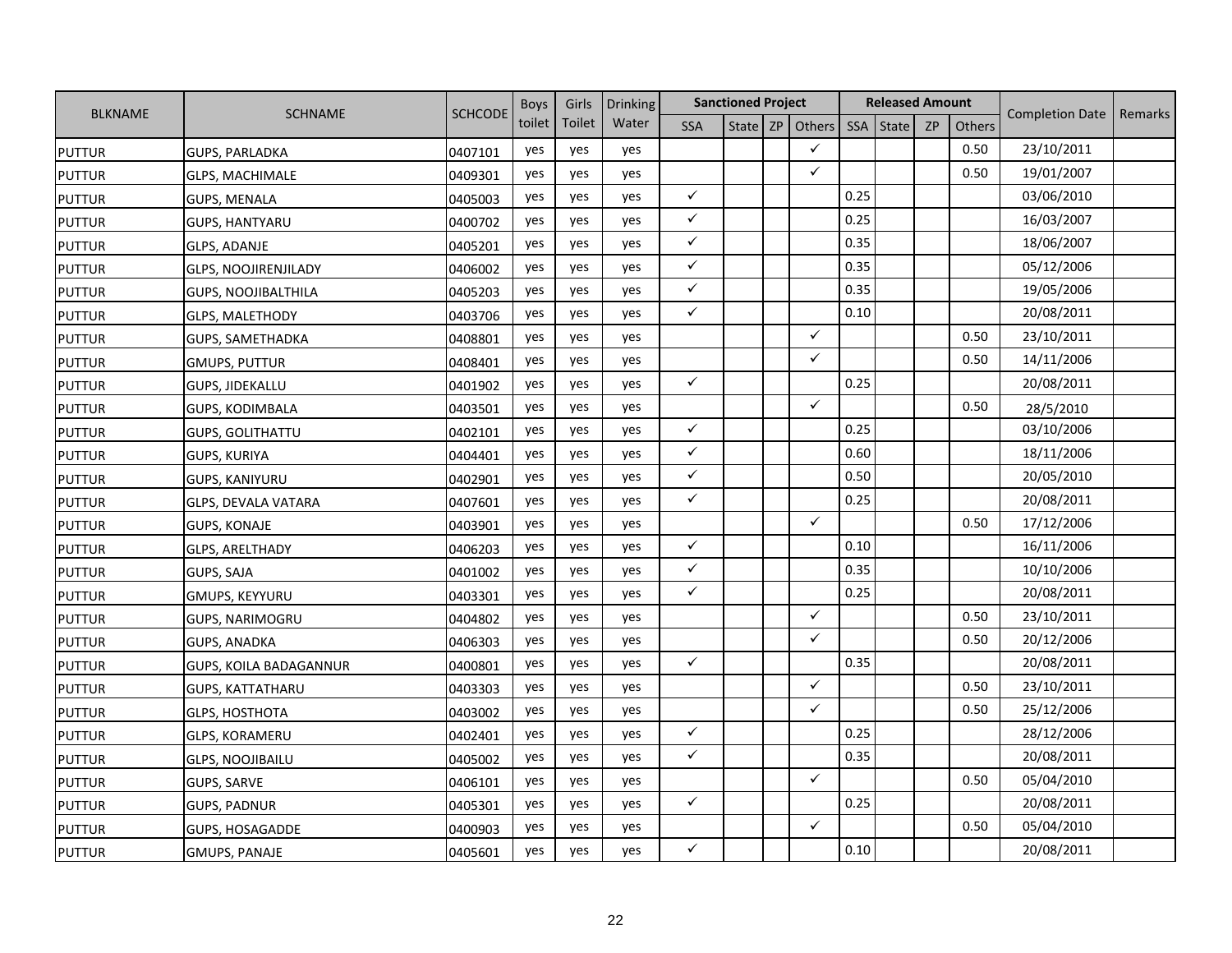|                |                               |                | <b>Boys</b> | Girls  | <b>Drinking</b> |              | <b>Sanctioned Project</b> |              |      | <b>Released Amount</b> |           |               |                        |         |
|----------------|-------------------------------|----------------|-------------|--------|-----------------|--------------|---------------------------|--------------|------|------------------------|-----------|---------------|------------------------|---------|
| <b>BLKNAME</b> | <b>SCHNAME</b>                | <b>SCHCODE</b> | toilet      | Toilet | Water           | <b>SSA</b>   | State   ZP                | Others       | SSA  | State                  | <b>ZP</b> | <b>Others</b> | <b>Completion Date</b> | Remarks |
| <b>PUTTUR</b>  | GUPS, ODYA                    | 0405602        | yes         | yes    | yes             |              |                           | $\checkmark$ |      |                        |           | 0.50          | 19/12/2006             |         |
| <b>PUTTUR</b>  | <b>GUPS, BAJATHUR</b>         | 0400902        | yes         | yes    | yes             | $\checkmark$ |                           |              | 0.50 |                        |           |               | 20/08/2011             |         |
| <b>PUTTUR</b>  | <b>GUPS, KEMMINJE</b>         | 0403201        | yes         | yes    | yes             |              |                           | $\checkmark$ |      |                        |           | 0.50          | 13/11/2006             |         |
| <b>PUTTUR</b>  | <b>GUPS, KABAKA</b>           | 0402601        | yes         | yes    | yes             | $\checkmark$ |                           |              | 0.25 |                        |           |               | 30/03/2010             |         |
| <b>PUTTUR</b>  | GUPS, DARBETHADKA             | 0406705        | yes         | yes    | yes             | $\checkmark$ |                           |              | 0.25 |                        |           |               | 10/04/2006             |         |
| <b>PUTTUR</b>  | <b>GUPS, PARPUNJA</b>         | 0406703        | yes         | yes    | yes             | $\checkmark$ |                           |              | 0.35 |                        |           |               | 05/01/2010             |         |
| <b>PUTTUR</b>  | GUPS, HALENERANKI             | 0402201        | yes         | yes    | yes             | $\checkmark$ |                           |              | 0.25 |                        |           |               | 11/06/2010             |         |
| <b>PUTTUR</b>  | <b>GMUPS, UPPINANGADY</b>     | 0406601        | yes         | yes    | yes             | $\checkmark$ |                           |              | 0.25 |                        |           |               | 20/08/2011             |         |
| <b>PUTTUR</b>  | <b>GUPS, BAKTHAKODI</b>       | 0406102        | yes         | yes    | yes             |              |                           | $\checkmark$ |      |                        |           | 0.50          | 23/10/2011             |         |
| <b>PUTTUR</b>  | <b>GUPS, SHIRADY</b>          | 0406401        | yes         | yes    | yes             |              |                           | $\checkmark$ |      |                        |           | 0.50          | 23/10/2011             |         |
| <b>PUTTUR</b>  | GUPS, KUMARAMANGALA           | 0405801        | yes         | yes    | yes             |              |                           | $\checkmark$ |      |                        |           | 0.50          | 23/10/2011             |         |
| <b>PUTTUR</b>  | GUPS, AYODYA NAGAR            | 0400901        | yes         | yes    | yes             |              |                           | $\checkmark$ |      |                        |           | 0.50          | 06/05/2006             |         |
| <b>PUTTUR</b>  | <b>GUPS, ARIYADKA</b>         | 0400601        | yes         | yes    | yes             | $\checkmark$ |                           |              | 0.35 |                        |           |               | 29/12/2006             |         |
| <b>PUTTUR</b>  | GUPS, ANKATHADKA              | 0405504        | yes         | yes    | yes             | $\checkmark$ |                           |              | 0.60 |                        |           |               | 30/03/2006             |         |
| <b>PUTTUR</b>  | GLPS, MEENADI                 | 0406003        | yes         | yes    | yes             | $\checkmark$ |                           |              | 0.35 |                        |           |               | 04/02/2007             |         |
| <b>PUTTUR</b>  | <b>GUPS, NETTANIGE MUDNUR</b> | 0405005        | yes         | yes    | yes             | $\checkmark$ |                           |              | 0.35 |                        |           |               | 19/12/2006             |         |
| <b>PUTTUR</b>  | <b>GLPS, KUNDAJE</b>          | 0405902        | yes         | yes    | yes             | $\checkmark$ |                           |              | 0.50 |                        |           |               | 20/08/2011             |         |
| <b>PUTTUR</b>  | <b>GUPS, KUDMAR</b>           | 0404201        | yes         | yes    | yes             |              |                           | $\checkmark$ |      |                        |           | 0.50          | 23/10/2011             |         |
| <b>PUTTUR</b>  | GUPS, BILINELE KAIKAMBA       | 0401702        | yes         | yes    | yes             |              |                           | $\checkmark$ |      |                        |           | 0.50          | 25/1/2010              |         |
| <b>PUTTUR</b>  | <b>GUPS, NANYA</b>            | 0404603        | yes         | yes    | yes             | $\checkmark$ |                           |              | 0.25 |                        |           |               | 28/1/2010              |         |
| <b>PUTTUR</b>  | <b>GUPS, THEGGU</b>           | 0403302        | yes         | yes    | yes             | $\checkmark$ |                           |              | 0.25 |                        |           |               | 20/08/2011             |         |
| <b>PUTTUR</b>  | <b>GUPS, RENJILADY</b>        | 0406001        | yes         | yes    | yes             |              |                           | $\checkmark$ |      |                        |           | 0.50          | 08/07/2010             |         |
| <b>PUTTUR</b>  | <b>GUPS, KAIKARA</b>          | 0406702        | yes         | yes    | yes             | $\checkmark$ |                           |              | 0.25 |                        |           |               | 14/10/2006             |         |
| <b>PUTTUR</b>  | GMUPS, HARADY                 | 0407901        | yes         | yes    | yes             | $\checkmark$ |                           |              | 0.25 |                        |           |               | 15/12/2006             |         |
| <b>PUTTUR</b>  | <b>GUPS, PADUMALE</b>         | 0405401        | yes         | yes    | yes             | $\checkmark$ |                           |              | 0.25 |                        |           |               | 04/02/2007             |         |
| <b>PUTTUR</b>  | GUPS, VEERAMANGALA            | 0406302        | yes         | yes    | yes             | $\checkmark$ |                           |              | 0.35 |                        |           |               | 20/08/2011             |         |
| <b>PUTTUR</b>  | <b>GUPS, DHOLPADY</b>         | 0402001        | yes         | yes    | yes             |              |                           | $\checkmark$ |      |                        |           | 0.50          | 13/06/2007             |         |
| <b>PUTTUR</b>  | <b>GLPS, PILIKAJE</b>         | 0406502        | yes         | yes    | yes             | $\checkmark$ |                           |              | 0.35 |                        |           |               | 12/12/2006             |         |
| <b>PUTTUR</b>  | <b>GUPS, UPPINANGADY MATA</b> | 0406602        | yes         | yes    | yes             | $\checkmark$ |                           |              | 0.25 |                        |           |               | 20/08/2011             |         |
| <b>PUTTUR</b>  | GMUPS, KAVU                   | 0404601        | yes         | yes    | yes             |              |                           | $\checkmark$ |      |                        |           | 0.50          | 13/12/2006             |         |
| <b>PUTTUR</b>  | <b>GUPS, PALTHADY</b>         | 0405502        | yes         | yes    | yes             | $\checkmark$ |                           |              | 0.10 |                        |           |               | 10/10/2010             |         |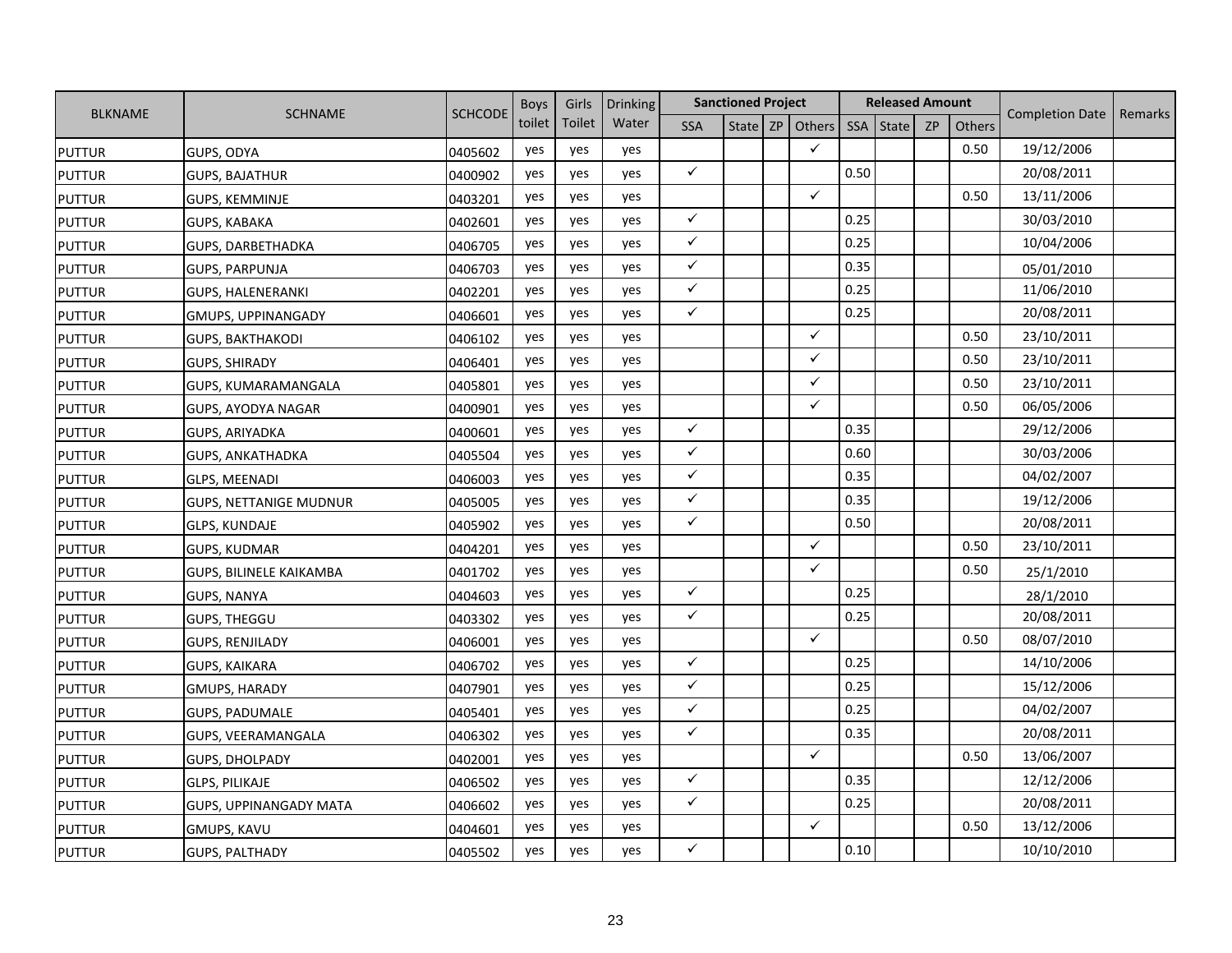|                |                                   |                | <b>Boys</b> | Girls  | <b>Drinking</b> |              | <b>Sanctioned Project</b> |                   |            | <b>Released Amount</b> |           |        |                        |         |
|----------------|-----------------------------------|----------------|-------------|--------|-----------------|--------------|---------------------------|-------------------|------------|------------------------|-----------|--------|------------------------|---------|
| <b>BLKNAME</b> | <b>SCHNAME</b>                    | <b>SCHCODE</b> | toilet      | Toilet | Water           | <b>SSA</b>   |                           | State $ZP$ Others | <b>SSA</b> | <b>State</b>           | <b>ZP</b> | Others | <b>Completion Date</b> | Remarks |
| <b>PUTTUR</b>  | <b>GLPS, IDALA</b>                | 0405701        | yes         | yes    | yes             | $\checkmark$ |                           |                   | 0.25       |                        |           |        | 12/11/2006             |         |
| <b>PUTTUR</b>  | <b>GUPS, MURA</b>                 | 0402602        | yes         | yes    | yes             | $\checkmark$ |                           |                   | 0.35       |                        |           |        | 23/4/2010              |         |
| <b>PUTTUR</b>  | GUPS, CHOORIPADAVU                | 0405102        | yes         | yes    | yes             | $\checkmark$ |                           |                   | 0.25       |                        |           |        | 12/10/2006             |         |
| <b>PUTTUR</b>  | <b>GUPS, BADAGANNUR</b>           | 0400802        | yes         | yes    | yes             | $\checkmark$ |                           |                   | 0.35       |                        |           |        | 13/11/2006             |         |
| <b>PUTTUR</b>  | <b>GUPS, BOBBEKERI</b>            | 0402902        | yes         | yes    | yes             | $\checkmark$ |                           |                   | 0.35       |                        |           |        | 11/08/2006             |         |
| <b>PUTTUR</b>  | MORARJI DESAI RES. SCHOOL SALMARA | 0407503        | yes         | yes    | yes             |              |                           | $\checkmark$      |            |                        |           | 0.50   | 20/08/2011             |         |
| <b>PUTTUR</b>  | <b>GUPS, SAVANUR</b>              | 0406201        | yes         | yes    | yes             |              |                           | $\checkmark$      |            |                        |           | 0.50   | 26/04/2007             |         |
| <b>PUTTUR</b>  | <b>GUPS, KUNTHUR PADAVU</b>       | 0404302        | yes         | yes    | yes             | $\checkmark$ |                           |                   | 0.50       |                        |           |        | 12/09/2006             |         |
| <b>PUTTUR</b>  | GUPS, KEMMARA                     | 0402303        | yes         | yes    | yes             | $\checkmark$ |                           |                   | 0.35       |                        |           |        | 14/09/2006             |         |
| <b>PUTTUR</b>  | GLPS, EKKADKA                     | 0403701        | yes         | yes    | yes             | $\checkmark$ |                           |                   | 0.35       |                        |           |        | 20/08/2011             |         |
| <b>PUTTUR</b>  | <b>GUPS, KOMBARU</b>              | 0403801        | yes         | yes    | yes             |              |                           | $\checkmark$      |            |                        |           | 0.50   | 23/10/2011             |         |
| <b>PUTTUR</b>  | TRIBAL RESI. SCHOOL BALNAD        | 0401005        | yes         | yes    | yes             |              |                           | $\checkmark$      |            |                        |           | 0.50   | 23/10/2011             |         |
| <b>PUTTUR</b>  | <b>GLPS, KONDADIKOPPA</b>         | 0400403        | yes         | yes    | yes             |              |                           | $\checkmark$      |            |                        |           | 0.50   | 23/10/2011             |         |
| <b>PUTTUR</b>  | GUPS, GOLIDADI                    | 0405004        | yes         | yes    | yes             |              |                           | $\checkmark$      |            |                        |           | 0.50   | 23/10/2011             |         |
| <b>PUTTUR</b>  | <b>GLPS, MURAJEKOPPA</b>          | 0403502        | yes         | yes    | yes             |              |                           | $\checkmark$      |            |                        |           | 0.50   | 23/10/2011             |         |
| <b>PUTTUR</b>  | GUPS, BELLIPADY                   | 0401501        | yes         | yes    | yes             |              |                           | $\checkmark$      |            |                        |           | 0.50   | 23/10/2011             |         |
| <b>PUTTUR</b>  | GUPS, KEDAMBADY                   | 0403102        | yes         | yes    | yes             |              |                           | $\checkmark$      |            |                        |           | 0.50   | 23/10/2011             |         |
| <b>PUTTUR</b>  | <b>GUPS, ARKA</b>                 | 0404102        | yes         | yes    | yes             |              |                           | $\checkmark$      |            |                        |           | 0.50   | 23/10/2011             |         |
| <b>PUTTUR</b>  | GMUPS, KADABA                     | 0402701        | yes         | yes    | yes             |              |                           | $\checkmark$      |            |                        |           | 0.50   | 16/12/2006             |         |
| <b>PUTTUR</b>  | <b>GUPS, SHIRIVAGILU</b>          | 0406501        | yes         | yes    | yes             | $\checkmark$ |                           |                   | 0.60       |                        |           |        | 20/08/2011             |         |
| <b>PUTTUR</b>  | <b>GUPS, AITHOOR</b>              | 0400301        | yes         | yes    | yes             |              |                           | $\checkmark$      |            |                        |           | 0.50   | 09/08/2006             |         |
| <b>PUTTUR</b>  | GLPS, SABBADKA                    | 0403707        | yes         | yes    | yes             | $\checkmark$ |                           |                   | 0.25       |                        |           |        | 20/08/2011             |         |
| <b>PUTTUR</b>  | <b>GLPS, HOSMATA</b>              | 0401104        | yes         | yes    | yes             |              |                           | $\checkmark$      |            |                        |           | 0.50   | 23/10/2011             |         |
| <b>PUTTUR</b>  | <b>GUPS, ONTHRADKA</b>            | 0403504        | yes         | yes    | yes             |              |                           | $\checkmark$      |            |                        |           | 0.50   | 23/10/2011             |         |
| <b>PUTTUR</b>  | GUPS, BOLIKALA                    | 0403304        | yes         | yes    | yes             |              |                           | $\checkmark$      |            |                        |           | 0.50   | 18/02/2006             |         |
| <b>PUTTUR</b>  | <b>GLPS, IRDE BETTAMPADY</b>      | 0401602        | yes         | yes    | yes             | $\checkmark$ |                           |                   | 0.25       |                        |           |        | 20/08/2011             |         |
| <b>PUTTUR</b>  | <b>GLPS, BERIKE</b>               | 0405202        | yes         | yes    | yes             |              |                           | $\checkmark$      |            |                        |           | 0.50   | 23/10/2011             |         |
| <b>PUTTUR</b>  | <b>GUPS, PUTTIGE</b>              | 0403902        | yes         | yes    | yes             |              |                           | $\checkmark$      |            |                        |           | 0.50   | 14/01/2007             |         |
| <b>PUTTUR</b>  | <b>GUPS, NERLA</b>                | 0402402        | yes         | yes    | yes             | $\checkmark$ |                           |                   | 0.35       |                        |           |        | 08/09/2006             |         |
| <b>PUTTUR</b>  | <b>GUPS, NANILA</b>               | 0401802        | yes         | yes    | yes             | $\checkmark$ |                           |                   | 0.35       |                        |           |        | 10/10/2006             |         |
| <b>PUTTUR</b>  | <b>GMUPS, ARYAPU</b>              | 0400701        | yes         | yes    | yes             | $\checkmark$ |                           |                   | 0.25       |                        |           |        | 14/06/2006             |         |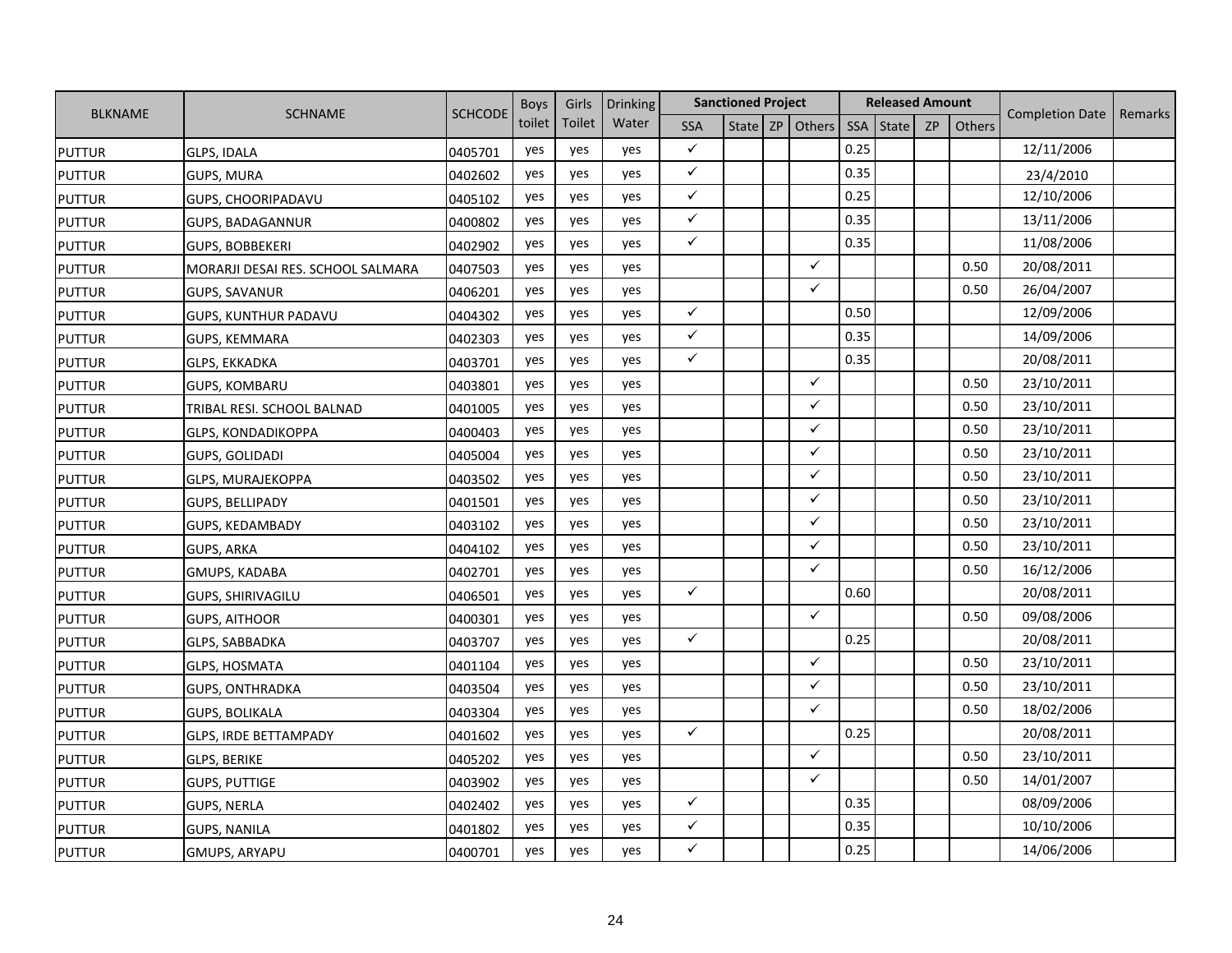|                |                              | <b>SCHCODE</b> | <b>Boys</b> | Girls  | <b>Drinking</b> |              | <b>Sanctioned Project</b> |                   |      | <b>Released Amount</b> |           |        | <b>Completion Date</b> |         |
|----------------|------------------------------|----------------|-------------|--------|-----------------|--------------|---------------------------|-------------------|------|------------------------|-----------|--------|------------------------|---------|
| <b>BLKNAME</b> | <b>SCHNAME</b>               |                | toilet      | Toilet | Water           | <b>SSA</b>   |                           | State $ZP$ Others | SSA  | <b>State</b>           | <b>ZP</b> | Others |                        | Remarks |
| <b>PUTTUR</b>  | GUPS, KUDIPADY               | 0404101        | yes         | yes    | yes             | $\checkmark$ |                           |                   | 0.35 |                        |           |        | 04/12/2006             |         |
| <b>PUTTUR</b>  | GUPS, NELYADKA               | 0400302        | yes         | yes    | yes             | $\checkmark$ |                           |                   | 0.25 |                        |           |        | 23/05/2007             |         |
| <b>PUTTUR</b>  | <b>GLPS, KORMBADKA</b>       | 0403702        | yes         | yes    | yes             | $\checkmark$ |                           |                   | 0.10 |                        |           |        | 20/08/2011             |         |
| <b>PUTTUR</b>  | GMUPS, NELYADY               | 0404901        | yes         | yes    | yes             |              |                           | $\checkmark$      |      |                        |           | 0.50   | 23/10/2011             |         |
| <b>PUTTUR</b>  | GLPS, IDYADKA                | 0402002        | yes         | yes    | yes             |              |                           | $\checkmark$      |      |                        |           | 0.50   | 13/12/2006             |         |
| <b>PUTTUR</b>  | GLPS BEDRODY - VIDYANAGARA   | 0400905        | yes         | yes    | yes             | $\checkmark$ |                           |                   | 0.35 |                        |           |        | 09/09/2010             |         |
| <b>PUTTUR</b>  | <b>GUPS, MUKVE</b>           | 0404801        | yes         | yes    | yes             | $\checkmark$ |                           |                   | 0.25 |                        |           |        | 11/11/2006             |         |
| <b>PUTTUR</b>  | <b>GUPS, KERMAYI</b>         | 0400101        | yes         | yes    | yes             | $\checkmark$ |                           |                   | 0.35 |                        |           |        | 01/02/2007             |         |
| <b>PUTTUR</b>  | GUPS, SHARAVURU              | 0400402        | yes         | yes    | yes             | $\checkmark$ |                           |                   | 0.35 |                        |           |        | 14/07/2006             |         |
| <b>PUTTUR</b>  | <b>GUPS, IRDE</b>            | 0402501        | yes         | yes    | yes             | $\checkmark$ |                           |                   | 0.60 |                        |           |        | 28/5/2010              |         |
| <b>PUTTUR</b>  | <b>GLPS, NARYA BAILU</b>     | 0402801        | yes         | yes    | yes             | $\checkmark$ |                           |                   | 0.25 |                        |           |        | 30/03/2007             |         |
| <b>PUTTUR</b>  | <b>GUPS, KUNTIKANA</b>       | 0403703        | yes         | yes    | yes             | $\checkmark$ |                           |                   | 0.35 |                        |           |        | 19/01/2007             |         |
| <b>PUTTUR</b>  | GLPS, CHENNAVARA             | 0405503        | yes         | yes    | yes             | $\checkmark$ |                           |                   | 0.60 |                        |           |        | 22/10/2006             |         |
| <b>PUTTUR</b>  | GUPS, BALNAD                 | 0401001        | yes         | yes    | yes             | $\checkmark$ |                           |                   | 0.35 |                        |           |        | 20/08/2011             |         |
| <b>PUTTUR</b>  | <b>GUPS, ALANTHADKA</b>      | 0405001        | yes         | yes    | yes             |              |                           | $\checkmark$      |      |                        |           | 0.50   | 27/02/2010             |         |
| <b>PUTTUR</b>  | GUPS, SALMARA                | 0407401        | yes         | yes    | yes             | $\checkmark$ |                           |                   | 0.50 |                        |           |        | 13/01/2007             |         |
| <b>PUTTUR</b>  | GUPS, PAPEMAJALU             | 0404604        | yes         | yes    | yes             | $\checkmark$ |                           |                   | 0.35 |                        |           |        | 11/11/2006             |         |
| <b>PUTTUR</b>  | <b>GUPS, ALANKAR</b>         | 0400401        | yes         | yes    | yes             | $\checkmark$ |                           |                   | 0.10 |                        |           |        | 20/08/2011             |         |
| <b>PUTTUR</b>  | <b>GUPS, RAGIKUMERI</b>      | 0408301        | yes         | yes    | yes             |              |                           | $\checkmark$      |      |                        |           | 0.50   | 23/10/2011             |         |
| <b>PUTTUR</b>  | <b>GUPS, GANDIBAGILU</b>     | 0403602        | yes         | yes    | yes             |              |                           | $\checkmark$      |      |                        |           | 0.50   | 13/08/2006             |         |
| <b>PUTTUR</b>  | GMUPS, THINGALADY            | 0403101        | yes         | yes    | yes             | $\checkmark$ |                           |                   | 0.35 |                        |           |        | 12/03/2007             |         |
| <b>PUTTUR</b>  | <b>GUPS, MADANNURU</b>       | 0404602        | yes         | yes    | yes             | $\checkmark$ |                           |                   | 0.35 |                        |           |        | 20/08/2011             |         |
| <b>PUTTUR</b>  | <b>GLPS, CHERU</b>           | 0401704        | yes         | yes    | yes             |              |                           | $\checkmark$      |      |                        |           | 0.50   | 15/03/2007             |         |
| <b>PUTTUR</b>  | <b>GUPS, PERABE</b>          | 0405702        | yes         | yes    | yes             | $\checkmark$ |                           |                   | 0.25 |                        |           |        | 27/12/2006             |         |
| <b>PUTTUR</b>  | <b>GUPS, KUNTHUR</b>         | 0404301        | yes         | yes    | yes             | $\checkmark$ |                           |                   | 0.10 |                        |           |        | 14/02/2007             |         |
| <b>PUTTUR</b>  | GUPS, DOOMADKA               | 0402503        | yes         | yes    | yes             | $\checkmark$ |                           |                   | 0.25 |                        |           |        | 20/08/2011             |         |
| <b>PUTTUR</b>  | <b>GUPS, SURAMBAILU</b>      | 0405603        | yes         | yes    | yes             |              |                           | $\checkmark$      |      |                        |           | 0.50   | 23/10/2011             |         |
| <b>PUTTUR</b>  | GUPS, SHANTHINAGAR NEKKILADY | 0400202        | yes         | yes    | yes             |              |                           | $\checkmark$      |      |                        |           | 0.50   | 15/08/2006             |         |
| <b>PUTTUR</b>  | GUPS, ADEKAL                 | 0402301        | yes         | yes    | yes             | $\checkmark$ |                           |                   | 0.35 |                        |           |        | 12/10/2006             |         |
| <b>PUTTUR</b>  | GUPS, SANJAYA NAGAR          | 0409101        | yes         | yes    | yes             | $\checkmark$ |                           |                   | 0.35 |                        |           |        | 12/03/2007             |         |
| <b>PUTTUR</b>  | <b>GUPS, KALAPPARU</b>       | 0406402        | yes         | yes    | yes             | $\checkmark$ |                           |                   | 0.25 |                        |           |        | 25/04/2007             |         |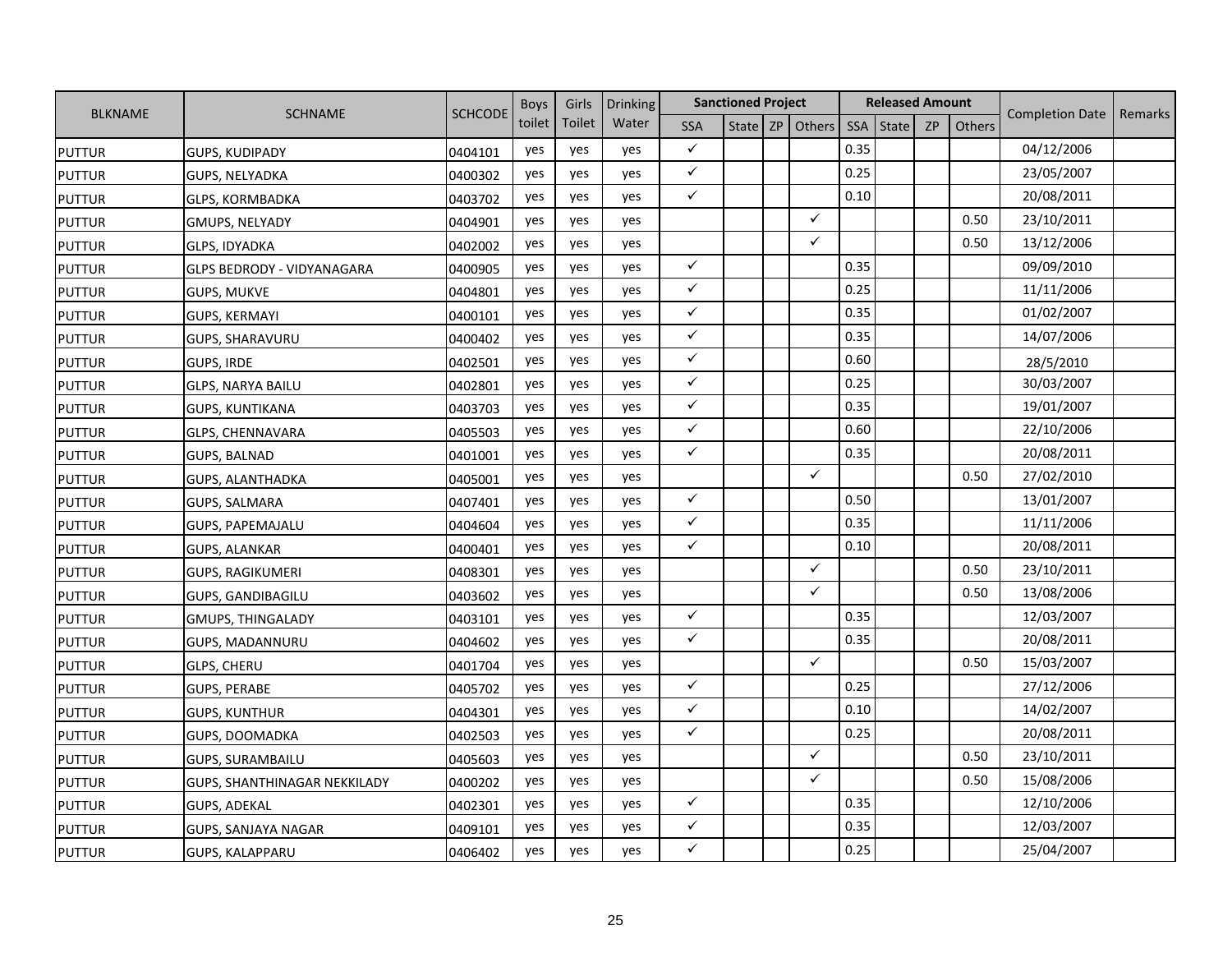|                |                               |                | <b>Boys</b> | Girls  | <b>Drinking</b> |              | <b>Sanctioned Project</b> |   |              |      | <b>Released Amount</b> |           |        |                        |         |
|----------------|-------------------------------|----------------|-------------|--------|-----------------|--------------|---------------------------|---|--------------|------|------------------------|-----------|--------|------------------------|---------|
| <b>BLKNAME</b> | <b>SCHNAME</b>                | <b>SCHCODE</b> | toilet      | Toilet | Water           | <b>SSA</b>   | State                     |   | $ZP$ Others  | SSA  | <b>State</b>           | <b>ZP</b> | Others | <b>Completion Date</b> | Remarks |
| <b>PUTTUR</b>  | <b>GUPS, ADDAHOLE</b>         | 0406403        | yes         | yes    | yes             | $\checkmark$ |                           |   |              | 0.25 |                        |           |        | 01/05/2007             |         |
| <b>PUTTUR</b>  | <b>GUPS, CHIKKAMUDNUR</b>     | 0401901        | yes         | yes    | yes             | $\checkmark$ |                           |   |              | 0.25 |                        |           |        | 17/6/2010              |         |
| <b>PUTTUR</b>  | <b>GUPS, NIDPALLI</b>         | 0405101        | yes         | yes    | yes             | $\checkmark$ |                           |   |              | 0.25 |                        |           |        | 10/05/2007             |         |
| <b>PUTTUR</b>  | <b>GUPS, SAVANUR MOGARU</b>   | 0406202        | yes         | yes    | yes             | $\checkmark$ |                           |   |              | 0.60 |                        |           |        | 12/02/2007             |         |
| <b>PUTTUR</b>  | GUPS, MANJUNATHA NAGAR        | 0405501        | yes         | yes    | yes             | $\checkmark$ |                           |   |              | 0.60 |                        |           |        | 29/05/2007             |         |
| <b>PUTTUR</b>  | GLPS, VALAKADAMA              | 0403604        | yes         | yes    | yes             | $\checkmark$ |                           |   |              | 0.10 |                        |           |        | 12/12/2006             |         |
| <b>PUTTUR</b>  | GUPS, SHANTINAGARA GOLITHATTU | 0402102        | yes         | yes    | yes             | $\checkmark$ |                           |   |              | 0.35 |                        |           |        | 14/02/2007             |         |
| <b>PUTTUR</b>  | <b>GLPS, PIJAKALA</b>         | 0402703        | yes         | yes    | yes             | $\checkmark$ |                           |   |              | 0.25 |                        |           |        | 20/08/2011             |         |
| <b>PUTTUR</b>  | GLPS, PARA                    | 0401601        | yes         | yes    | yes             |              |                           |   | $\checkmark$ |      |                        |           | 0.50   | 01/01/2007             |         |
| <b>PUTTUR</b>  | GUPS, MUNDUR-1                | 0405103        | yes         | yes    | yes             | $\checkmark$ |                           |   |              | 0.60 |                        |           |        | 13/08/2007             |         |
| <b>PUTTUR</b>  | <b>GUPS, HIREBANDADY</b>      | 0402302        | yes         | yes    | yes             | $\checkmark$ |                           |   |              | 0.10 |                        |           |        | 15/02/2007             |         |
| <b>PUTTUR</b>  | <b>GLPS, ETTIYADKA</b>        | 0403306        | yes         | yes    | yes             | $\checkmark$ |                           |   |              | 0.10 |                        |           |        | 14/05/2007             |         |
| <b>PUTTUR</b>  | GUPS, KOILA K.C.FARM          | 0403601        | yes         | yes    | yes             | $\checkmark$ |                           |   |              | 0.10 |                        |           |        | 28/09/2006             |         |
| <b>PUTTUR</b>  | <b>GUPS, BILINELE BAILU</b>   | 0401701        | yes         | yes    | yes             | $\checkmark$ |                           |   |              | 0.30 |                        |           |        | 08/02/2007             |         |
| <b>PUTTUR</b>  | <b>GUPS, MITHADKA</b>         | 0401604        | yes         | yes    | yes             | $\checkmark$ |                           |   |              | 0.50 |                        |           |        | 20/08/2011             |         |
| <b>PUTTUR</b>  | <b>GUPS, KOLTHIGE</b>         | 0403705        | yes         | yes    | yes             |              |                           |   | $\checkmark$ |      |                        |           | 0.50   | 13/12/2006             |         |
| <b>PUTTUR</b>  | GUPS, DERAJE                  | 0401103        | yes         | yes    | yes             | $\checkmark$ |                           |   |              | 0.50 |                        |           |        | 29/09/2010             |         |
| <b>PUTTUR</b>  | <b>GUPS, KONALU</b>           | 0404001        | yes         | yes    | yes             | $\checkmark$ |                           |   |              | 0.25 |                        |           |        | 21/02/2007             |         |
| <b>PUTTUR</b>  | <b>GLPS, BALYA PATTE</b>      | 0401102        | yes         | yes    | yes             | $\checkmark$ |                           |   |              | 0.25 |                        |           |        | 10/04/2007             |         |
| <b>PUTTUR</b>  | <b>GUPS, PUTHILA BAILADKA</b> | 0401703        | yes         | yes    | yes             | $\checkmark$ |                           |   |              | 0.25 |                        |           |        | 20/08/2011             |         |
| <b>PUTTUR</b>  | GUPS, NEKKILADY-34            | 0400201        | yes         | yes    | yes             |              |                           |   | $\checkmark$ |      |                        |           | 0.50   | 10/10/2006             |         |
| <b>PUTTUR</b>  | GUPS, ALANTHAYA               | 0400501        | yes         | yes    | yes             | $\checkmark$ |                           | ✓ |              | 0.25 |                        | 0.26      |        | 20/08/2011             |         |
| <b>PUTTUR</b>  | <b>GUPS, SHANTHIGODU</b>      | 0406301        | yes         | yes    | yes             |              |                           |   | $\checkmark$ |      |                        |           | 0.50   | 11/02/2007             |         |
| <b>PUTTUR</b>  | <b>GLPS, KARKALA</b>          | 0404502        | yes         | yes    | yes             | $\checkmark$ |                           |   |              | 0.60 |                        |           |        | 04/10/2010             |         |
| <b>PUTTUR</b>  | <b>GMUPS, KUMBRA</b>          | 0406701        | yes         | yes    | yes             | $\checkmark$ |                           |   |              | 0.25 |                        |           |        | 27/5/2010              |         |
| <b>PUTTUR</b>  | <b>GUPS, KEPU</b>             | 0404503        | yes         | yes    | yes             | $\checkmark$ |                           |   |              | 0.25 |                        |           |        | 09/08/2006             |         |
| <b>PUTTUR</b>  | <b>GUPS, KUTRUPADY</b>        | 0404504        | yes         | yes    | yes             | $\checkmark$ |                           |   |              | 0.25 |                        |           |        | 20/08/2011             |         |
| <b>PUTTUR</b>  | GUPS, CHARVAKA                | 0401801        | yes         | yes    | yes             |              |                           |   | $\checkmark$ |      |                        |           | 0.50   | 06/06/2006             |         |
| <b>PUTTUR</b>  | GUPS, RAMAKUNJA               | 0405901        | yes         | yes    | yes             | $\checkmark$ |                           |   |              | 0.35 |                        |           |        | 05/04/2007             |         |
| <b>PUTTUR</b>  | <b>GUPS, KEMMAYI</b>          | 0407301        | yes         | yes    | yes             | $\checkmark$ |                           |   |              | 0.35 |                        |           |        | 03/02/2007             |         |
| <b>PUTTUR</b>  | GMUPS, BOLUVARU               | 0407801        | yes         | yes    | yes             | $\checkmark$ |                           |   |              | 0.60 |                        |           |        | 20/08/2011             |         |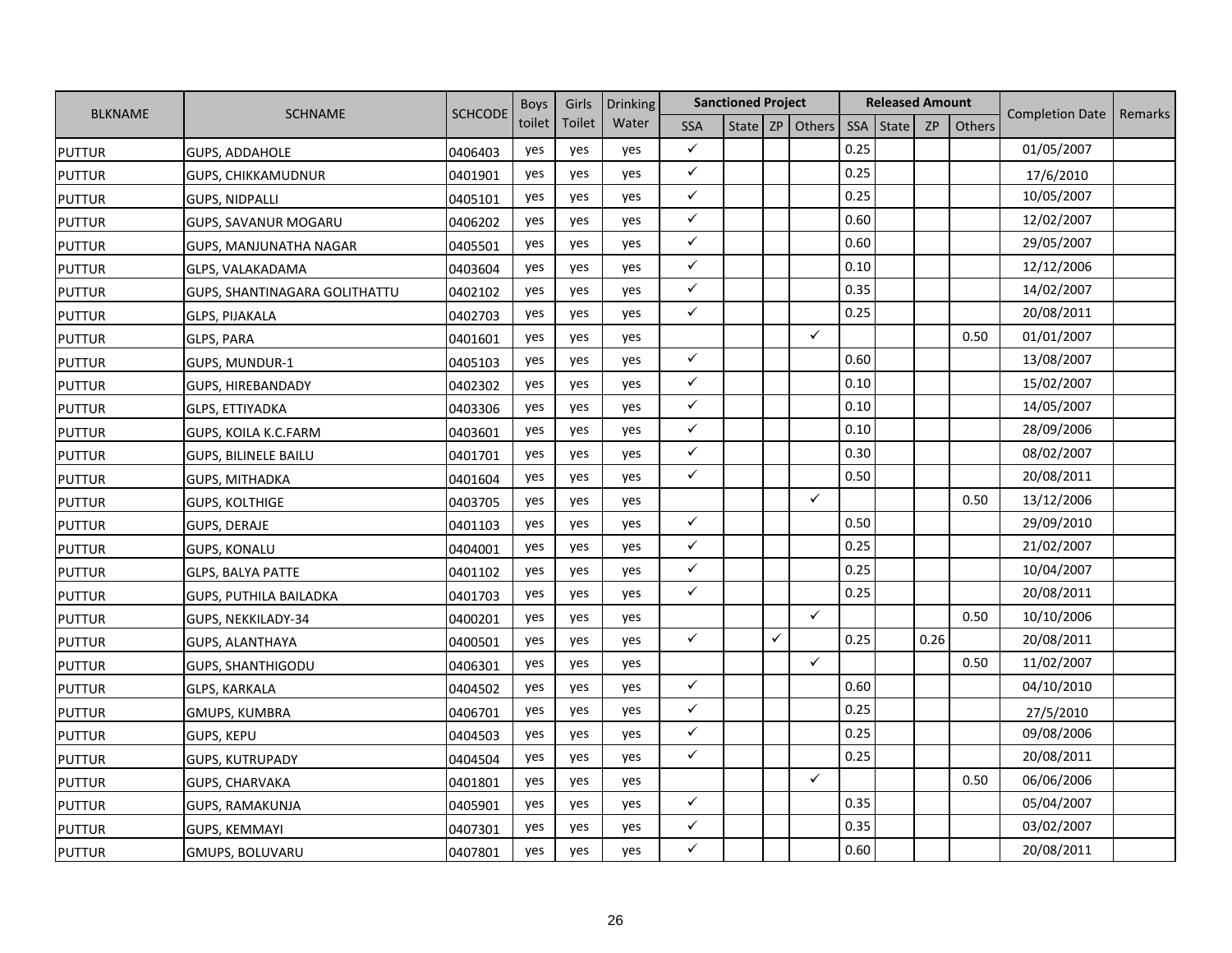|                |                             |                | <b>Boys</b> | Girls  | <b>Drinking</b> |              | <b>Sanctioned Project</b> |    |              | <b>Released Amount</b> |       |           |               | <b>Completion Date</b> |         |
|----------------|-----------------------------|----------------|-------------|--------|-----------------|--------------|---------------------------|----|--------------|------------------------|-------|-----------|---------------|------------------------|---------|
| <b>BLKNAME</b> | <b>SCHNAME</b>              | <b>SCHCODE</b> | toilet      | Toilet | Water           | <b>SSA</b>   | State                     | ZP | Others       | <b>SSA</b>             | State | <b>ZP</b> | <b>Others</b> |                        | Remarks |
| <b>PUTTUR</b>  | <b>GLPS, KOPPA</b>          | 0401803        | yes         | yes    | yes             |              |                           |    | $\checkmark$ |                        |       |           | 0.50          | 08/05/2007             |         |
| <b>PUTTUR</b>  | <b>GUPS, HOSAMAJALU</b>     | 0403001        | yes         | yes    | yes             | $\checkmark$ |                           |    |              | 0.35                   |       |           |               | 06/09/2006             |         |
| <b>PUTTUR</b>  | <b>GUPS, KUTTINOPINADKA</b> | 0406706        | yes         | yes    | yes             | $\checkmark$ |                           |    |              | 0.25                   |       |           |               | 10/04/2007             |         |
| <b>PUTTUR</b>  | <b>GLPS, PUNCHAPPADY</b>    | 0405802        | yes         | yes    | yes             | $\checkmark$ |                           |    |              | 0.10                   |       |           |               | 01/02/2007             |         |
| <b>PUTTUR</b>  | GUPS, PANYA GURIYADKA       | 0403503        | yes         | yes    | yes             | $\checkmark$ |                           |    |              | 0.35                   |       |           |               | 20/08/2011             |         |
| <b>PUTTUR</b>  | <b>GLPS, MOGERADKA</b>      | 0403802        | yes         | yes    | yes             |              |                           |    | $\checkmark$ |                        |       |           | 0.50          | 05/02/2007             |         |
| <b>PUTTUR</b>  | <b>GUPS, BANNURU</b>        | 0401201        | yes         | yes    | yes             | $\checkmark$ |                           |    |              | 0.35                   |       |           |               | 10/12/2006             |         |
| <b>SULLIA</b>  | GUPS, YEDAMANGALA           | 0503801        | yes         | yes    | yes             | $\checkmark$ |                           |    |              | 0.35                   |       |           |               | 20/08/2011             |         |
| SULLIA         | GLPS, PUTHYA                | 0502606        | yes         | yes    | yes             |              |                           |    | $\checkmark$ |                        |       |           | 0.50          | 10/10/2006             |         |
| SULLIA         | GLPS, BILIYAR               | 0500805        | yes         | yes    | yes             | $\checkmark$ |                           |    |              | 0.10                   |       |           |               | 01/09/2006             |         |
| <b>SULLIA</b>  | <b>GUPS, INDRAJE</b>        | 0502801        | yes         | yes    | yes             | $\checkmark$ |                           |    |              | 0.35                   |       |           |               | 15/6/2010              |         |
| <b>SULLIA</b>  | <b>GUPS, THODIKANA</b>      | 0503602        | yes         | yes    | yes             | $\checkmark$ |                           |    |              | 0.25                   |       |           |               | 09/04/2010             |         |
| <b>SULLIA</b>  | <b>GLPS, MUTHLAJE</b>       | 0501406        | yes         | yes    | yes             | $\checkmark$ |                           |    |              | 0.35                   |       |           |               | 20/08/2011             |         |
| <b>SULLIA</b>  | GUPS, KANTHAMANGALA         | 0500403        | yes         | yes    | yes             |              |                           |    | $\checkmark$ |                        |       |           | 0.50          | 15/6/2010              |         |
| <b>SULLIA</b>  | <b>GLPS, NELYADKA</b>       | 0502102        | yes         | yes    | yes             | $\checkmark$ |                           |    |              | 0.25                   |       |           |               | 20/08/2011             |         |
| <b>SULLIA</b>  | <b>GUPS, YENEKALLU</b>      | 0503901        | yes         | yes    | yes             |              |                           |    | $\checkmark$ |                        |       |           | 0.50          | 01/02/2007             |         |
| <b>SULLIA</b>  | <b>GUPS, MURULYA</b>        | 0502901        | yes         | yes    | yes             | $\checkmark$ |                           |    |              | 0.35                   |       |           |               | 19/6/2010              |         |
| <b>SULLIA</b>  | <b>GUPS, KUTHKUNJA</b>      | 0502401        | yes         | yes    | yes             | $\checkmark$ |                           |    |              | 0.25                   |       |           |               | 02/01/2007             |         |
| <b>SULLIA</b>  | <b>GUPS, KALMADKA</b>       | 0501801        | yes         | yes    | yes             | $\checkmark$ |                           |    |              | 0.35                   |       |           |               | 13/01/2007             |         |
| <b>SULLIA</b>  | GLPS, DEVA                  | 0501308        | yes         | yes    | yes             | $\checkmark$ |                           |    |              | 0.10                   |       |           |               | 16/01/2007             |         |
| <b>SULLIA</b>  | GLPS, HADIKALLU             | 0502502        | yes         | yes    | yes             | $\checkmark$ |                           |    |              | 0.35                   |       |           |               | 20/08/2011             |         |
| <b>SULLIA</b>  | <b>GLPS, KALPATHABAIL</b>   | 0502201        | yes         | yes    | yes             |              |                           |    | $\checkmark$ |                        |       |           | 0.50          | 15/04/2007             |         |
| <b>SULLIA</b>  | <b>GUPS, DODDATHOTA</b>     | 0500601        | yes         | yes    | yes             | $\checkmark$ |                           |    |              | 0.35                   |       |           |               | 20/08/2011             |         |
| <b>SULLIA</b>  | <b>GUPS, KOLCHAR</b>        | 0500505        | yes         | yes    | yes             |              |                           |    | $\checkmark$ |                        |       |           | 0.50          | 14/09/2010             |         |
| <b>SULLIA</b>  | <b>GUPS, PERALU</b>         | 0502610        | yes         | yes    | yes             |              |                           |    | $\checkmark$ |                        |       |           | 0.50          | 16/08/2006             |         |
| <b>SULLIA</b>  | GLPS, KARANGALLU            | 0501309        | yes         | yes    | yes             | $\checkmark$ |                           |    |              | 0.60                   |       |           |               | 15/11/2006             |         |
| <b>SULLIA</b>  | GUPS, AIVARNADU             | 0500202        | yes         | yes    | yes             | $\checkmark$ |                           |    |              | 0.35                   |       |           |               | 18/12/2006             |         |
| <b>SULLIA</b>  | GLPS, MOOVAPPE              | 0502203        | yes         | yes    | yes             |              |                           |    | $\checkmark$ |                        |       |           | 0.50          | 11/06/2010             |         |
| <b>SULLIA</b>  | GUPS, PADPINANGADY          | 0501802        | yes         | yes    | yes             | $\checkmark$ |                           |    |              | 0.60                   |       |           |               | 19/12/2006             |         |
| <b>SULLIA</b>  | <b>GUPS, KOIKULI</b>        | 0504202        | yes         | yes    | yes             | $\checkmark$ |                           |    |              | 0.35                   |       |           |               | 26/10/2006             |         |
| <b>SULLIA</b>  | <b>GLPS, HASANADKA</b>      | 0500604        | yes         | yes    | yes             | ✓            |                           |    |              | 0.50                   |       |           |               | 20/08/2011             |         |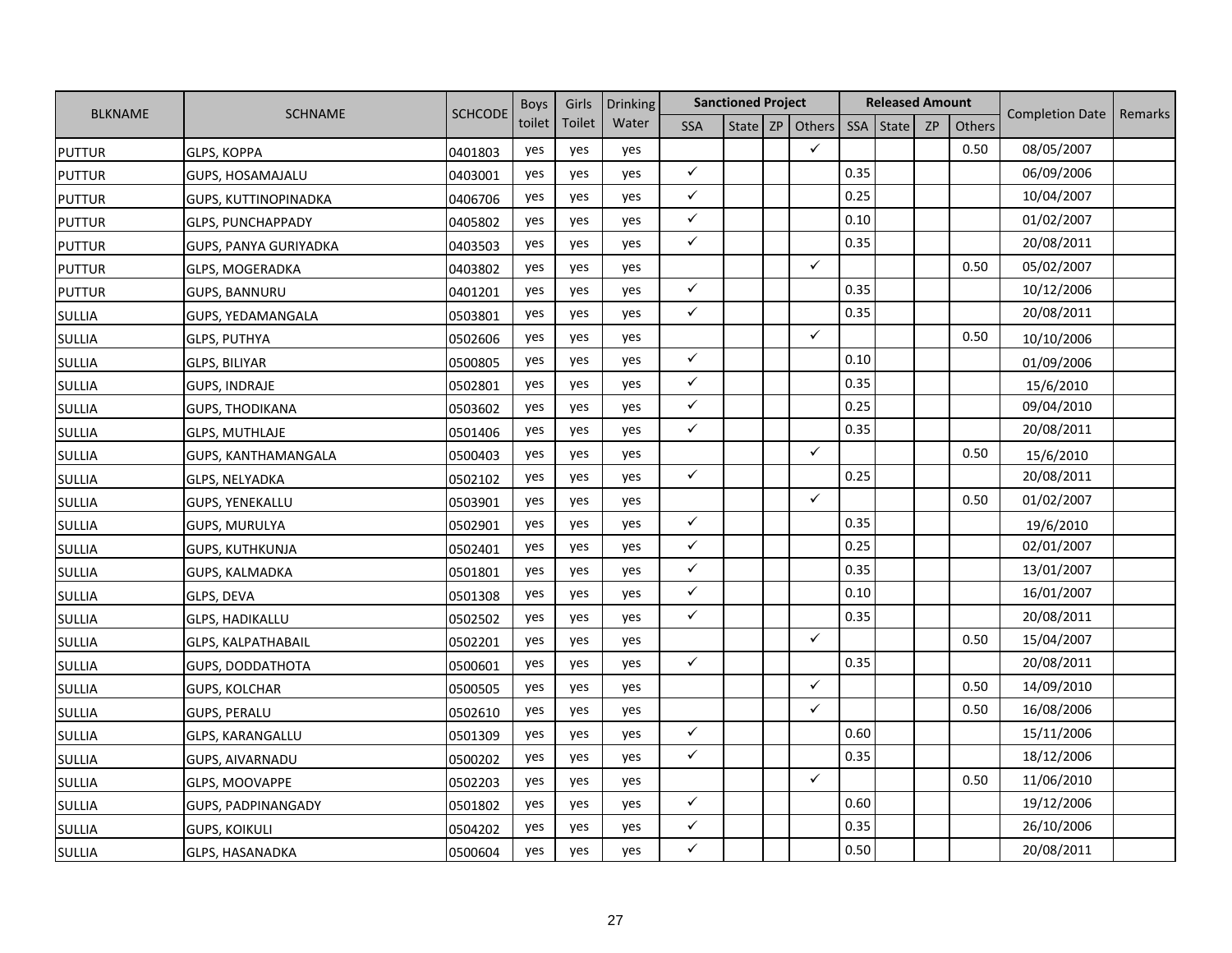|                |                             |                | <b>Boys</b> | Girls  | <b>Drinking</b> |              | <b>Sanctioned Project</b> |   |                   | <b>Released Amount</b> |       |           |        | <b>Completion Date</b> |         |
|----------------|-----------------------------|----------------|-------------|--------|-----------------|--------------|---------------------------|---|-------------------|------------------------|-------|-----------|--------|------------------------|---------|
| <b>BLKNAME</b> | <b>SCHNAME</b>              | <b>SCHCODE</b> | toilet      | Toilet | Water           | <b>SSA</b>   |                           |   | State $ZP$ Others | SSA                    | State | <b>ZP</b> | Others |                        | Remarks |
| <b>SULLIA</b>  | <b>GUPS, ALETTY</b>         | 0500504        | yes         | yes    | yes             |              |                           |   | $\checkmark$      |                        |       |           | 0.50   | 03/06/2010             |         |
| <b>SULLIA</b>  | GUPS, AMAI MADIYAR          | 0503703        | yes         | yes    | yes             | $\checkmark$ |                           |   |                   | 0.35                   |       |           |        | 19/01/2007             |         |
| <b>SULLIA</b>  | <b>GLPS, NAGAPATTANA</b>    | 0500503        | yes         | yes    | yes             | $\checkmark$ |                           |   |                   | 0.25                   |       |           |        | 03/06/2010             |         |
| <b>SULLIA</b>  | GLPS, YENNEMAJALU           | 0501002        | yes         | yes    | yes             | $\checkmark$ |                           |   |                   | 0.35                   |       |           |        | 16/03/2007             |         |
| <b>SULLIA</b>  | GLPS, KANYANA               | 0502604        | yes         | yes    | yes             | $\checkmark$ |                           |   |                   | 0.60                   |       |           |        | 18/06/2007             |         |
| <b>SULLIA</b>  | GLPS, BOLUBAILU             | 0501606        | yes         | yes    | yes             | $\checkmark$ |                           |   |                   | 0.35                   |       |           |        | 05/12/2006             |         |
| <b>SULLIA</b>  | GUPS, ADPANGAYA             | 0500406        | yes         | yes    | yes             | $\checkmark$ |                           |   |                   | 0.35                   |       |           |        | 19/05/2006             |         |
| <b>SULLIA</b>  | <b>GUPS, KARIKALA</b>       | 0500301        | yes         | yes    | yes             | $\checkmark$ |                           |   |                   | 0.35                   |       |           |        | 13/6/2010              |         |
| <b>SULLIA</b>  | GLPS, KULKUNDA              | 0503502        | yes         | yes    | yes             | $\checkmark$ |                           |   |                   | 0.35                   |       |           |        | 18/06/2007             |         |
| <b>SULLIA</b>  | <b>GUPS, SONANGERI</b>      | 0501602        | yes         | yes    | yes             | $\checkmark$ |                           |   |                   | 0.35                   |       |           |        | 14/11/2006             |         |
| <b>SULLIA</b>  | <b>GLPS, BANADKA</b>        | 0503903        | yes         | yes    | yes             | $\checkmark$ |                           |   |                   | 0.35                   |       |           |        | 22/4/2010              |         |
| <b>SULLIA</b>  | <b>GUPS, MULYA ATLURU</b>   | 0500402        | yes         | yes    | yes             | $\checkmark$ |                           |   |                   | 0.35                   |       |           |        | 28/5/2010              |         |
| <b>SULLIA</b>  | GUPS, MADAPPADY             | 0502501        | yes         | yes    | yes             |              |                           |   | $\checkmark$      |                        |       |           | 0.50   | 03/10/2006             |         |
| <b>SULLIA</b>  | GUPS, AJJAVARA              | 0500407        | yes         | yes    | yes             |              |                           |   | ✓                 |                        |       |           | 0.50   | 18/11/2006             |         |
| <b>SULLIA</b>  | <b>GLPS, DASARABAILU</b>    | 0502701        | yes         | yes    | yes             | $\checkmark$ |                           |   |                   | 0.60                   |       |           |        | 20/05/2010             |         |
| <b>SULLIA</b>  | <b>GLPS, GATTIGAR</b>       | 0503102        | yes         | yes    | yes             | $\checkmark$ |                           | ✓ |                   | 0.35                   |       | 0.45      |        | 20/08/2011             |         |
| <b>SULLIA</b>  | <b>GLPS, PATAJE</b>         | 0501204        | yes         | yes    | yes             |              |                           |   | $\checkmark$      |                        |       |           | 0.50   | 17/12/2006             |         |
| <b>SULLIA</b>  | GUPS, KADIKADKA             | 0501604        | yes         | yes    | yes             | $\checkmark$ |                           |   |                   | 0.25                   |       |           |        | 16/11/2006             |         |
| <b>SULLIA</b>  | <b>GLPS, NIDUBE</b>         | 0500203        | yes         | yes    | yes             | $\checkmark$ |                           |   |                   | 0.10                   |       |           |        | 10/10/2006             |         |
| <b>SULLIA</b>  | GUPS, MURULYA SHANTHINAGARA | 0502902        | yes         | yes    | yes             | $\checkmark$ |                           |   |                   | 0.35                   |       |           |        | 06/09/2006             |         |
| <b>SULLIA</b>  | <b>GUPS, JALSOOR</b>        | 0501603        | yes         | yes    | yes             | $\checkmark$ |                           |   |                   | 0.10                   |       |           |        | 20/08/2011             |         |
| <b>SULLIA</b>  | GLPS, KAMILA                | 0501407        | yes         | yes    | yes             |              |                           |   | ✓                 |                        |       |           | 0.50   | 20/12/2006             |         |
| <b>SULLIA</b>  | <b>GLPS, MUROORU</b>        | 0502603        | yes         | yes    | yes             | $\checkmark$ |                           |   |                   | 0.35                   |       |           |        | 20/08/2011             |         |
| <b>SULLIA</b>  | <b>GLPS, UDDANTHADKA</b>    | 0502608        | yes         | yes    | yes             |              |                           |   | $\checkmark$      |                        |       |           | 0.50   | 06/01/2010             |         |
| <b>SULLIA</b>  | GLPS, AJJAVARA              | 0500404        | yes         | yes    | yes             | $\checkmark$ |                           |   |                   | 0.35                   |       |           |        | 25/12/2006             |         |
| <b>SULLIA</b>  | <b>GUPS, BANJIKODI</b>      | 0500201        | yes         | yes    | yes             |              |                           |   | $\checkmark$      |                        |       |           | 0.50   | 28/12/2006             |         |
| <b>SULLIA</b>  | GUPS, MUDNOOR MARKANJA      | 0502703        | yes         | yes    | yes             | $\checkmark$ |                           |   |                   | 0.60                   |       |           |        | 30/03/2010             |         |
| <b>SULLIA</b>  | GUPS, HARIHARAPALLATHADKA   | 0501501        | yes         | yes    | yes             | $\checkmark$ |                           |   |                   | 0.25                   |       |           |        | 05/04/2010             |         |
| <b>SULLIA</b>  | GLPS, PARLA                 | 0503802        | yes         | yes    | yes             | $\checkmark$ |                           |   |                   | 0.35                   |       |           |        | 05/04/2010             |         |
| <b>SULLIA</b>  | GUPS, JAYANAGARA            | 0504801        | yes         | yes    | yes             | $\checkmark$ |                           |   |                   | 0.35                   |       |           |        | 30/03/2010             |         |
| <b>SULLIA</b>  | <b>GLPS, HALEMAJALU</b>     | 0503001        | yes         | yes    | yes             | $\checkmark$ |                           |   |                   | 0.25                   |       |           |        | 10/04/2006             |         |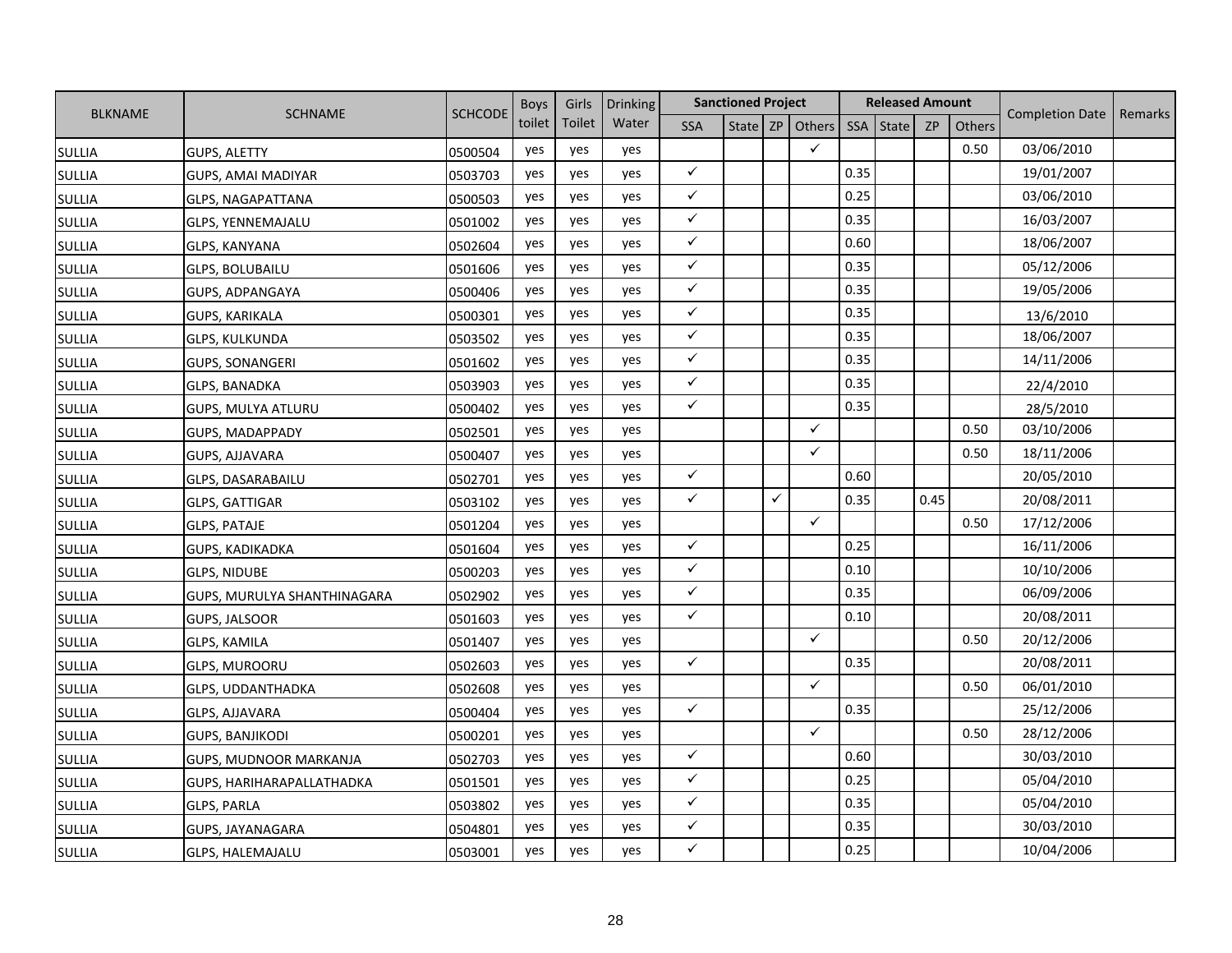|                |                           |                | <b>Boys</b> | Girls  | <b>Drinking</b> |              | <b>Sanctioned Project</b> |   |                     |      | <b>Released Amount</b> |           |        | <b>Completion Date</b> |         |
|----------------|---------------------------|----------------|-------------|--------|-----------------|--------------|---------------------------|---|---------------------|------|------------------------|-----------|--------|------------------------|---------|
| <b>BLKNAME</b> | <b>SCHNAME</b>            | <b>SCHCODE</b> | toilet      | Toilet | Water           | <b>SSA</b>   |                           |   | State   ZP   Others | SSA  | <b>State</b>           | <b>ZP</b> | Others |                        | Remarks |
| <b>SULLIA</b>  | <b>GLPS, KENYA</b>        | 0502101        | yes         | yes    | yes             | $\checkmark$ |                           |   |                     | 0.25 |                        |           |        | 19/12/2006             |         |
| <b>SULLIA</b>  | GLPS, KODIYALABAILU       | 0503701        | yes         | yes    | yes             | $\checkmark$ |                           |   |                     | 0.60 |                        |           |        | 20/08/2011             |         |
| <b>SULLIA</b>  | <b>GUPS, MANDEKOLU</b>    | 0502609        | yes         | yes    | yes             | $\checkmark$ |                           |   |                     | 0.25 |                        |           |        | 13/11/2006             |         |
| <b>SULLIA</b>  | <b>GUPS, KERPALA</b>      | 0505201        | yes         | yes    | yes             | $\checkmark$ |                           |   |                     | 0.60 |                        |           |        | 30/03/2010             |         |
| <b>SULLIA</b>  | GMUPS, GUTHIGAR           | 0501401        | yes         | yes    | yes             | $\checkmark$ |                           |   |                     | 0.25 |                        |           |        | 10/04/2006             |         |
| <b>SULLIA</b>  | GMUPS, SULLIA             | 0504401        | yes         | yes    | yes             | $\checkmark$ |                           |   |                     | 0.50 |                        |           |        | 05/01/2010             |         |
| <b>SULLIA</b>  | <b>GLPS, KARAMBILA</b>    | 0503803        | yes         | yes    | yes             | $\checkmark$ |                           |   |                     | 0.50 |                        |           |        | 11/06/2010             |         |
| <b>SULLIA</b>  | <b>GLPS, PULIKUKKU</b>    | 0503805        | yes         | yes    | yes             | $\checkmark$ |                           |   |                     | 0.35 |                        |           |        | 21/04/2010             |         |
| <b>SULLIA</b>  | <b>GUPS, SHANTHINAGAR</b> | 0504303        | yes         | yes    | yes             | $\checkmark$ |                           |   |                     | 0.25 |                        |           |        | 04/02/2007             |         |
| <b>SULLIA</b>  | <b>GUPS, SAMPAJE</b>      | 0503402        | yes         | yes    | yes             | $\checkmark$ |                           |   |                     | 0.25 |                        |           |        | 20/08/2011             |         |
| <b>SULLIA</b>  | <b>GLPS, KALUBAILU</b>    | 0500803        | yes         | yes    | yes             |              |                           |   | $\checkmark$        |      |                        |           | 0.50   | 04/02/2007             |         |
| <b>SULLIA</b>  | GMUPS, BELLARE            | 0501201        | yes         | yes    | yes             | $\checkmark$ |                           |   |                     | 0.10 |                        |           |        | 06/05/2006             |         |
| <b>SULLIA</b>  | <b>GUPS, ADTHALE</b>      | 0500801        | yes         | yes    | yes             | $\checkmark$ |                           |   |                     | 0.50 |                        |           |        | 29/12/2006             |         |
| <b>SULLIA</b>  | GUPS, IDYADKA             | 0500508        | yes         | yes    | yes             | $\checkmark$ |                           |   |                     | 0.10 |                        |           |        | 30/03/2006             |         |
| <b>SULLIA</b>  | GUPS, KANDRAPPADY         | 0501303        | yes         | yes    | yes             | $\checkmark$ |                           | ✓ |                     | 0.35 |                        | 0.50      |        | 04/02/2007             |         |
| <b>SULLIA</b>  | <b>GUPS, BALUGODU</b>     | 0501101        | yes         | yes    | yes             | $\checkmark$ |                           |   |                     | 0.25 |                        |           |        | 19/12/2006             |         |
| <b>SULLIA</b>  | GUPS, KUKKUJADKA          | 0500603        | yes         | yes    | yes             | $\checkmark$ |                           |   |                     | 0.35 |                        |           |        | 08/07/2010             |         |
| <b>SULLIA</b>  | <b>GUPS, MAVINAKATTE</b>  | 0501302        | yes         | yes    | yes             | $\checkmark$ |                           |   |                     | 0.25 |                        |           |        | 04/02/2007             |         |
| <b>SULLIA</b>  | <b>GUPS, GOONADKA</b>     | 0503401        | yes         | yes    | yes             | $\checkmark$ |                           |   |                     | 0.60 |                        |           |        | 25/1/2010              |         |
| <b>SULLIA</b>  | <b>GUPS, DARKASTU</b>     | 0501202        | yes         | yes    | yes             | $\checkmark$ |                           |   |                     | 0.10 |                        |           |        | 28/1/2010              |         |
| <b>SULLIA</b>  | GLPS, KAYARTHADKA         | 0502904        | yes         | yes    | yes             | $\checkmark$ |                           |   |                     | 0.60 |                        |           |        | 04/02/2007             |         |
| <b>SULLIA</b>  | GLPS, PAIMBECHAL          | 0500509        | yes         | yes    | yes             | $\checkmark$ |                           |   |                     | 0.60 |                        |           |        | 08/07/2010             |         |
| <b>SULLIA</b>  | <b>GUPS, BALPA</b>        | 0501003        | yes         | yes    | yes             | $\checkmark$ |                           |   |                     | 0.35 |                        |           |        | 14/10/2006             |         |
| <b>SULLIA</b>  | GMUPS, SUBRAHMANYA        | 0503503        | yes         | yes    | yes             | $\checkmark$ |                           |   |                     | 0.35 |                        |           |        | 15/12/2006             |         |
| <b>SULLIA</b>  | <b>GUPS, NETTARU</b>      | 0501205        | yes         | yes    | yes             | $\checkmark$ |                           |   |                     | 0.10 |                        |           |        | 04/02/2007             |         |
| <b>SULLIA</b>  | <b>GLPS, HARIPURA</b>     | 0501405        | yes         | yes    | yes             | $\checkmark$ |                           |   |                     | 0.25 |                        |           |        | 12/11/2006             |         |
| <b>SULLIA</b>  | <b>GLPS, VALTHAJE</b>     | 0501305        | yes         | yes    | yes             | $\checkmark$ |                           |   |                     | 0.35 |                        |           |        | 13/06/2007             |         |
| <b>SULLIA</b>  | <b>GUPS, BANGLEGUDDE</b>  | 0502302        | yes         | yes    | yes             |              |                           |   | ✓                   |      |                        |           | 0.50   | 12/12/2006             |         |
| <b>SULLIA</b>  | GLPS, IRUVAMBALLA         | 0502611        | yes         | yes    | yes             |              |                           |   | ✓                   |      |                        |           | 0.50   | 10/10/2010             |         |
| <b>SULLIA</b>  | GUPS, KOTEMUNDUGARU       | 0501701        | yes         | yes    | yes             | $\checkmark$ |                           | ✓ |                     | 0.10 |                        | 0.25      |        | 13/12/2006             |         |
| <b>SULLIA</b>  | GLPS, GOVINDANAGARA       | 0502304        | yes         | yes    | yes             | $\checkmark$ |                           |   |                     | 0.10 |                        |           |        | 10/10/2010             |         |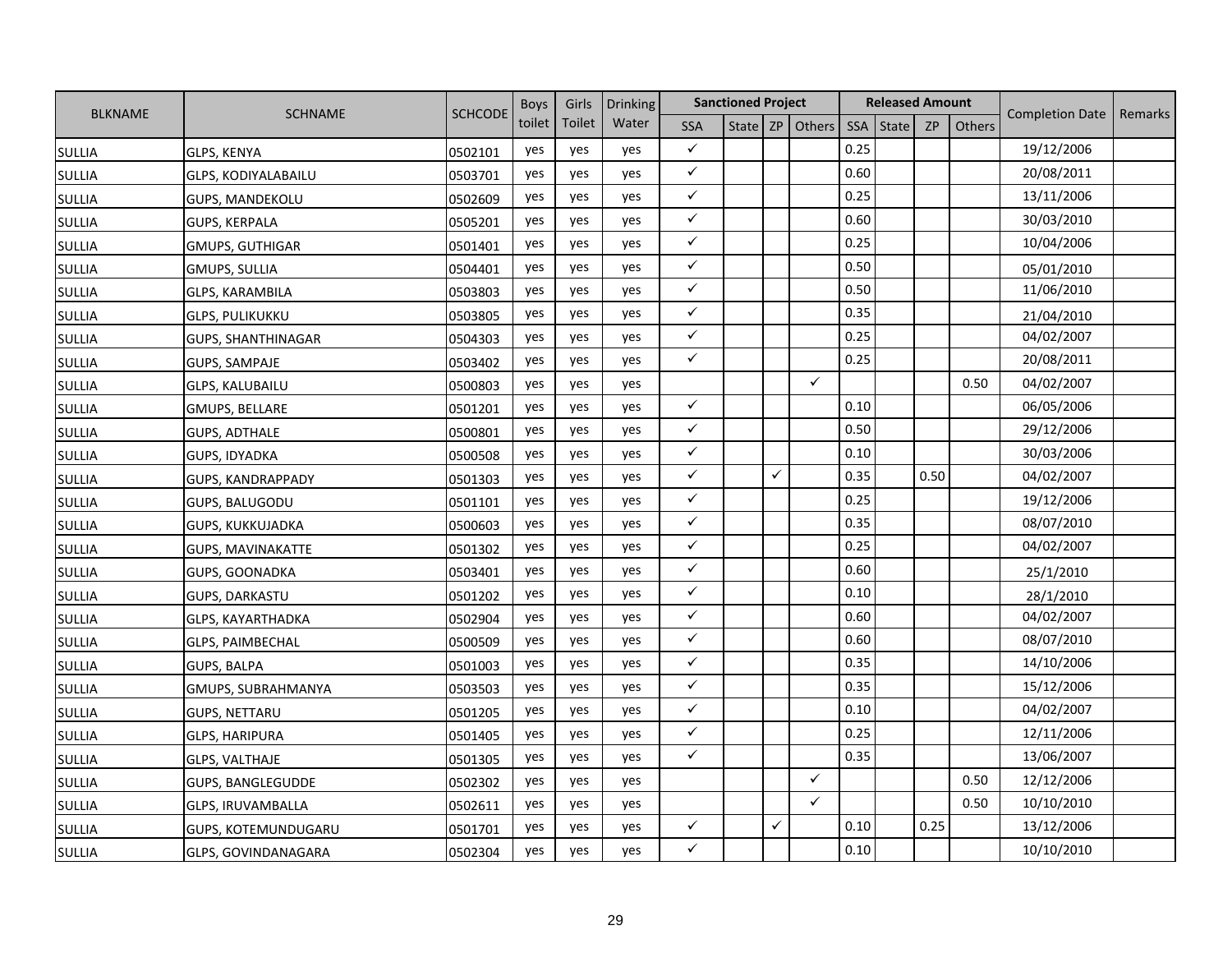|                |                                 |                | <b>Boys</b> | Girls  | Drinking |              | <b>Sanctioned Project</b> |              |                     |            | <b>Released Amount</b> |      |        | <b>Completion Date</b> | Remarks |
|----------------|---------------------------------|----------------|-------------|--------|----------|--------------|---------------------------|--------------|---------------------|------------|------------------------|------|--------|------------------------|---------|
| <b>BLKNAME</b> | <b>SCHNAME</b>                  | <b>SCHCODE</b> | toilet      | Toilet | Water    | <b>SSA</b>   |                           |              | State   ZP   Others | <b>SSA</b> | <b>State</b>           | ZP   | Others |                        |         |
| <b>SULLIA</b>  | GUPS, AMARAPADNUR               | 0500702        | yes         | yes    | yes      | $\checkmark$ |                           |              |                     | 0.60       |                        |      |        | 12/11/2006             |         |
| <b>SULLIA</b>  | <b>GUPS, AINEKIDU</b>           | 0500101        | yes         | yes    | yes      | $\checkmark$ |                           |              |                     | 0.10       |                        |      |        | 23/4/2010              |         |
| <b>SULLIA</b>  | <b>GLPS, DEVARAHALLI</b>        | 0503902        | yes         | yes    | yes      |              |                           |              | ✓                   |            |                        |      | 0.50   | 12/10/2006             |         |
| <b>SULLIA</b>  | ASHRAMA SCHOOL, BALILA          | 0500902        | yes         | yes    | yes      |              |                           |              | ✓                   |            |                        |      | 0.50   | 13/11/2006             |         |
| <b>SULLIA</b>  | <b>GUPS, AYYANAKATTE</b>        | 0501703        | yes         | yes    | yes      |              |                           |              |                     |            |                        |      |        | 11/08/2006             |         |
| <b>SULLIA</b>  | GUPS, SHENI                     | 0500701        | yes         | yes    | yes      |              |                           |              | ✓                   |            |                        |      | 0.35   | 01/02/2007             |         |
| <b>SULLIA</b>  | <b>GUPS, KANAKAMAJALU</b>       | 0502001        | yes         | yes    | yes      |              |                           | ✓            | ✓                   |            |                        | 0.45 | 0.25   | 26/04/2007             |         |
| <b>SULLIA</b>  | GLPS, BENDODI                   | 0502305        | yes         | yes    | yes      |              |                           |              | ✓                   |            |                        |      | 0.10   | 12/09/2006             |         |
| <b>SULLIA</b>  | <b>GLPS, PAIKA</b>              | 0501404        | yes         | yes    | yes      |              |                           |              | $\checkmark$        |            |                        |      | 0.35   | 14/09/2006             |         |
| <b>SULLIA</b>  | <b>GLPS, PETHAJE</b>            | 0503601        | yes         | yes    | yes      |              |                           |              |                     |            |                        |      |        | 10/10/2010             |         |
| <b>SULLIA</b>  | <b>GUPS, UBARADKA MITHUR</b>    | 0503702        | yes         | yes    | yes      |              |                           |              | $\checkmark$        |            |                        |      | 0.10   | 20/08/2011             |         |
| <b>SULLIA</b>  | GUPS, DEVACHALLA                | 0501301        | yes         | yes    | yes      |              |                           |              |                     |            |                        |      |        | 23/10/2011             |         |
| <b>SULLIA</b>  | <b>GUPS, NARNAKAJE</b>          | 0503101        | yes         | yes    | yes      |              |                           | $\checkmark$ |                     |            |                        | 0.12 |        | 09/09/2010             |         |
| <b>SULLIA</b>  | <b>GLPS, PANDIGADDE</b>         | 0500305        | yes         | yes    | yes      |              |                           |              | ✓                   |            |                        |      | 0.35   | 10/10/2010             |         |
| <b>SULLIA</b>  | <b>GLPS, GADIKALLU</b>          | 0502303        | yes         | yes    | yes      |              |                           |              | ✓                   |            |                        |      | 0.35   | 01/02/2007             |         |
| <b>SULLIA</b>  | <b>GLPS, SEVAJE</b>             | 0501304        | yes         | yes    | yes      |              |                           | ✓            | ✓                   |            |                        | 0.15 | 0.60   | 09/09/2010             |         |
| <b>SULLIA</b>  | GUPS, MITHADKA MARKANJA         | 0502702        | yes         | yes    | yes      |              |                           |              | ✓                   |            |                        |      | 0.35   | 10/10/2010             |         |
| <b>SULLIA</b>  | <b>GLPS, KOTEGUDDE</b>          | 0503201        | yes         | yes    | yes      |              |                           |              | ✓                   |            |                        |      | 0.35   | 12/09/2006             |         |
| <b>SULLIA</b>  | ASHRAMA SCHOOL SUBRAHMANYA      | 0503505        | yes         | yes    | yes      |              |                           |              | ✓                   |            |                        |      | 0.50   | 16/12/2006             |         |
| <b>SULLIA</b>  | <b>GUPS, PAILAR</b>             | 0500602        | yes         | yes    | yes      |              |                           |              | ✓                   |            |                        |      | 0.50   | 23/10/2011             |         |
| <b>SULLIA</b>  | GLPS, METTINADKA                | 0503002        | yes         | yes    | yes      |              |                           |              | ✓                   |            |                        |      | 0.50   | 09/08/2006             |         |
| <b>SULLIA</b>  | MORARJI DESAI RES. SCHOOL PANJA | 0500308        | yes         | yes    | yes      |              |                           |              | ✓                   |            |                        |      | 0.50   | 23/10/2011             |         |
| <b>SULLIA</b>  | <b>GUPS, YENMOOR</b>            | 0504002        | yes         | yes    | yes      |              |                           |              | ✓                   |            |                        |      | 0.50   | 10/10/2010             |         |
| <b>SULLIA</b>  | <b>GLPS, ACHRAPPADY</b>         | 0501306        | yes         | yes    | yes      | $\checkmark$ |                           |              |                     |            |                        |      |        | 01/02/2007             |         |
| <b>SULLIA</b>  | GLPS, MARGA                     | 0502605        | yes         | yes    | yes      | $\checkmark$ |                           |              |                     |            |                        |      |        | 18/02/2006             |         |
| <b>SULLIA</b>  | GLPS, SAMPYADI                  | 0501001        | yes         | yes    | yes      | $\checkmark$ |                           |              |                     |            |                        |      |        | 12/09/2006             |         |
| <b>SULLIA</b>  | GUPS, VALALAMBE                 | 0501403        | yes         | yes    | yes      | $\checkmark$ |                           |              |                     |            |                        |      |        | 20/08/2011             |         |
| <b>SULLIA</b>  | <b>GLPS, BALKAJE</b>            | 0502503        | yes         | yes    | yes      |              |                           |              | ✓                   |            |                        |      | 0.50   | 14/01/2007             |         |
| <b>SULLIA</b>  | GLPS, KIRLAYA                   | 0500802        | yes         | yes    | yes      |              |                           |              | ✓                   |            |                        |      | 0.50   | 08/09/2006             |         |
| <b>SULLIA</b>  | GUPS, NADUGALLU                 | 0503003        | yes         | yes    | yes      |              |                           |              | ✓                   |            |                        |      | 0.50   | 10/10/2006             |         |
| <b>SULLIA</b>  | <b>GLPS, MAITHADKA</b>          | 0502607        | yes         | yes    | yes      | ✓            |                           |              |                     |            |                        |      |        | 14/06/2006             |         |